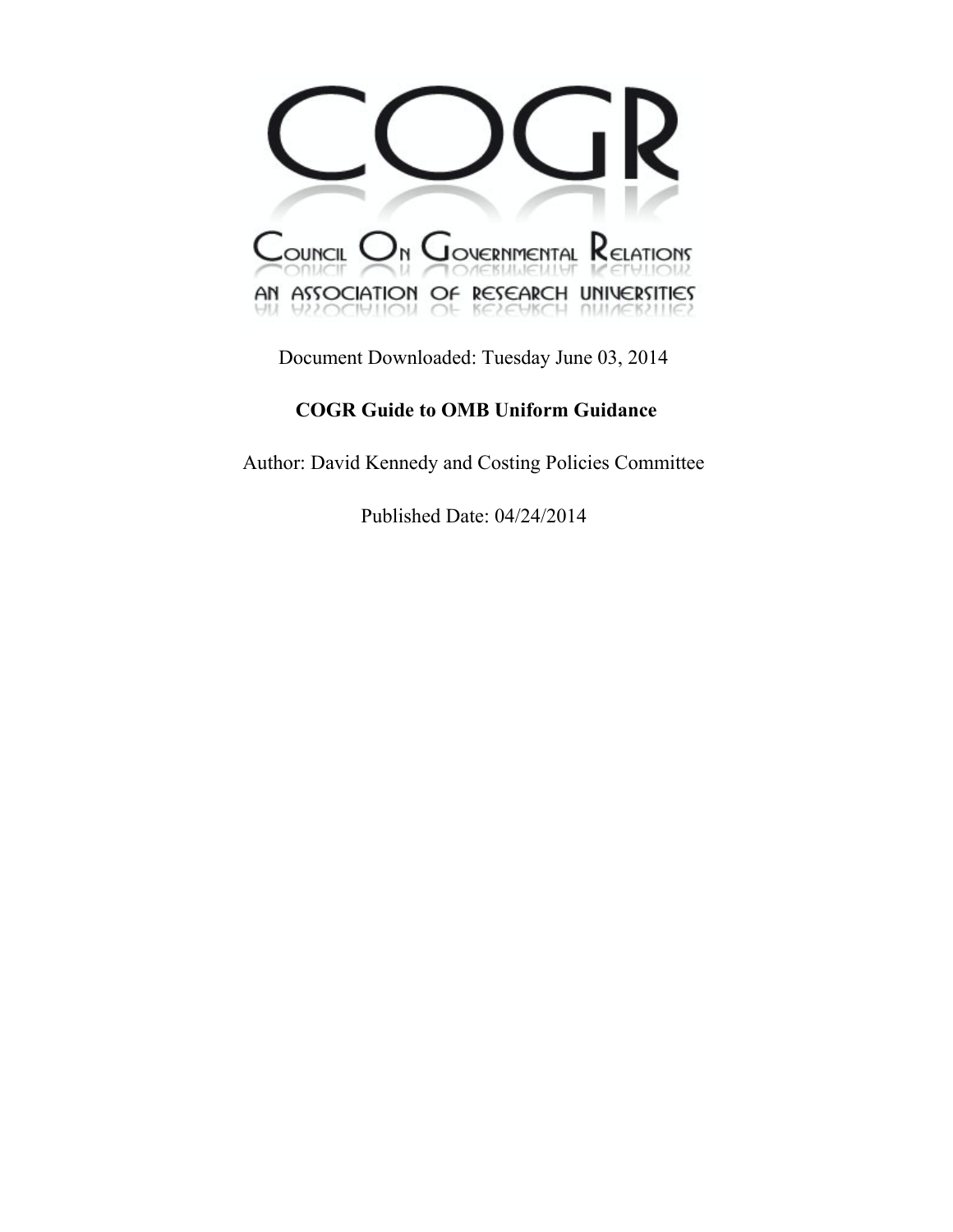### *COGR Guide to the OMB Uniform Administrative Requirements, Cost Principles, and Audit Requirements for Federal Awards*

**VERSION 1: APRIL 17, 2014** 

#### Introduction

The OMB Uniform Administrative Requirements, Cost Principles, and Audit Requirements for Federal Awards; Final Rule  $-$  2 CFR Chapter I, Chapter II, Part 200, et al. (i.e., the Uniform Guidance) was released on December 26, 2013. The implementation date is scheduled for December 26, 2014, with the exception of the audit requirements, which are scheduled to be effective the first fiscal year that begins after December 26, 2014.

This COGR Guide provides an assessment of selected items from the OMB Uniform Guidance; this follows up on a preliminary COGR assessment presented on January 14, 2014. This COGR Guide includes those items that COGR believes are the most significant. We may address additional items in subsequent versions and COGR members will be notified of all revisions. Note, the COGR Guide is not official implementation quidance, as this will come from OMB and the federal agencies over the remainder of the year. Also note, prior to implementation of the Uniform Guidance on December 26, 2014, each federal agency is required to clear an agency implementation plan with OMB. These plans may be available later this summer, which may add an additional layer of assessment and analysis.

The Uniform Guidance is applicable to Institutions of Higher Education (IHEs) and Nonprofit Research Institutions, as well as other non-federal entities including States, Local and Tribal governments and nonprofit organizations. The COGR Guide is targeted to the IHEs and Nonprofit Research Institutions that comprise the COGR Membership. As specified in the preamble to the Uniform Guidance, the cost principles for Hospitals may be addressed in the future.

The information in the columns titled "Section", "Title", and "Text from the Uniform Guidance" are excerpted from the Uniform Guidance. "Cross Ref" provides selected cross references to applicable sections from the existing Circulars and serves as a point of comparison. "Open Item" is marked Y for those items that COGR believes require further action or discussion, and the "COGR Assessment and Next Steps" includes a summary of the section and a description of the COGR action (in <mark>Red text)</mark> to address any issues-of-concern prior to implementation of the Uniform Guidance.

Upon implementation of the Uniform Guidance on December 26, 2014, COGR will recommend, in certain situations, institutions to document the effect of a particular section of the Uniform Guidance. The purpose of doing so is to demonstrate new administrative burden and/or unintended consequences of a new requirement, as well as positive outcomes. In these situations, COGR will provide guidance to the membership as to what type of data and documentation will be most helpful.

Finally, in addition to possible updates to the COGR Guide, COGR expects to provide additional resources to the COGR membership leading up to the implementation of the Uniform Guidance on December 26, 2014, and as necessary, after the implementation. Our commitment is to keep the COGR membership informed on all important developments and to provide the resources needed to assist the COGR membership in the implementation of the Uniform Guidance.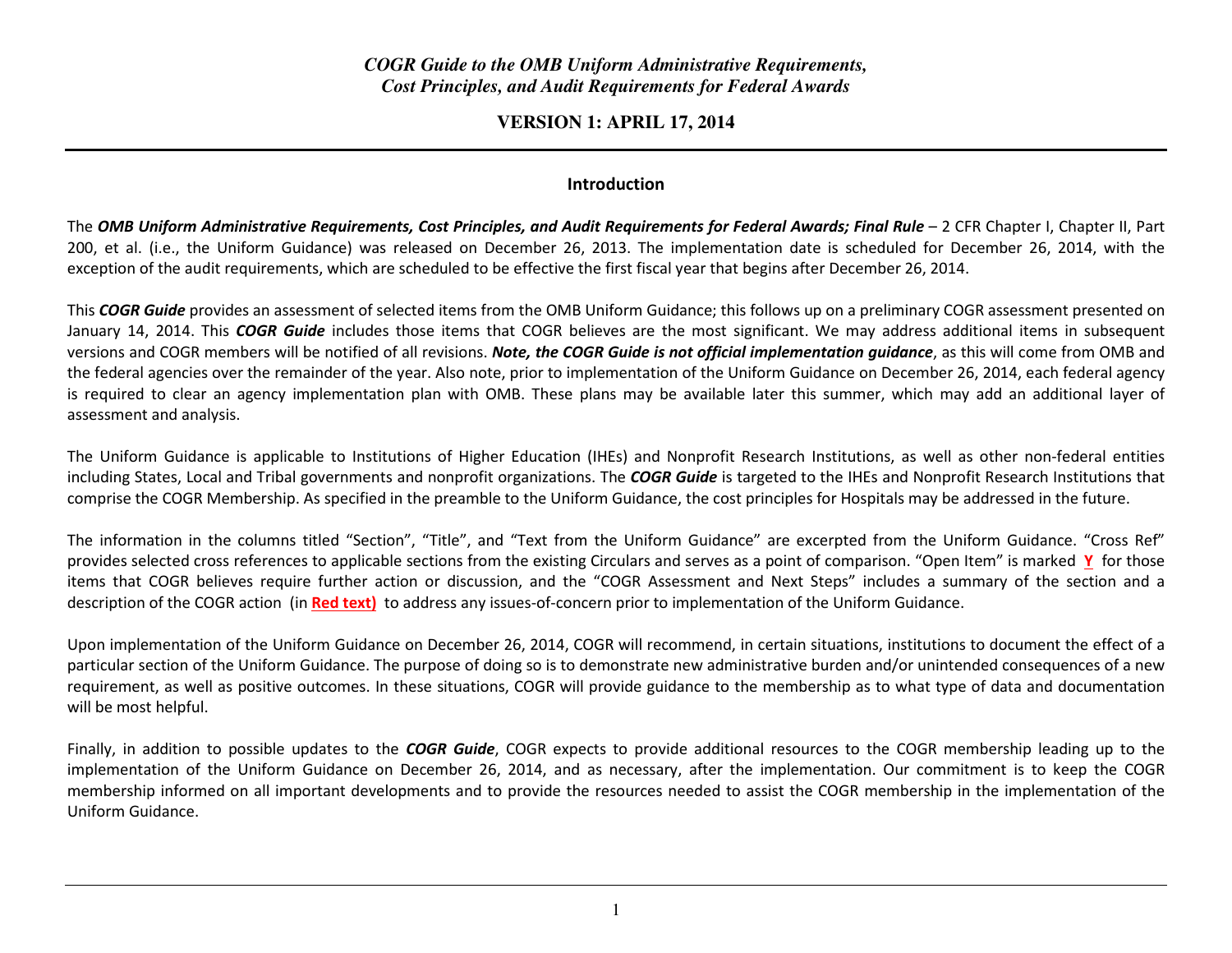#### Subpart A – Definitions

Definitions that require further explanation are addressed, as applicable, in the sections that follow. A more complete analysis of the Definitions section may be available at a later date.

#### Subpart B – General Provisions

| <b>Section</b> | <b>Title</b>         | Text from the<br><b>Uniform Guidance</b>                                                                                                                                                                                                                                                                                                                                                                                                                                                                                     | <b>Cross</b><br><b>Ref</b> | Open<br><b>Item</b> | <b>COGR Assessment and</b><br><b>Next Steps</b>                                                                                                                                                                                                                                                                                                                                                                                     |
|----------------|----------------------|------------------------------------------------------------------------------------------------------------------------------------------------------------------------------------------------------------------------------------------------------------------------------------------------------------------------------------------------------------------------------------------------------------------------------------------------------------------------------------------------------------------------------|----------------------------|---------------------|-------------------------------------------------------------------------------------------------------------------------------------------------------------------------------------------------------------------------------------------------------------------------------------------------------------------------------------------------------------------------------------------------------------------------------------|
|                |                      |                                                                                                                                                                                                                                                                                                                                                                                                                                                                                                                              |                            |                     |                                                                                                                                                                                                                                                                                                                                                                                                                                     |
| 200.100        | <b>Purpose</b>       | uniform<br>(a)(1)<br>establishes<br><b>This</b><br>Part<br>administrative requirements, cost principles, and<br>audit requirements for Federal awards to non-<br>Federal entities, as described in § 200.101<br>Applicability. Federal awarding agencies must<br>impose additional or inconsistent<br>not<br>requirements, except as provided in §§ 200.102<br>Exceptions and 200.210 Information contained<br>in a Federal award, or unless specifically<br>required by Federal statute, regulation, or<br>Executive Order. |                            |                     | Section (a)(1) states that the Uniform Guidance<br>establishes the applicable requirements and<br>principles for Federal awards to non-federal<br>entities. It also references section 200.101,<br>Applicability, which defines that the Uniform<br>Guidance is, first and foremost, guidance to the<br>federal agencies.                                                                                                           |
| 200.101        | <b>Applicability</b> | (a) General applicability to Federal agencies. The<br>requirements established in this Part apply to<br>Federal agencies that make Federal awards to<br>non-Federal entities. These requirements are<br>applicable to all costs related to Federal awards.<br>(b)(1) Applicability to different types of Federal<br>awards. The following table describes what<br>portions of this Part apply to which types of<br>Federal awards. The terms and conditions of                                                               |                            | Y                   | Section (a) defines that the Uniform Guidance is,<br>first and foremost, guidance to the federal<br>agencies. Through the establishment of Agency<br>implementation plans, the Uniform Guidance<br>becomes agency policy.<br>Section (b)(1) provides the table that describes<br>that Subparts C and D (and 200.111, 200.112, and<br>200.113 of Subpart B) are applicable to grant<br>agreements and cooperative agreements, but do |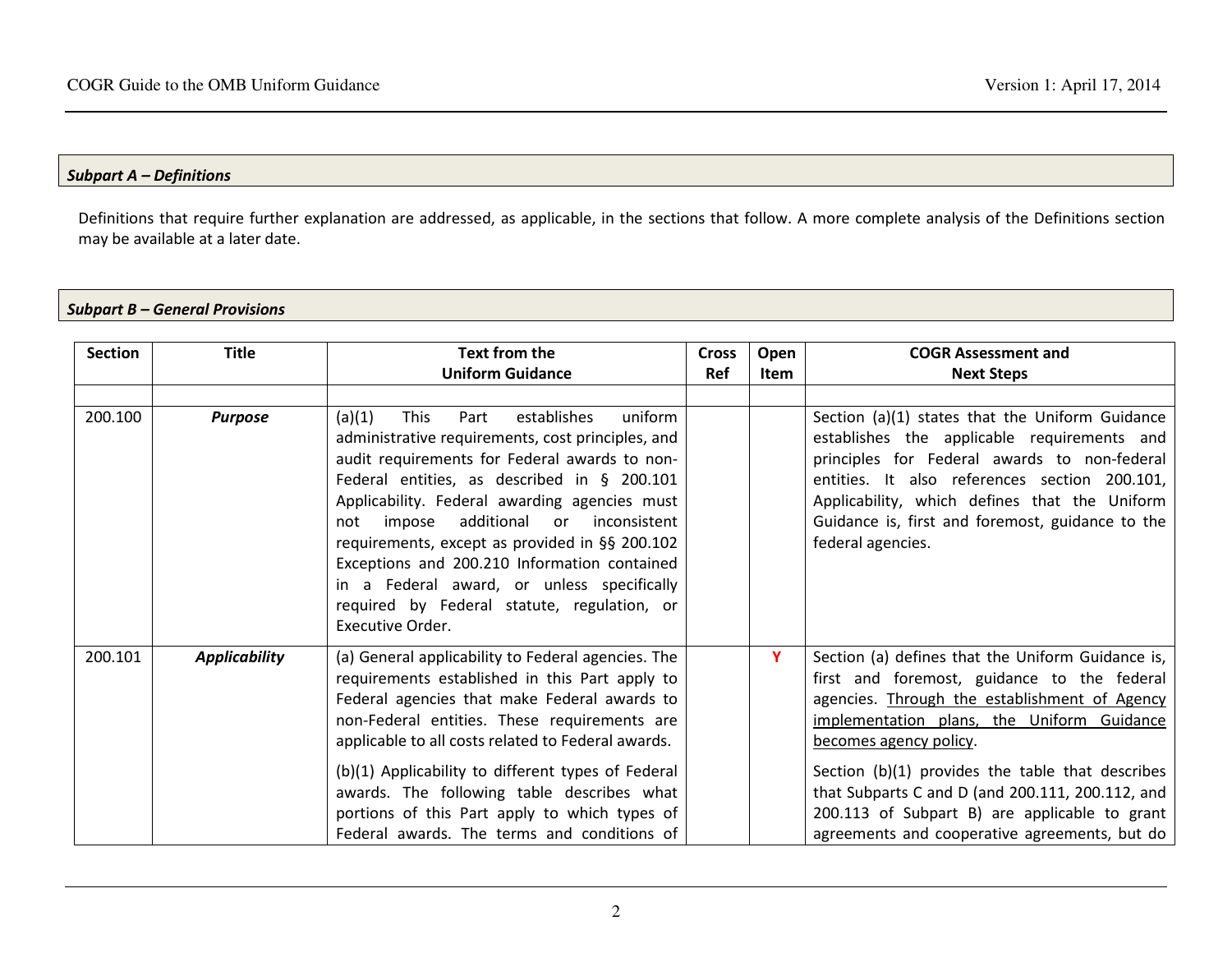|         |                             | Federal awards (including this Part) flow down to<br>subawards to subrecipients unless a particular<br>section of this Part or the terms and conditions<br>of the Federal award specifically indicate<br>otherwise                                                                                                                                                                                                                                                                                                                                                                                                                                                                                                                                                                 |   | not apply to cost reimbursement contracts (and<br>corresponding subcontracts) awarded under the<br>FAR. Subpart E is applicable to grants, cooperative<br>agreements and cost-reimbursement contracts<br>(and not applicable to fixed amount awards).<br>Subpart F (Audit) is applicable to all instruments.<br>The process in which the FAR incorporates<br>sections of the Uniform Guidance is to be<br>determined and will be monitored by COGR.                                                                                                                                                                                                                                                                                                                                                                                                                     |
|---------|-----------------------------|------------------------------------------------------------------------------------------------------------------------------------------------------------------------------------------------------------------------------------------------------------------------------------------------------------------------------------------------------------------------------------------------------------------------------------------------------------------------------------------------------------------------------------------------------------------------------------------------------------------------------------------------------------------------------------------------------------------------------------------------------------------------------------|---|-------------------------------------------------------------------------------------------------------------------------------------------------------------------------------------------------------------------------------------------------------------------------------------------------------------------------------------------------------------------------------------------------------------------------------------------------------------------------------------------------------------------------------------------------------------------------------------------------------------------------------------------------------------------------------------------------------------------------------------------------------------------------------------------------------------------------------------------------------------------------|
| 200.102 | <b>Exceptions</b>           | (a) With the exception of Subpart F [Audit]<br>OMB may allow exceptions  Exceptions for<br>classes of Federal awards or non-Federal entities<br>will be published on the OMB website at<br>www.whitehouse.gov/omb.<br>[ALSO IN THIS SECTION]<br>(d) On a case-by-case basis, OMB will approve<br>new strategies for Federal awards when<br>proposed by the Federal awarding agency in<br>accordance with OMB guidance (such as M-13-<br>17) to develop additional evidence relevant to<br>addressing important policy challenges or to<br>promote cost-effectiveness in and across Federal<br>programs  Proposals submitted to OMB in<br>accordance with M-13-17 may include requests<br>to waive requirements other than those in<br>Subpart F - Audit Requirements of this Part. | Y | Section (a) requires that exceptions be posted on<br>the specified OMB website (see 200.107).<br>This sets a higher bar for agency exceptions by<br>requiring agency compliance with the Paperwork<br>Reduction Act of 1995 (see 200.206). When<br>agencies are out of compliance, engagement with<br>OMB may be appropriate.<br>Section (d) allows federal agencies to propose<br>new strategies to OMB that would improve<br>program effectiveness, with the assumption that<br>non-federal entities could share ideas with the<br>federal agencies and with OMB, as well.<br>Upon implementation, COGR will recommend<br>that institutions document agency exceptions<br>and deviations. COGR will further recommend<br>that institutions look for areas where the<br>Uniform Guidance can be improved, and to share<br>those ideas with COGR and federal officials. |
| 200.107 | <b>OMB Responsibilities</b> | OMB will review Federal agency regulations and<br>implementation<br>will<br>and<br>provide<br>$\dddotsc$<br>interpretations of policy requirements  Any<br>exceptions will be subject to approval by OMB                                                                                                                                                                                                                                                                                                                                                                                                                                                                                                                                                                           |   | OMB will allow agency exceptions; however, the<br>Uniform Guidance formally establishes standards<br>for exceptions (see 200.102 and 200.206).                                                                                                                                                                                                                                                                                                                                                                                                                                                                                                                                                                                                                                                                                                                          |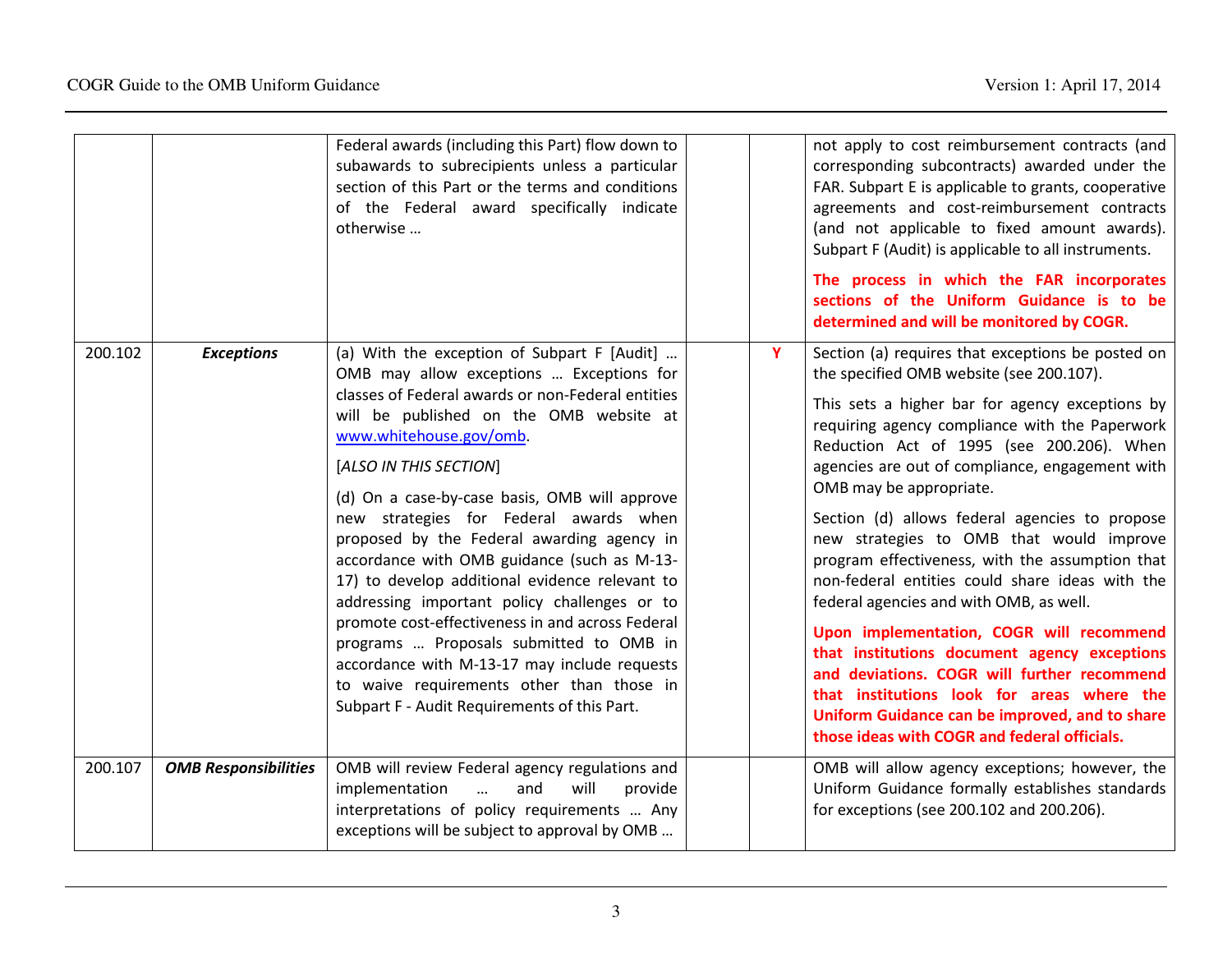| 200.109 | <b>Review Date</b>                | OMB will review this Part at least every five<br>years after December 26, 2013.                                                                                                                                                                                                                                       |   | Supports ongoing engagement between OMB and<br>the grant recipient community.                                                                                                                                                                                                                                                                                                                                                                                                                                                                                                                                                                                                                                                                                      |
|---------|-----------------------------------|-----------------------------------------------------------------------------------------------------------------------------------------------------------------------------------------------------------------------------------------------------------------------------------------------------------------------|---|--------------------------------------------------------------------------------------------------------------------------------------------------------------------------------------------------------------------------------------------------------------------------------------------------------------------------------------------------------------------------------------------------------------------------------------------------------------------------------------------------------------------------------------------------------------------------------------------------------------------------------------------------------------------------------------------------------------------------------------------------------------------|
| 200.110 | Effective /<br>applicability date | (a)  Federal agencies must implement the<br>policies and procedures applicable to Federal<br>awards by promulgating a regulation to be<br>effective by December 26, 2014                                                                                                                                              | Y | Implementation date of 12/26/14 for all Subparts,<br>except Subpart F, which will be effective the first<br>FY beginning after 12/26/14.<br>FAQs to the Uniform Guidance are posted on<br>https://cfo.gov/cofar/<br><b>FAQ</b><br>$II-1$<br>states:<br>"Administrative requirements and cost principles<br>will apply to new awards and to additional funding<br>(funding increments) to existing awards made<br>after Dec 26, 2014", and that "Existing Federal<br>awards will continue to be governed by the terms<br>and conditions of the Federal award."<br><b>COGR</b> is seeking clarification on implementation<br>date and applicability to F&A rate negotiations.                                                                                        |
| 200.112 | <b>Conflict of interest</b>       | The Federal awarding agency must establish<br>conflict of interest policies for Federal awards.<br>The non-Federal entity must disclose in writing<br>any potential conflict of interest to the Federal<br>awarding agency or pass-through entity in<br>accordance with applicable Federal awarding<br>agency policy. | Y | This was not part of Proposed Guidance, and as a<br>result, there was no opportunity to comment.<br>Disclosure in writing of any "potential conflict of<br>interest" is an ambiguous and unclear expectation<br>and could result in new burden if agencies are<br>compelled to establish unique and complex<br>disclosure requirements.<br>COGR believes an effective approach would be<br>for agencies to implement a simple and uniform<br>definition, such as the FAR definition, and COGR<br>will advocate for this, accordingly.<br><b>COGR will review Agency implementation plans</b><br>and comment, as appropriate.<br>Upon implementation, COGR will recommend<br>that institutions document any new burden<br>caused by the new disclosure requirement. |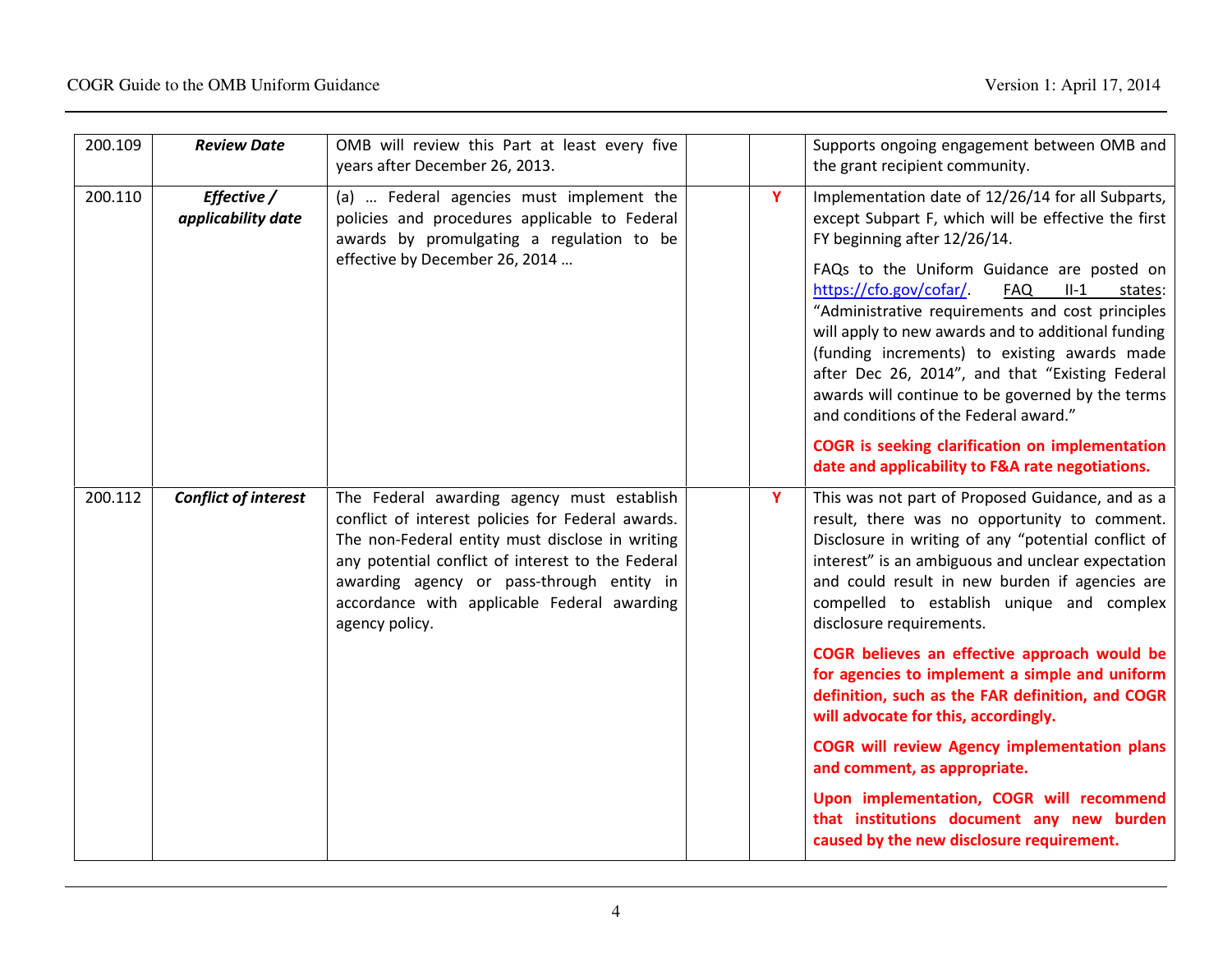| <b>Section</b> | <b>Title</b>         | <b>Text from the</b>                                                                                                                                                                                                                                                                                                                                                                                                                                                                                                                                                                                                                                                                                                                                                                                                                                                                                            | <b>Cross</b> | Open        | <b>COGR Assessment and</b>                                                                                                                                                                                                                                                                                                                                                                                                                                                                                                                                                                                                                                                                                                                                                                                                                                                                                                                                     |
|----------------|----------------------|-----------------------------------------------------------------------------------------------------------------------------------------------------------------------------------------------------------------------------------------------------------------------------------------------------------------------------------------------------------------------------------------------------------------------------------------------------------------------------------------------------------------------------------------------------------------------------------------------------------------------------------------------------------------------------------------------------------------------------------------------------------------------------------------------------------------------------------------------------------------------------------------------------------------|--------------|-------------|----------------------------------------------------------------------------------------------------------------------------------------------------------------------------------------------------------------------------------------------------------------------------------------------------------------------------------------------------------------------------------------------------------------------------------------------------------------------------------------------------------------------------------------------------------------------------------------------------------------------------------------------------------------------------------------------------------------------------------------------------------------------------------------------------------------------------------------------------------------------------------------------------------------------------------------------------------------|
|                |                      | <b>Uniform Guidance</b>                                                                                                                                                                                                                                                                                                                                                                                                                                                                                                                                                                                                                                                                                                                                                                                                                                                                                         | Ref          | <b>Item</b> | <b>Next Steps</b>                                                                                                                                                                                                                                                                                                                                                                                                                                                                                                                                                                                                                                                                                                                                                                                                                                                                                                                                              |
|                |                      |                                                                                                                                                                                                                                                                                                                                                                                                                                                                                                                                                                                                                                                                                                                                                                                                                                                                                                                 |              |             |                                                                                                                                                                                                                                                                                                                                                                                                                                                                                                                                                                                                                                                                                                                                                                                                                                                                                                                                                                |
| 200.201        | Use of grant         | (b) Fixed Amount Awards  Federal awarding                                                                                                                                                                                                                                                                                                                                                                                                                                                                                                                                                                                                                                                                                                                                                                                                                                                                       |              | Y           | Subpart A, Definitions (see 200.45 Fixed amount                                                                                                                                                                                                                                                                                                                                                                                                                                                                                                                                                                                                                                                                                                                                                                                                                                                                                                                |
|                | agreements           | agencies, or pass-through entities as permitted                                                                                                                                                                                                                                                                                                                                                                                                                                                                                                                                                                                                                                                                                                                                                                                                                                                                 |              |             | awards) includes apparently favorable language                                                                                                                                                                                                                                                                                                                                                                                                                                                                                                                                                                                                                                                                                                                                                                                                                                                                                                                 |
|                | (including fixed     | in § 200.332 Fixed amount subawards, may use                                                                                                                                                                                                                                                                                                                                                                                                                                                                                                                                                                                                                                                                                                                                                                                                                                                                    |              |             | specifying " a type of grant agreement under                                                                                                                                                                                                                                                                                                                                                                                                                                                                                                                                                                                                                                                                                                                                                                                                                                                                                                                   |
|                | amount               | fixed amount awards (see § 200.45 Fixed                                                                                                                                                                                                                                                                                                                                                                                                                                                                                                                                                                                                                                                                                                                                                                                                                                                                         |              |             | which the Federal awarding agency or pass-                                                                                                                                                                                                                                                                                                                                                                                                                                                                                                                                                                                                                                                                                                                                                                                                                                                                                                                     |
|                | awards), cooperative | amount awards) to which the following                                                                                                                                                                                                                                                                                                                                                                                                                                                                                                                                                                                                                                                                                                                                                                                                                                                                           |              |             | through entity provides a specific level of support                                                                                                                                                                                                                                                                                                                                                                                                                                                                                                                                                                                                                                                                                                                                                                                                                                                                                                            |
|                | agreements, and      | conditions apply                                                                                                                                                                                                                                                                                                                                                                                                                                                                                                                                                                                                                                                                                                                                                                                                                                                                                                |              |             | without regard to actual costs incurred under the                                                                                                                                                                                                                                                                                                                                                                                                                                                                                                                                                                                                                                                                                                                                                                                                                                                                                                              |
|                | contracts            | (1) Payments are based on meeting specific<br>Federal<br>requirements of the<br>award.<br>Accountability is based on performance and<br>principles (or other pricing information) as a<br>guide. Except in the case of termination before<br>completion of the Federal award, there is no<br>governmental review of the actual costs<br>incurred by the non-Federal entity in<br>performance of the award. The Federal<br>awarding agency or pass-through entity. The<br>Federal awarding agency or pass-through<br>entity may use fixed amount awards if the<br>project scope is specific and if adequate cost,<br>historical, or unit pricing data is available to<br>establish a fixed amount award with assurance<br>that the non-Federal entity will realize no<br>increment above actual cost<br>(2) A fixed amount award cannot be used in<br>programs which require mandatory cost<br>sharing or match. |              |             | Federal award. This type of Federal award reduces<br>some of the administrative burden and record-<br>keeping requirements for both the non-Federal<br>entity and Federal awarding agency or pass-<br>through entity. Accountability is based primarily<br>on performance and results "<br>However, section (b), which is above and beyond<br>the definition in section 200.45, creates<br>requirements that may make the use of this type<br>of award more challenging. These requirements,<br>apparently, would be applicable to both awards<br>made directly to a non-federal entity and for<br>subawards issued by the pass-through entity (see<br>section 200.332 Fixed amount subawards).<br><b>COGR will review Agency implementation plans</b><br>and comment, as appropriate.<br>Upon implementation, COGR will recommend<br>that institutions document issues that arise when<br>the institution is the direct recipient of a fixed<br>amount award. |
|                |                      | (3) The non-Federal entity must certify in                                                                                                                                                                                                                                                                                                                                                                                                                                                                                                                                                                                                                                                                                                                                                                                                                                                                      |              |             |                                                                                                                                                                                                                                                                                                                                                                                                                                                                                                                                                                                                                                                                                                                                                                                                                                                                                                                                                                |

#### Subpart C – Pre-Federal Award Requirements and Contents of Federal Awards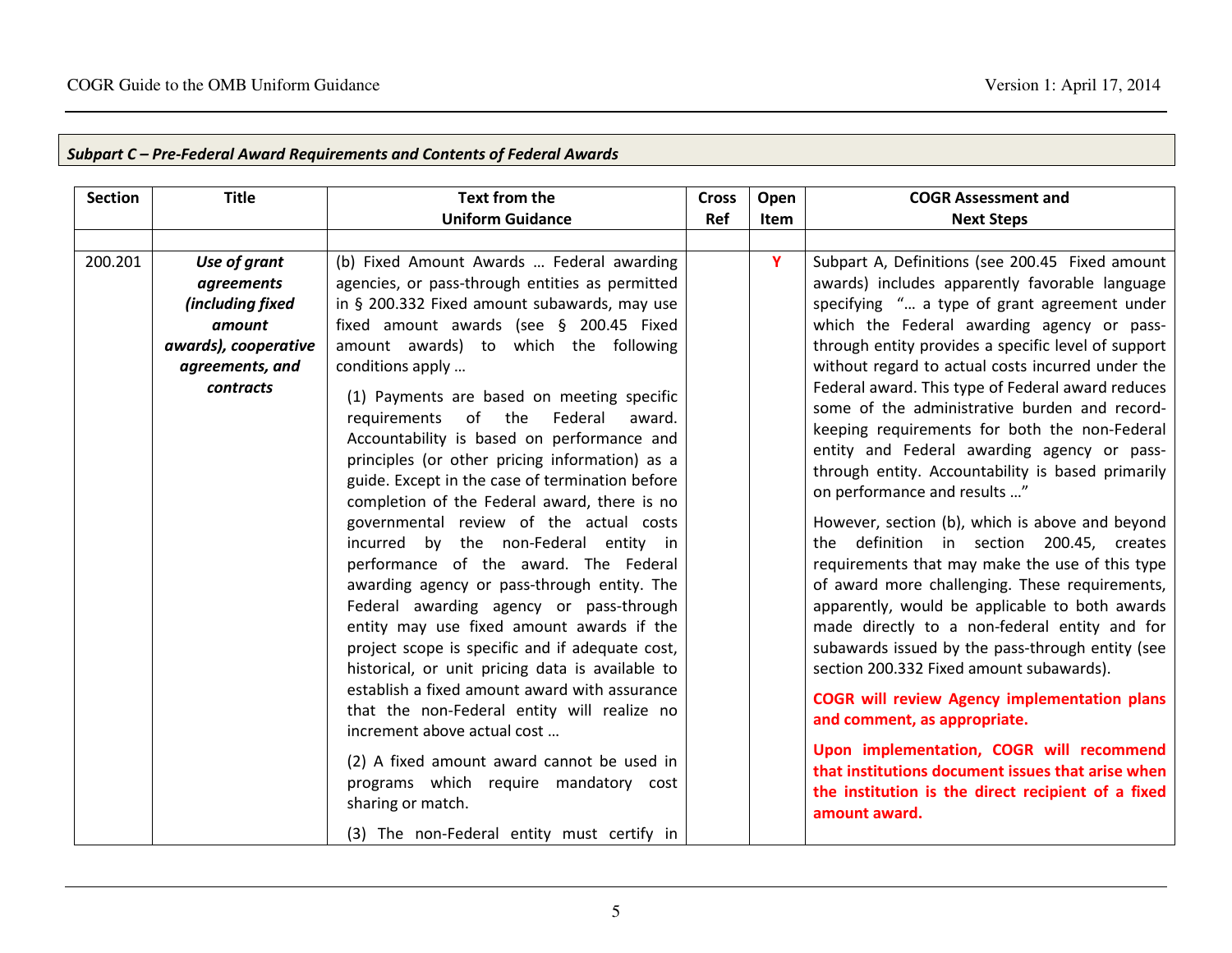|         |                                                                   | writing to the Federal awarding agency or pass-<br>through entity at the end of the Federal award<br>that the project or activity was completed or<br>the level of effort was expended. If the<br>required level of activity or effort was not<br>carried out, the amount of the Federal award<br>must be adjusted.<br>(4) Periodic reports may be established for<br>each Federal award.<br>(5) Changes in principal investigator, project<br>leader, project partner, or scope of effort must<br>receive the prior written approval |   | Upon implementation, COGR will recommend<br>that institutions document issues that arise when<br>the institution issues a subaward in the form of a<br>fixed amount award (also see comments to<br>section 200.332, Fixed amount subawards).                                                                                                                                                                                                          |
|---------|-------------------------------------------------------------------|---------------------------------------------------------------------------------------------------------------------------------------------------------------------------------------------------------------------------------------------------------------------------------------------------------------------------------------------------------------------------------------------------------------------------------------------------------------------------------------------------------------------------------------|---|-------------------------------------------------------------------------------------------------------------------------------------------------------------------------------------------------------------------------------------------------------------------------------------------------------------------------------------------------------------------------------------------------------------------------------------------------------|
| 200.203 | <b>Notices of funding</b><br>opportunities                        | (b) The Federal awarding agency must generally<br>make all funding opportunities available  for at<br>least 60 calendar days  no funding opportunity<br>should be available for less than 30 calendar<br>days                                                                                                                                                                                                                                                                                                                         | Y | 60 calendar days sets a clear standard that could<br>help institutions better manage submission of<br>funding applications.<br>However, agencies still can make determinations<br>for less than 30 days. In addition, it is not clear<br>how amendments to funding announcements may<br>impact the 60 calendar day standard.<br>Upon implementation, COGR will recommend<br>that institutions document exceptions to the 60<br>calendar day standard. |
| 200.204 | <b>Federal awarding</b><br>agency review of<br>merit of proposals | the Federal awarding agency must design and<br>execute a merit review process for applications.<br>This process must be described or incorporated<br>by reference in the applicable funding<br>opportunity (see Appendix I to this Part, Full text<br>of the Funding Opportunity.)<br>Appendix I<br>C. Eligibility Information<br>2. Cost Sharing or Matching-Required.                                                                                                                                                               | Y | Inappropriate requests for cost sharing was<br>addressed in a June 23, 2003 OMB Directive;<br>however, the Directive was inaccessible and<br>difficult to enforce.<br>Incorporation of the language from the 2003 OMB<br>directive into Appendix I to Part 200 -- Full Text of<br>Notice of Funding Opportunity (sections C.2. and<br>E.1) should be helpful.<br>Upon implementation, COGR will recommend                                             |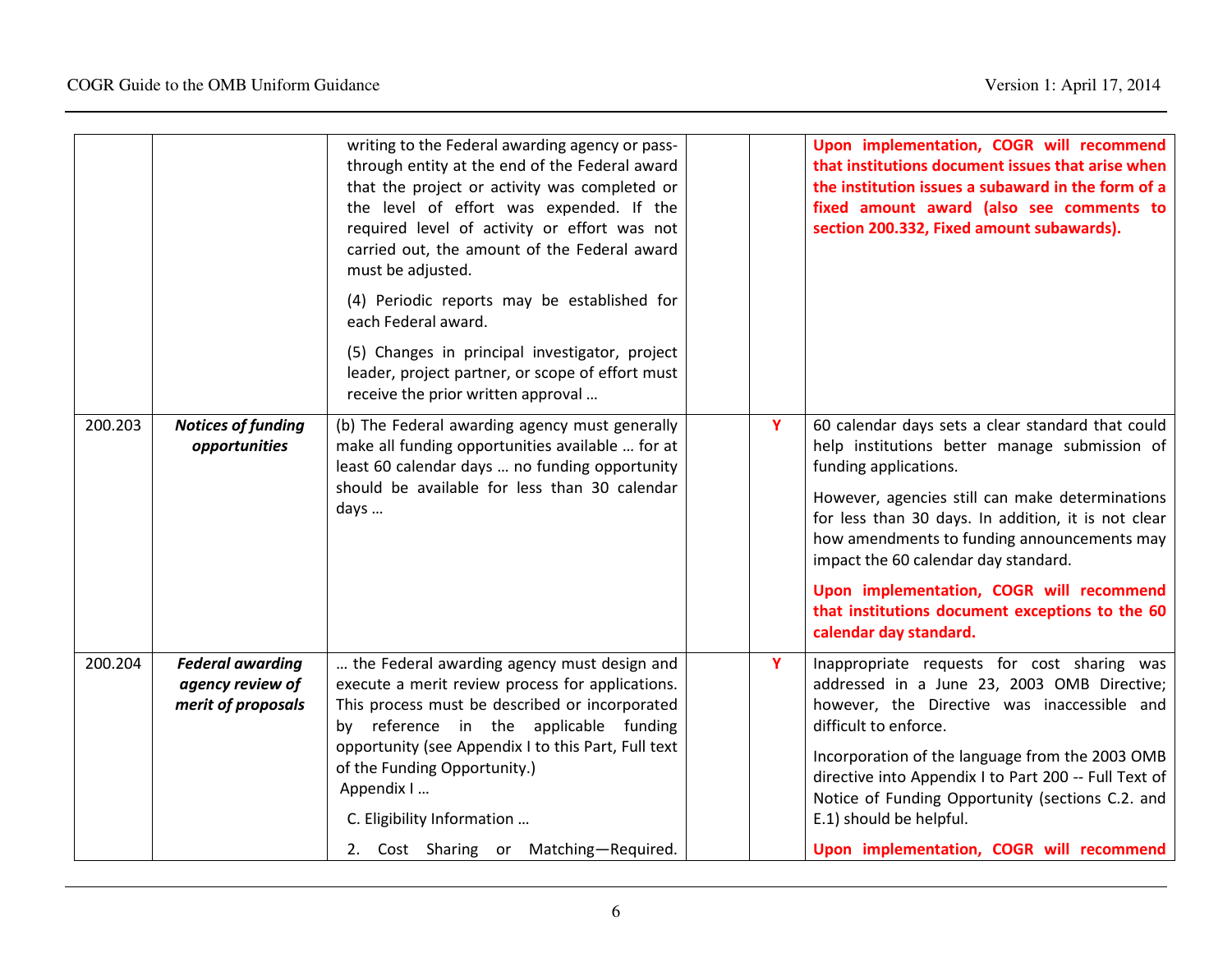|         |                                                       | Announcements must state whether there is<br>required cost sharing, matching, or cost<br>participation without which an application<br>would be ineligible (if cost sharing is not<br>required, the announcement must explicitly<br>say so)                                                                                                                                                                                                                                          |   | that institutions document inappropriate agency<br>requests for cost sharing.                                                                                                                                                                                  |
|---------|-------------------------------------------------------|--------------------------------------------------------------------------------------------------------------------------------------------------------------------------------------------------------------------------------------------------------------------------------------------------------------------------------------------------------------------------------------------------------------------------------------------------------------------------------------|---|----------------------------------------------------------------------------------------------------------------------------------------------------------------------------------------------------------------------------------------------------------------|
|         |                                                       | [ALSO IN THIS SECTION]                                                                                                                                                                                                                                                                                                                                                                                                                                                               |   |                                                                                                                                                                                                                                                                |
|         |                                                       | E. Application Review Information                                                                                                                                                                                                                                                                                                                                                                                                                                                    |   |                                                                                                                                                                                                                                                                |
|         |                                                       | 1. Criteria required  If an applicant's<br>proposed cost sharing will be considered in the<br>review process  the announcement must<br>specifically address how it will be considered<br>If cost sharing will not be considered in the<br>evaluation, the announcement should say so,<br>so that there is no ambiguity for potential<br>applicants. Vague statements that cost sharing<br>is encouraged, without clarification as to what<br>that means, are unhelpful to applicants |   |                                                                                                                                                                                                                                                                |
| 200.206 | <b>Standard application</b><br>requirements           | (a) Paperwork clearances. The Federal awarding<br>agency may only use application information<br>collections approved by OMB under the<br>Paperwork Reduction Act of 1995 and OMB's<br>implementing regulations in 5 CFR Part 1320,<br>Controlling Paperwork Burdens on the Public<br>OMB will authorize additional information<br>collections only on a limited basis.                                                                                                              |   | Sets a higher bar for agency exceptions by<br>requiring agency compliance with the Paperwork<br>Reduction Act of 1995. When agencies are out of<br>compliance, engagement with OMB may be<br>appropriate (see 200.102 and 200.107).                            |
| 200.210 | <b>Information</b><br>contained<br>in a Federal award | (b) General Terms and Conditions<br>(1) Federal awarding agencies must incorporate<br>the following general terms and conditions<br>either in the Federal award or by reference, as<br>applicable:                                                                                                                                                                                                                                                                                   | Y | Research Terms and Conditions (RTCs) were<br>applicable by reference to OMB Circular A-110<br>(2CFR Part 215). Implementation of the Uniform<br>Guidance makes the existing RTCs no longer<br>applicable.<br>COGR is seeking clarification on applicability of |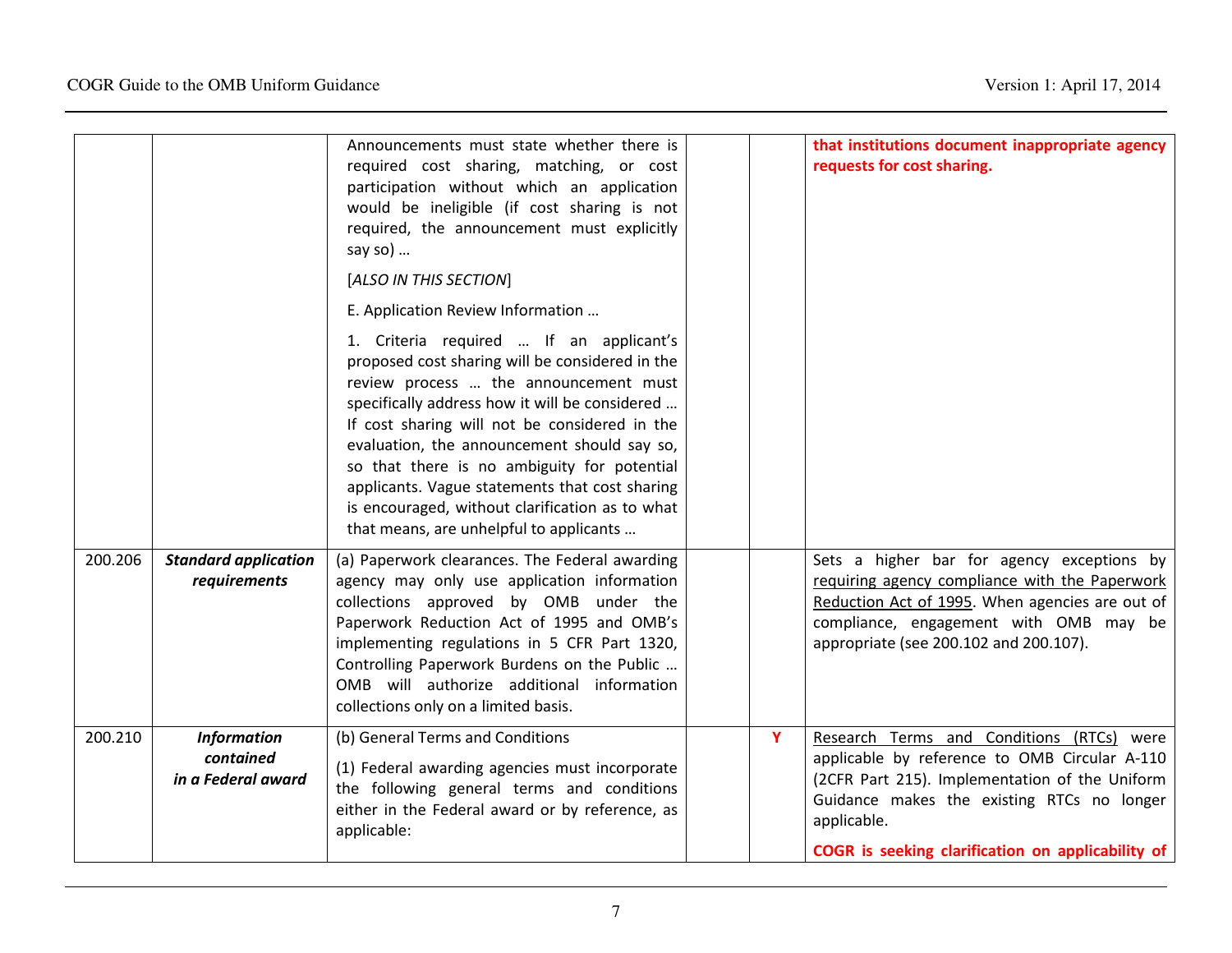| (i) Administrative requirements implemented                 | the existing RTCs and will work with the FDP and                                                    |
|-------------------------------------------------------------|-----------------------------------------------------------------------------------------------------|
| by the Federal awarding agency as specified<br>in this Part | federal officials<br><b>appropriate</b><br>secure l<br>to<br>applicability of existing or new RTCs. |
|                                                             |                                                                                                     |

### Subpart D – Post Federal Award … (Standards for Financial and Program Management)

| <b>Section</b> | <b>Title</b>                      | <b>Text from the</b>                                                                                                                                                                                                                                                                                                                                                                                                                                                                                                                                                                                             | <b>Cross</b>    | Open        | <b>COGR Assessment and</b>                                                                                                                                                                                                                                                                                                                                                                                                                                                                                                                                                                                                                                                                                    |
|----------------|-----------------------------------|------------------------------------------------------------------------------------------------------------------------------------------------------------------------------------------------------------------------------------------------------------------------------------------------------------------------------------------------------------------------------------------------------------------------------------------------------------------------------------------------------------------------------------------------------------------------------------------------------------------|-----------------|-------------|---------------------------------------------------------------------------------------------------------------------------------------------------------------------------------------------------------------------------------------------------------------------------------------------------------------------------------------------------------------------------------------------------------------------------------------------------------------------------------------------------------------------------------------------------------------------------------------------------------------------------------------------------------------------------------------------------------------|
|                |                                   | <b>Uniform Guidance</b>                                                                                                                                                                                                                                                                                                                                                                                                                                                                                                                                                                                          | <b>Ref</b>      | <b>Item</b> | <b>Next Steps</b>                                                                                                                                                                                                                                                                                                                                                                                                                                                                                                                                                                                                                                                                                             |
|                |                                   |                                                                                                                                                                                                                                                                                                                                                                                                                                                                                                                                                                                                                  |                 |             |                                                                                                                                                                                                                                                                                                                                                                                                                                                                                                                                                                                                                                                                                                               |
| 200.301        | <b>Performance</b><br>measurement | The Federal awarding agency must require the<br>OMB-approved<br>recipient<br>to<br>use<br>information<br>governmentwide<br>standard<br>collections when providing<br>financial and<br>information<br>the Federal<br>performance<br>awarding agency must require the recipient to<br>financial<br>relate<br>data<br>performance<br>to<br>accomplishments of the Federal award. Also, in<br>with<br>above<br>accordance<br>mentioned<br>standard<br>information<br>governmentwide<br>collections, and when applicable, recipients must<br>also provide cost information to demonstrate<br>cost effective practices | $A-110$<br>C.51 | Y           | This section states that the existing Research<br>Performance Progress Report (RPPR) will remain<br>the acceptable report to measure project<br>performance. The definition of "Performance<br>goal" (see 200.76) provides support by identifying<br>discretionary research awards as an example<br>where submission of a technical performance<br>report (i.e., the RPPR) is acceptable to meeting the<br>requirements for performance measurement.<br>Discretionary research awards also are referenced<br>in section 200.210(d). Also see section 200.328,<br>Monitoring and reporting program performance.<br>The language in this section stating: "Also, in<br>accordance<br>mentioned<br>with<br>above |
|                |                                   |                                                                                                                                                                                                                                                                                                                                                                                                                                                                                                                                                                                                                  |                 |             | information<br>standard<br>governmentwide<br>collections, and when applicable, recipients must<br>also provide cost information to demonstrate cost<br>effective practices", most likely should not result<br>additional<br>information<br>collections<br>in<br>requirements. Previous sections of the Uniform<br>Guidance (see 200.102 and 200.206) set a high bar<br>for agency exceptions by requiring agency                                                                                                                                                                                                                                                                                              |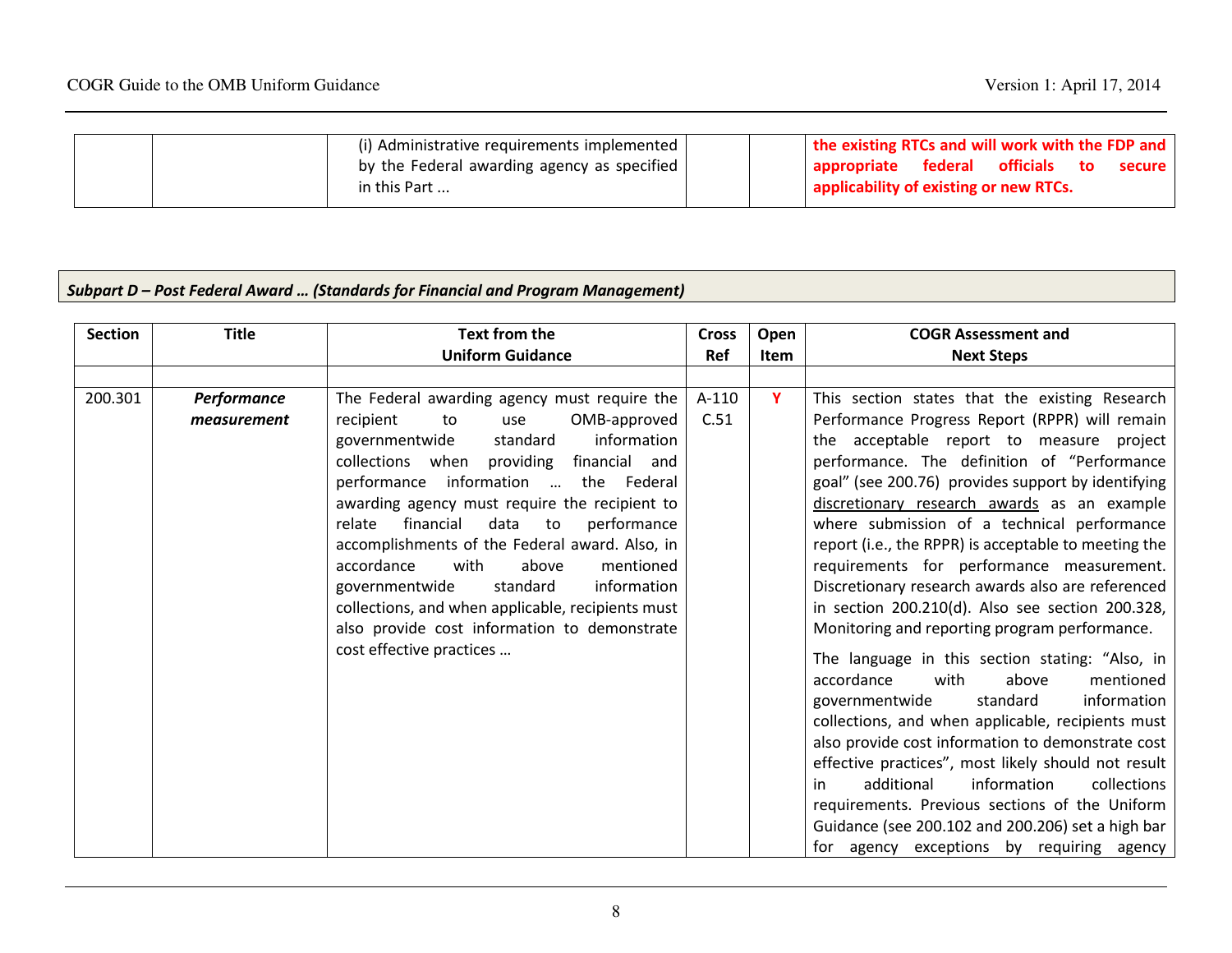|         |                             |                                                                                                                                                                                                                                                                                                                                                                                                                                                                                         |                                                |   | compliance with the Paperwork Reduction Act of<br>1995 (see 200.206). When agencies are out of<br>compliance, engagement with OMB may be<br>appropriate.<br><b>COGR will review Agency implementation plans</b><br>and comment, as appropriate.                                                                                                                                                                                                                                                                                                                                                                                                                                                                                                                                                                                                                   |
|---------|-----------------------------|-----------------------------------------------------------------------------------------------------------------------------------------------------------------------------------------------------------------------------------------------------------------------------------------------------------------------------------------------------------------------------------------------------------------------------------------------------------------------------------------|------------------------------------------------|---|-------------------------------------------------------------------------------------------------------------------------------------------------------------------------------------------------------------------------------------------------------------------------------------------------------------------------------------------------------------------------------------------------------------------------------------------------------------------------------------------------------------------------------------------------------------------------------------------------------------------------------------------------------------------------------------------------------------------------------------------------------------------------------------------------------------------------------------------------------------------|
| 200.303 | <b>Internal Controls</b>    | The non-Federal entity must: (a) Establish and<br>maintain effective internal control over the<br>Federal award  These internal controls should<br>be in compliance with guidance in "Standards for<br>Internal Control in the Federal Government"<br>[i.e., the Green Book] issued by the Comptroller<br>General of the United States and the "Internal<br>Control Integrated Framework", issued by the<br>Committee of Sponsoring Organizations of the<br>Treadway Commission (COSO). | $A-21$<br>C.4.d2<br>$A-133$<br>(many<br>times) | Y | FAQs to the Uniform Guidance are posted on<br>https://cfo.gov/cofar/. FAQ III-4 states: "While<br>non-Federal entities must have effective internal<br>control, there is no expectation or requirement<br>that the non-Federal entity document or evaluate<br>internal controls prescriptively in accordance with<br>these three documents [i.e., the Green Book,<br>COSO, Compliance Supplement - Part 6 Internal<br>Control] or that the non-Federal entity or auditor<br>reconcile technical differences between them.<br>They are provided solely to alert the non-Federal<br>entity to source documents for best practices "<br><b>COGR</b> is seeking additional clarification on if/how<br>this standard should be implemented at<br>institutions, and further, if/how the audit<br>community will reference this standard during<br>the course of audits. |
| 200.306 | Cost sharing or<br>matching | (a) Under Federal research proposals, voluntary<br>committed cost sharing is not expected. It<br>cannot be used as a factor during the merit<br>review of applications or proposals, but may be<br>considered if it is both in accordance with<br>Federal awarding agency regulations<br>and<br>specified in a notice of funding opportunity<br>Furthermore, only mandatory cost sharing or<br>cost sharing specifically committed in the project                                       | A-110<br>C.23                                  | Y | Agencies should not compel an institution to<br>include voluntary committed cost sharing in its<br>proposals. If cost sharing is to be used in the merit<br>review process, the funding announcement must<br>clearly state the criteria (see 200.204 and<br>Appendix I to Part 200).<br>Cost sharing to be included for computing the F&A<br>rate is narrowly defined to include only what has<br>been specified in this section (i.e., specifically                                                                                                                                                                                                                                                                                                                                                                                                              |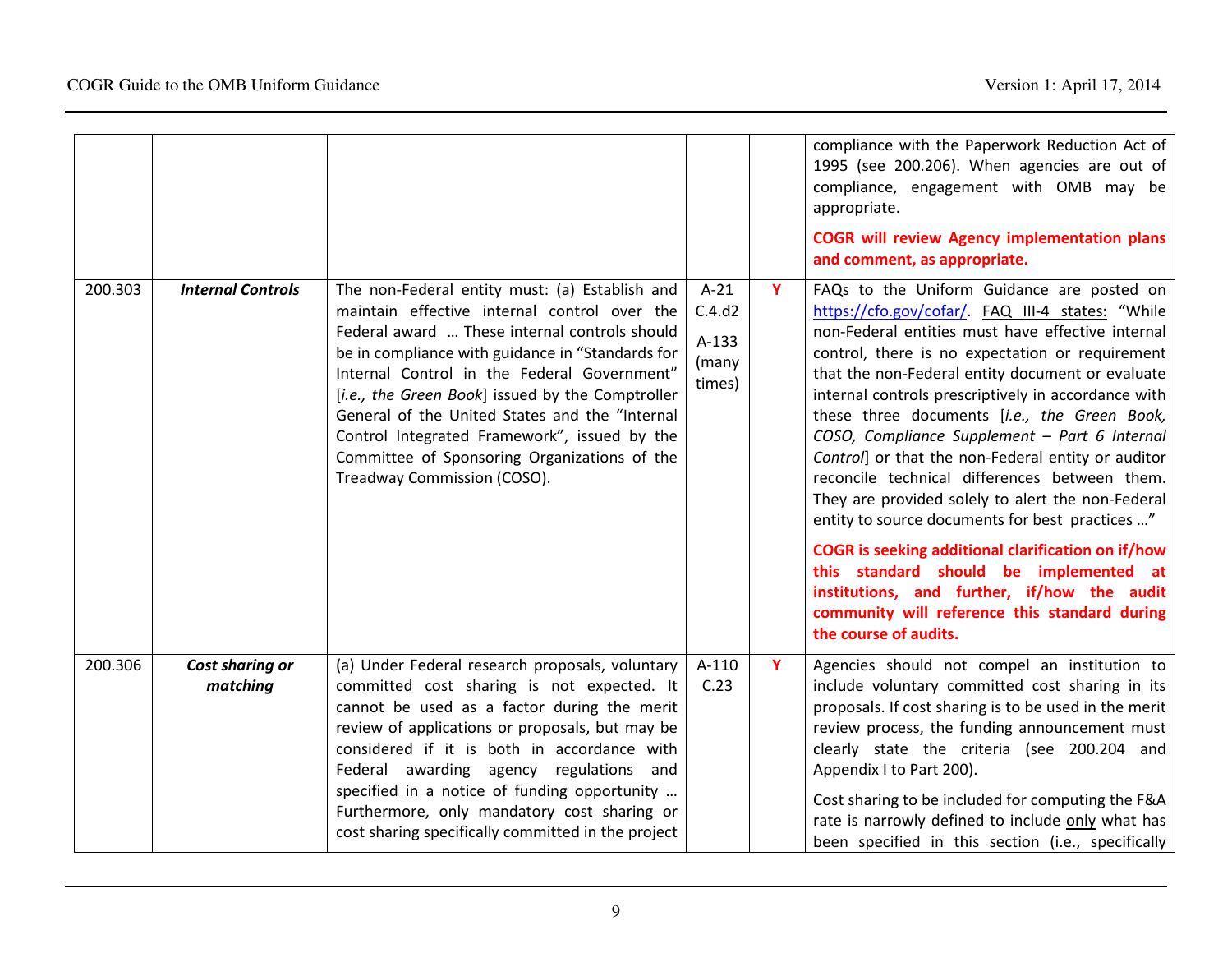|         |                | budget must be included in the organized<br>research base for computing the indirect (F&A)<br>cost rate or reflected in any allocation of indirect<br>costs                                                                                                                                                                                                                                                                                                                                                                                        |               |    | committed in the project budget), which suggests<br>that there is no obligation to include any other<br>related activity in the organized research base. If<br>there are costs in question that are required to<br>receive an allocation of indirect costs, it may be<br>appropriate to categorize these costs as other<br>institutional activity so that they receive an<br>allocation of indirect costs.                                                                                                             |
|---------|----------------|----------------------------------------------------------------------------------------------------------------------------------------------------------------------------------------------------------------------------------------------------------------------------------------------------------------------------------------------------------------------------------------------------------------------------------------------------------------------------------------------------------------------------------------------------|---------------|----|------------------------------------------------------------------------------------------------------------------------------------------------------------------------------------------------------------------------------------------------------------------------------------------------------------------------------------------------------------------------------------------------------------------------------------------------------------------------------------------------------------------------|
|         |                |                                                                                                                                                                                                                                                                                                                                                                                                                                                                                                                                                    |               |    | FAQs to the Uniform Guidance are posted on<br>https://cfo.gov/cofar/. FAQ IV-2 references the<br>2001 OMB memo on Voluntary Uncommitted Cost<br>Sharing (VUCS) and confirms its applicability.<br>Therefore, "some level of committed faculty (or<br>senior researchers) effort, paid or unpaid by the<br>Federal Government" still is expected to be<br>included in the organized research base for F&A<br>rate calculation purposes.                                                                                 |
|         |                |                                                                                                                                                                                                                                                                                                                                                                                                                                                                                                                                                    |               |    | <b>COGR will review Agency implementation plans</b><br>and/or guidance from the cognizant agencies for<br>indirect cost (DCA, ONR) and will comment as<br>appropriate.                                                                                                                                                                                                                                                                                                                                                 |
| 200.307 | Program income | (e) Use of program income  For Federal awards<br>made to IHEs<br>and<br>nonprofit research<br>institutions, if the Federal awarding agency does<br>not specify in its regulations or the terms and<br>conditions of the Federal award how program<br>income is to be used, paragraph (e)(2) [i.e.,<br>Addition method] of this section must apply<br>When the Federal awarding agency authorizes<br>the approaches in paragraphs $(e)(2)$ and $(3)$ [i.e.<br>Cost sharing or matching] of this section,<br>program income in excess of any amounts | A-110<br>C.24 | Y. | The default to the Addition method for IHEs and<br>nonprofit research institutions standardizes this<br>practice. Under A-110, standard use of the<br>Addition method for IHEs and nonprofit research<br>institutions is not specified as the default.<br>The definition of Program income (see 200.80)<br>includes "license fees and royalties on patents and<br>copyrights" and is consistent with A-110.<br>However, A-110, .24(h), includes an exclusion that<br>recipients are under no obligation to the Federal |
|         |                | specified must also be deducted from                                                                                                                                                                                                                                                                                                                                                                                                                                                                                                               |               |    | Government<br>in<br>regards<br>treating<br>to                                                                                                                                                                                                                                                                                                                                                                                                                                                                          |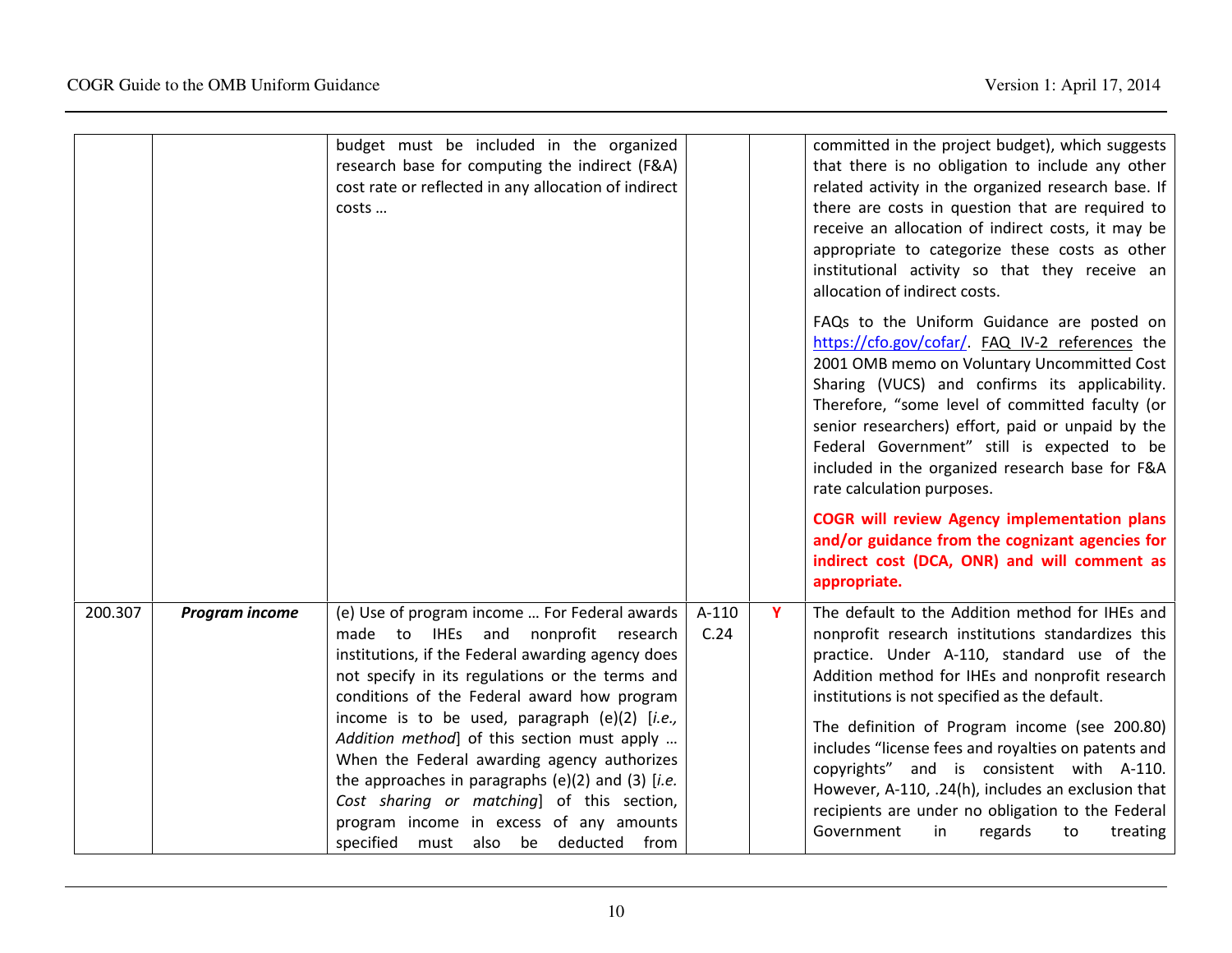|         |                                                | expenditures.                                                                                                                                                                                                                                                                                                                       |                 | licensing/royalty revenue as program income,<br>unless the terms and conditions of the award<br>state otherwise. The Uniform Guidance has no<br>such exclusion, and during the period of<br>performance, would require this revenue to be<br>treated as program income.<br>COGR is engaging federal officials to address the<br>inconsistency between the Uniform Guidance<br>and the Bayh-Dole Act (35 USC 202(c)(7)). |      |
|---------|------------------------------------------------|-------------------------------------------------------------------------------------------------------------------------------------------------------------------------------------------------------------------------------------------------------------------------------------------------------------------------------------|-----------------|-------------------------------------------------------------------------------------------------------------------------------------------------------------------------------------------------------------------------------------------------------------------------------------------------------------------------------------------------------------------------------------------------------------------------|------|
|         |                                                |                                                                                                                                                                                                                                                                                                                                     |                 | COGR is seeking clarification on the language<br>specifying: "program income in excess of any<br>amounts specified must also be deducted from<br>expenditures."                                                                                                                                                                                                                                                         |      |
| 200.308 | <b>Revision of budget</b><br>and program plans | non-construction Federal awards,<br>(c)<br>For<br>recipients must request prior approvals from<br>Federal awarding agencies for<br>3) The disengagement from the project for more<br>than three months, or a 25 percent reduction in<br>time devoted to the project, by the approved<br>project director or principal investigator. | $A-110$<br>C.25 | "absence",<br>A-110<br>rather<br>uses<br>"disengagement". The use of "disengagement"<br>better reflects that project directors can be away<br>from campus and remain engaged in the project<br>at the proposed levels. Prior approval is only<br>required in the event that disengagement from<br>the project occurs during the absence.                                                                                | than |

### Subpart D – Post Federal Award … (Property Standards)

| <b>Section</b> | <b>Title</b>     | Text from the                                                | <b>Cross</b> | Open | <b>COGR Assessment and</b>                         |
|----------------|------------------|--------------------------------------------------------------|--------------|------|----------------------------------------------------|
|                |                  | <b>Uniform Guidance</b>                                      | Ref          | Item | <b>Next Steps</b>                                  |
|                |                  |                                                              |              |      |                                                    |
| 200.313        | <b>Equipment</b> | (a) Title  title to equipment acquired under a $\vert$ A-110 |              |      | New or subtle changes in terminology between A-    |
|                |                  | Federal award will vest upon acquisition in the $ $          | C.34         |      | 110, section .34, and the Uniform Guidance may     |
|                |                  | non-Federal entity  the title must be a                      |              |      | require clarification.                             |
|                |                  | conditional title                                            |              |      | COGR is seeking clarification on the definition of |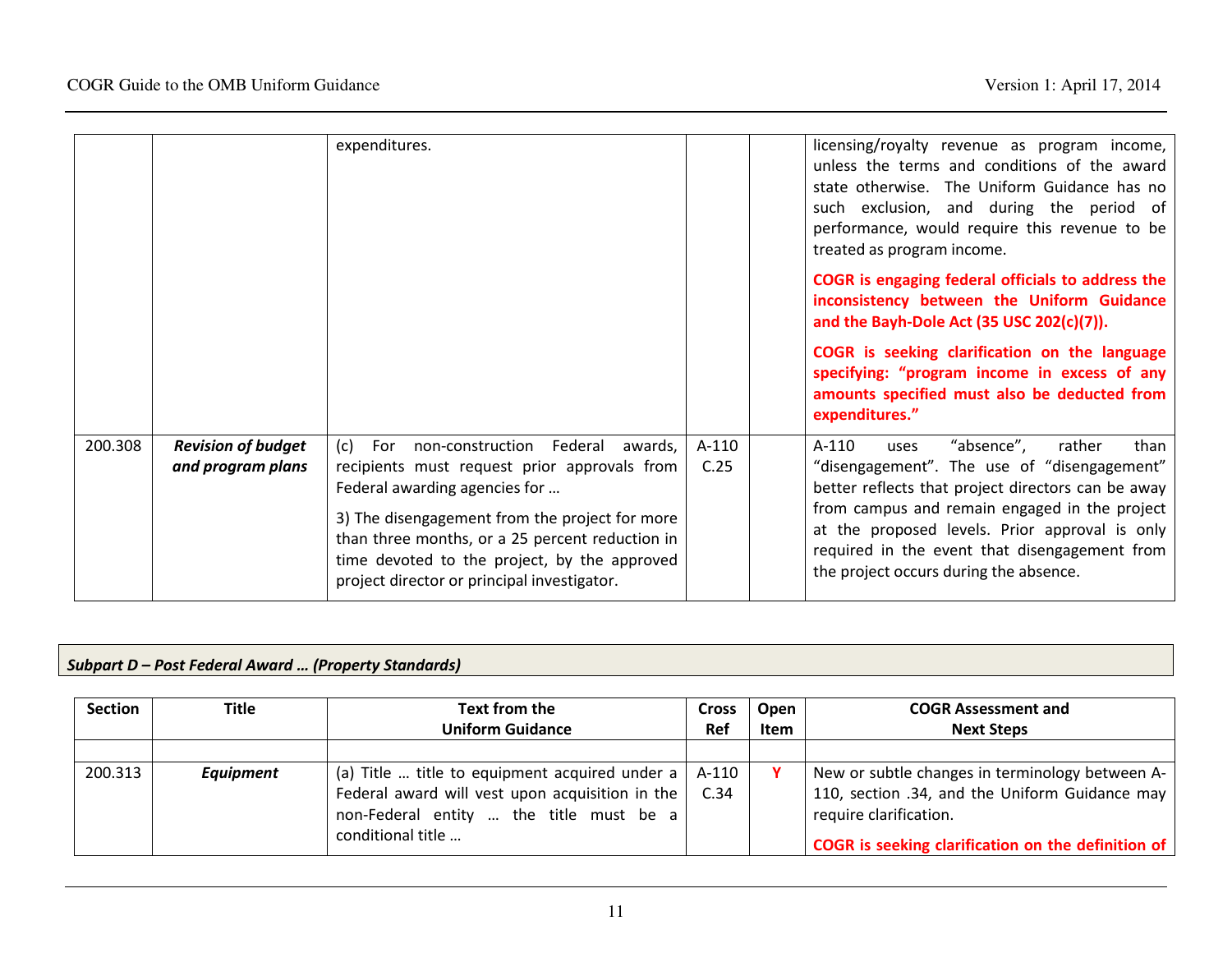| [ALSO IN THIS SECTION]                                                                                                                                                                                                                                                                                                                                                                                                                                               | "conditional title", which was not used in A-110.                                                                                                                                                                                                                                                                                                                                                                                                                                                     |
|----------------------------------------------------------------------------------------------------------------------------------------------------------------------------------------------------------------------------------------------------------------------------------------------------------------------------------------------------------------------------------------------------------------------------------------------------------------------|-------------------------------------------------------------------------------------------------------------------------------------------------------------------------------------------------------------------------------------------------------------------------------------------------------------------------------------------------------------------------------------------------------------------------------------------------------------------------------------------------------|
| (d) Management requirements<br>(1) Property records must be maintained that                                                                                                                                                                                                                                                                                                                                                                                          | Preliminary assessment is that "conditional title"<br>always has been effective, though not explicitly<br>named in A-110.                                                                                                                                                                                                                                                                                                                                                                             |
| include a description of the property, a serial                                                                                                                                                                                                                                                                                                                                                                                                                      |                                                                                                                                                                                                                                                                                                                                                                                                                                                                                                       |
| number or other identification number, the<br>source of funding for the property (including the<br>FAIN), who holds title, the acquisition date, and<br>cost of the property, percentage of Federal<br>participation in the project costs for the Federal<br>award under which the property was acquired,<br>the location, use and condition of the property,<br>and any ultimate disposition data including the<br>date of disposal and sale price of the property. | COGR is seeking clarification on "percentage of<br>Federal participation in the project costs" (A-110<br>required the "percentage of Federal participation<br>in the cost of the equipment") and "use and<br>condition" ("use" is not included in A-110).<br>Preliminary assessment is that the intent was not<br>to create burden by requiring new data fields and<br>that the subtle changes in terminology will not<br>require systems changes to the institution's<br>equipment inventory system. |

### Subpart D – Post Federal Award … (Procurement Standards)

| <b>Section</b> | <b>Title</b>                     | Text from the<br><b>Uniform Guidance</b>                                                                                                                                                                                                                                                                                                                                                                                                                                                                                                                   | <b>Cross</b><br><b>Ref</b> | Open<br>Item | <b>COGR Assessment and</b><br><b>Next Steps</b>                                                                                                                                                                                                                                                                                                                                                                                                                                      |
|----------------|----------------------------------|------------------------------------------------------------------------------------------------------------------------------------------------------------------------------------------------------------------------------------------------------------------------------------------------------------------------------------------------------------------------------------------------------------------------------------------------------------------------------------------------------------------------------------------------------------|----------------------------|--------------|--------------------------------------------------------------------------------------------------------------------------------------------------------------------------------------------------------------------------------------------------------------------------------------------------------------------------------------------------------------------------------------------------------------------------------------------------------------------------------------|
|                |                                  |                                                                                                                                                                                                                                                                                                                                                                                                                                                                                                                                                            |                            |              |                                                                                                                                                                                                                                                                                                                                                                                                                                                                                      |
| 200.317        | <b>Procurements by</b><br>states | When procuring property and services under a<br>Federal award, a state must follow the same<br>policies and procedures it uses for procurements<br>from its non-Federal funds. The state will comply<br>with § 200.322 Procurement of recovered<br>materials and ensure that every purchase order<br>or other contract includes any clauses required<br>by section § 200.326 Contract provisions. All<br>non-Federal<br>including<br>other<br>entities.<br>subrecipients of a state, will follow §§ 200.318<br>through<br>procurement standards<br>General | $A-87$                     | Υ            | Some public universities may be required to<br>follow state procurement regulations, in which<br>case, application of this section of the Uniform<br>Guidance in these cases is uncertain.<br>COGR is seeking clarification. If some public<br>universities would be subject to different<br>requirements due to state laws and regulations,<br>it raises the issue of inconsistent rules across<br>institutions of higher education (including<br>nonprofit research institutions). |
|                |                                  | 200.326 Contract provisions.                                                                                                                                                                                                                                                                                                                                                                                                                                                                                                                               |                            |              |                                                                                                                                                                                                                                                                                                                                                                                                                                                                                      |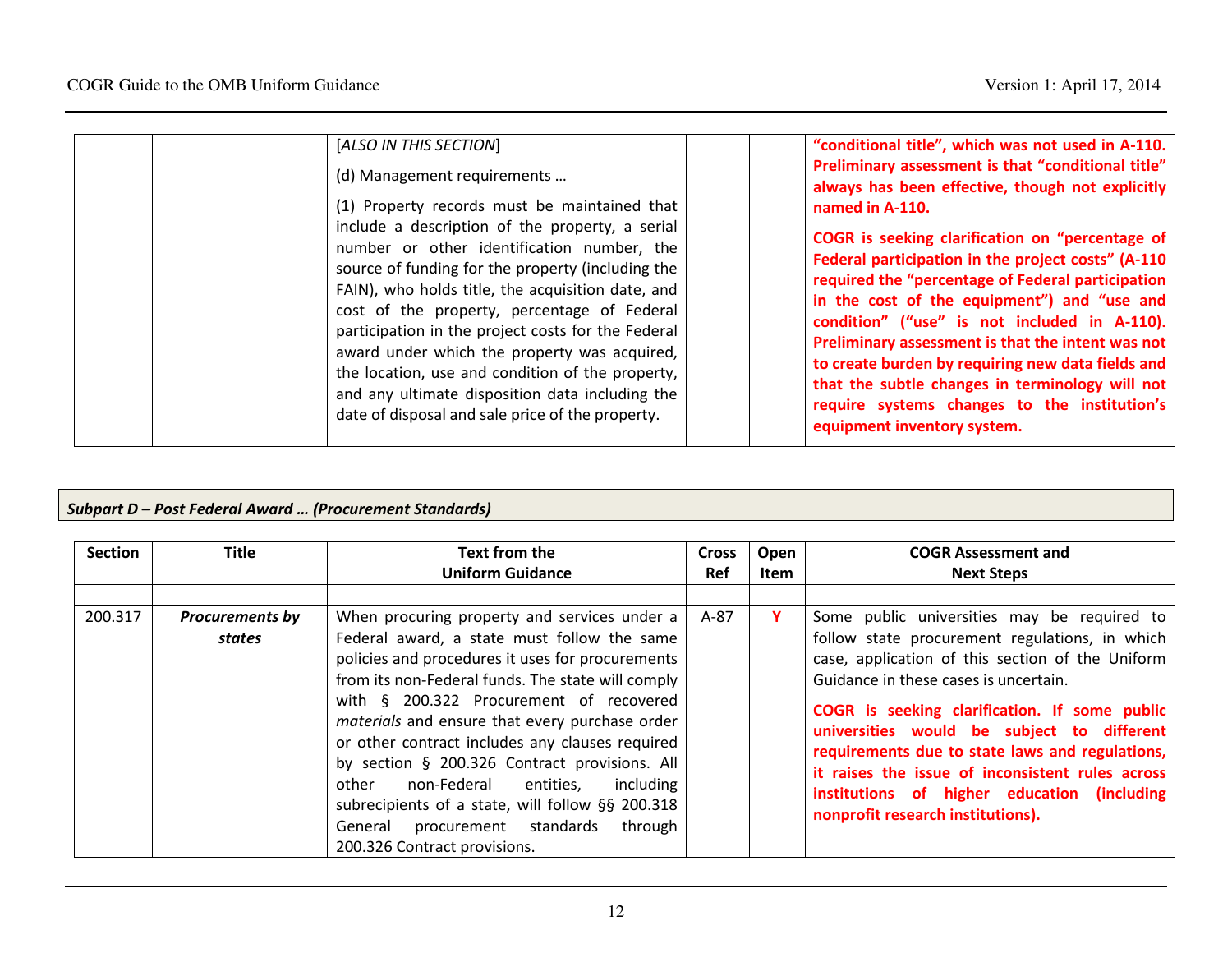| 200.318 | <b>General</b><br>(c)(1) The non-Federal entity must maintain<br>A-110<br>written standards of conduct covering conflicts<br>C.42<br>procurements<br>of interest and governing the performance of its<br><b>standards</b><br>$A-87$<br>employees engaged in the selection, award and<br>administration of contracts | $\mathbf{Y}$                                                                                                                                                                                                                                                                                                                                                              | The requirements in $(c)(1),(2)$ , and $(d)$ are included<br>in A-110, though the "must" language in the<br>Uniform Guidance provides new emphasis on<br>these requirements.<br>The requirement in (i) may be a burdensome |                                                                                                                                                                                                                                                 |                                                                                                                                                                                 |
|---------|---------------------------------------------------------------------------------------------------------------------------------------------------------------------------------------------------------------------------------------------------------------------------------------------------------------------|---------------------------------------------------------------------------------------------------------------------------------------------------------------------------------------------------------------------------------------------------------------------------------------------------------------------------------------------------------------------------|----------------------------------------------------------------------------------------------------------------------------------------------------------------------------------------------------------------------------|-------------------------------------------------------------------------------------------------------------------------------------------------------------------------------------------------------------------------------------------------|---------------------------------------------------------------------------------------------------------------------------------------------------------------------------------|
|         | 2) If the non-Federal entity has a parent,<br>affiliate, or subsidiary organization that is not a<br>state, local government, or Indian tribe, the non-<br>Federal entity must also maintain written<br>standards of conduct covering organizational<br>conflicts of interest                                       |                                                                                                                                                                                                                                                                                                                                                                           |                                                                                                                                                                                                                            | requirement to document the history of the<br>procurement actions and it is uncertain as to how<br>this will be implemented at institutions.<br>COGR is seeking clarification on expectations of<br>appropriate documentation applicable to the |                                                                                                                                                                                 |
|         |                                                                                                                                                                                                                                                                                                                     | [ALSO IN THIS SECTION]                                                                                                                                                                                                                                                                                                                                                    |                                                                                                                                                                                                                            |                                                                                                                                                                                                                                                 | requirement in (i): "The non-Federal entity must<br>maintain records sufficient to detail the history<br>of procurement."                                                       |
|         |                                                                                                                                                                                                                                                                                                                     | (d) The non-Federal entity's procedures must<br>avoid acquisition of unnecessary or duplicative<br>items                                                                                                                                                                                                                                                                  |                                                                                                                                                                                                                            |                                                                                                                                                                                                                                                 | <b>COGR will review Agency implementation plans</b><br>and comment, as appropriate.                                                                                             |
|         |                                                                                                                                                                                                                                                                                                                     | [ALSO IN THIS SECTION]<br>(i) The non-Federal entity must maintain records<br>sufficient to detail the history of procurement.<br>These records will include, but are not<br>necessarily limited to the following: rationale for<br>the method of procurement, selection of<br>contract type, contractor selection or rejection,<br>and the basis for the contract price. |                                                                                                                                                                                                                            |                                                                                                                                                                                                                                                 | Upon implementation, COGR will recommend<br>that institutions document new practices, and<br>subsequent burden, to comply with the<br>enhanced requirements, especially in (i). |
| 200.319 | Competition                                                                                                                                                                                                                                                                                                         | (a) All procurement transactions must be<br>conducted in a manner providing full and open<br>competition consistent with the standards of<br>this section                                                                                                                                                                                                                 | A-110<br>C.43<br>$A-87$                                                                                                                                                                                                    | Y                                                                                                                                                                                                                                               | The requirement in (a) is included in A-110,<br>though the "must" language in the Uniform<br>Guidance provides new emphasis on this<br>requirement.                             |
|         |                                                                                                                                                                                                                                                                                                                     | (b) The non-Federal entity must conduct<br>procurements in a manner that prohibits the use                                                                                                                                                                                                                                                                                |                                                                                                                                                                                                                            |                                                                                                                                                                                                                                                 | The requirements in $(b)$ , $(c)$ , and $(d)$ are new and it<br>is uncertain as to how this will be implemented at                                                              |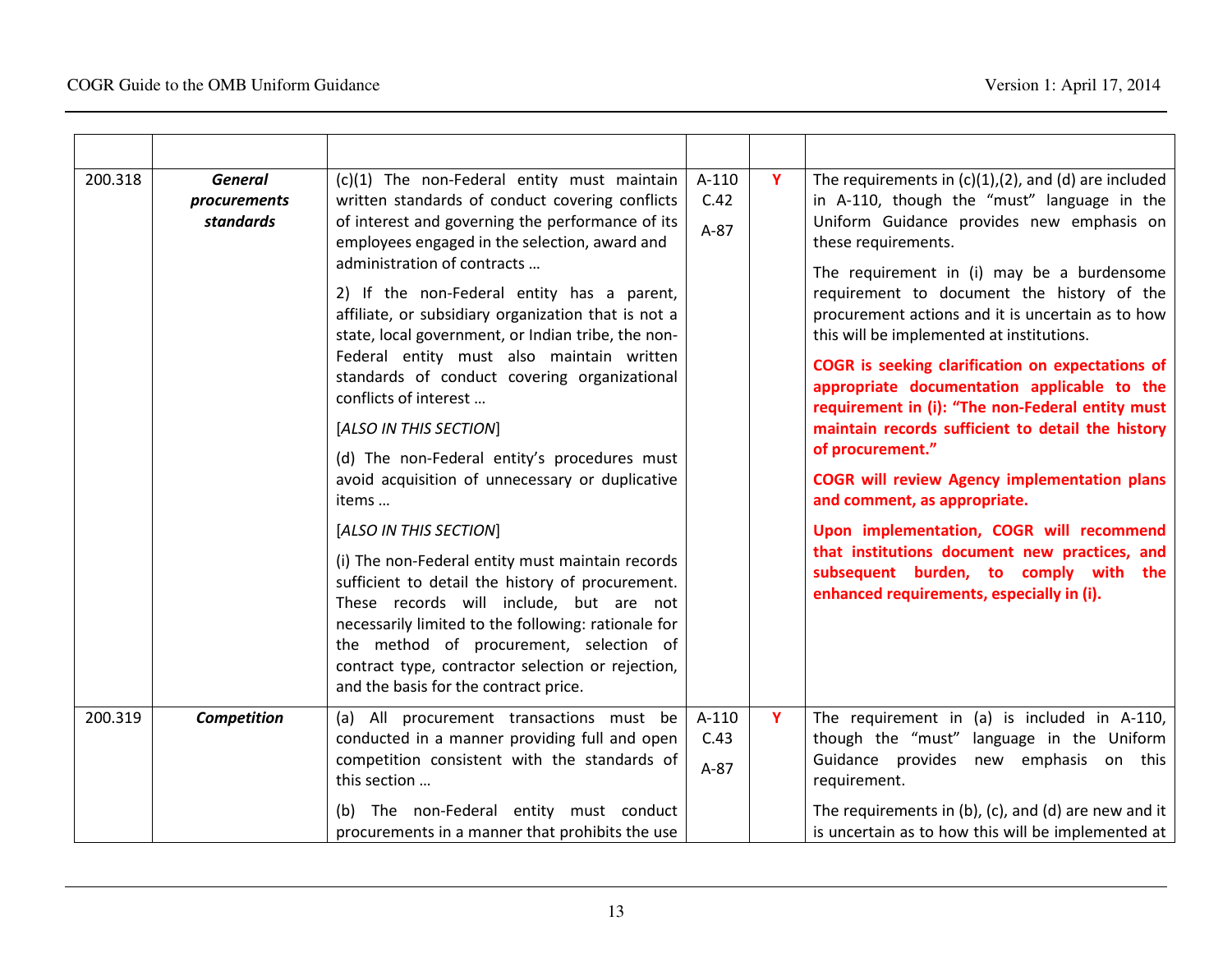|         |                                                    | of statutorily or administratively imposed state<br>or local geographical preferences<br>(c) The non-Federal entity must have written<br>procedures for procurement transactions. These<br>procedures must ensure<br>(d) The non-Federal entity must ensure that all<br>prequalified lists of persons, firms, or products<br>are current and include enough qualified sources<br>to ensure maximum open and free competition                                                                                                                                                                                                                                                                                                                                                                                                                                                                                                                  |                           |   | institutions.<br>COGR is seeking clarification on expectations of<br>appropriate documentation applicable to these<br>requirements.<br><b>COGR will review Agency implementation plans</b><br>and comment, as appropriate.<br>Upon implementation, COGR will recommend<br>that institutions document new practices, and<br>subsequent burden, to comply with the<br>enhanced requirements.                                                                                                                                                                                                                                                                                                                                                                                                                                                                                                                                                                                                                                                                     |
|---------|----------------------------------------------------|-----------------------------------------------------------------------------------------------------------------------------------------------------------------------------------------------------------------------------------------------------------------------------------------------------------------------------------------------------------------------------------------------------------------------------------------------------------------------------------------------------------------------------------------------------------------------------------------------------------------------------------------------------------------------------------------------------------------------------------------------------------------------------------------------------------------------------------------------------------------------------------------------------------------------------------------------|---------------------------|---|----------------------------------------------------------------------------------------------------------------------------------------------------------------------------------------------------------------------------------------------------------------------------------------------------------------------------------------------------------------------------------------------------------------------------------------------------------------------------------------------------------------------------------------------------------------------------------------------------------------------------------------------------------------------------------------------------------------------------------------------------------------------------------------------------------------------------------------------------------------------------------------------------------------------------------------------------------------------------------------------------------------------------------------------------------------|
| 200.320 | <b>Methods of</b><br>procurement to be<br>followed | The non-Federal entity must use one of the<br>following methods of procurement.<br>Procurement by micro-purchases<br>(a)<br>$\cdots$<br>acquisition of supplies or services, the aggregate<br>dollar amount of which does not exceed \$3,000<br>(or \$2,000 in the case of acquisitions for<br>construction subject to the Davis-Bacon Act)<br>Micro-purchases may be awarded without<br>soliciting competitive quotations<br>(b) Procurement by small purchase procedures.<br>Small purchase procedures are those relatively<br>simple and informal procurement methods<br>that do not cost more than the Simplified<br>Acquisition Threshold. If small purchase<br>procedures are used, price or rate quotations<br>must be obtained from an adequate number of<br>qualified sources.<br>(c) Procurement by sealed bids (formal<br>advertising). Bids are publicly solicited and a firm<br>fixed price contract (lump sum or unit price) is | $A-110$<br>C.44<br>$A-87$ | Y | Institutions must use one of the five procurement<br>methods as listed in this section (note: (a) thru (f)<br>are listed, (e) has been excluded as an apparent<br>typo error). These five methods are much more<br>detailed and prescriptive in comparison to the<br>requirements in A-110.<br>Method (a) specifies the category of micro-<br>purchase (defined in Subpart A Definitions,<br>200.67) for grants and cooperative agreements.<br>Per 200.67, this method allows the non-Federal<br>entity to use a "subset of a non-Federal entity's<br>small purchase procedures  in order to expedite<br>the completion of its lowest dollar small purchase<br>transactions and minimize the associated<br>administrative burden and cost." The category of<br>micro-purchase is common to the Federal<br>Acquisition Regulation (FAR), and per 200.67, the<br>"threshold is set by the Federal Acquisition<br>Regulation at 48 CFR Subpart 2.1 (Definitions)."<br>Method (b) specifies the category of "small<br>purchases" that do not exceed the Simplified |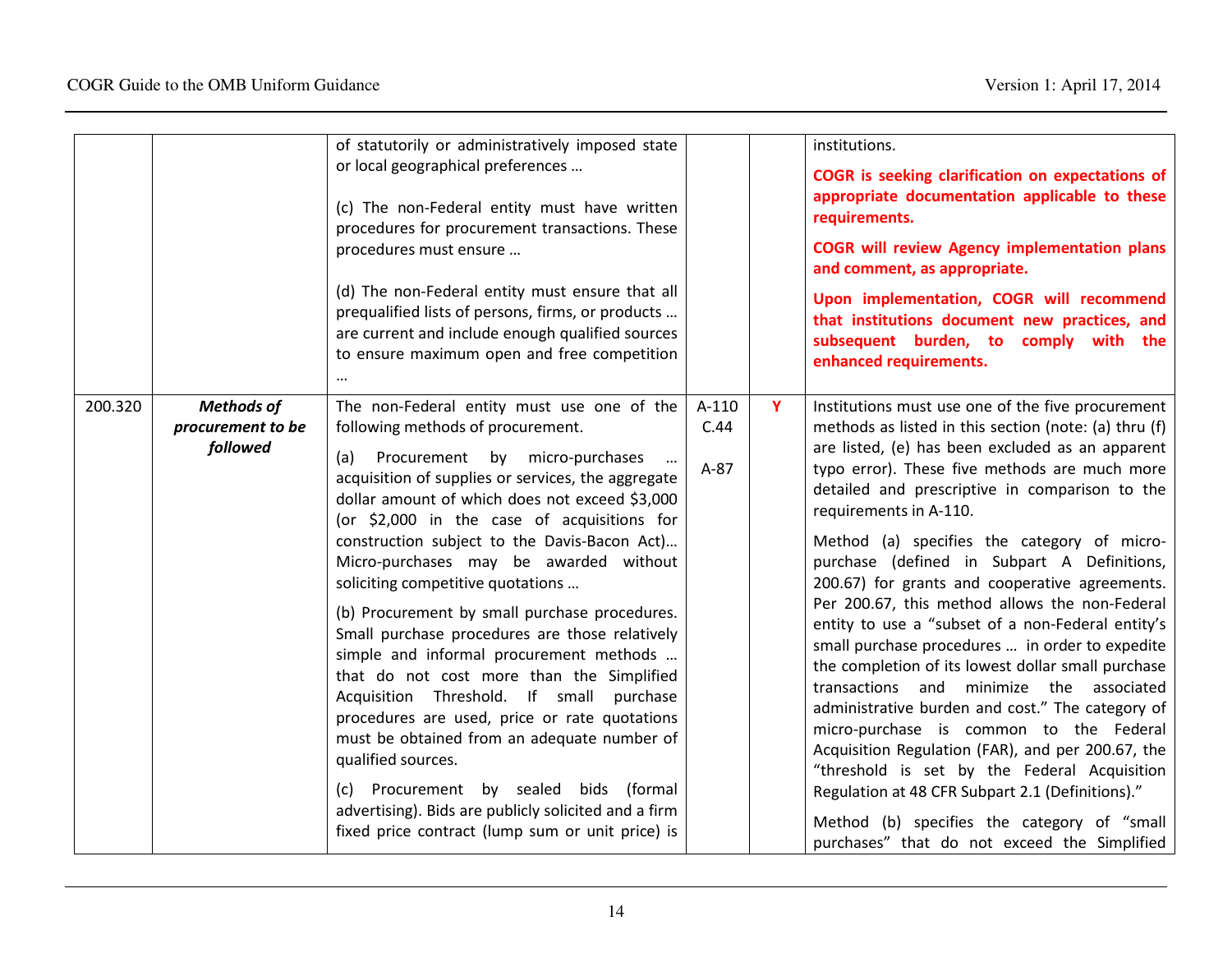| awarded to the responsible bidder whose bid,                                                                                                                                                                                              | Acquisition Threshold (as defined in Subpart A                                                                                                                                                                                                                                                      |
|-------------------------------------------------------------------------------------------------------------------------------------------------------------------------------------------------------------------------------------------|-----------------------------------------------------------------------------------------------------------------------------------------------------------------------------------------------------------------------------------------------------------------------------------------------------|
| conforming with all the material terms and                                                                                                                                                                                                | Definitions, 200.88). Per the definition in 200.88,                                                                                                                                                                                                                                                 |
| conditions of the invitation for bids, is the lowest                                                                                                                                                                                      | "the non-Federal entity may purchase property or                                                                                                                                                                                                                                                    |
| in price. The sealed bid method is the preferred                                                                                                                                                                                          | services using small purchase methods  to                                                                                                                                                                                                                                                           |
| method for procuring construction                                                                                                                                                                                                         | expedite the purchase of items costing less than                                                                                                                                                                                                                                                    |
| (d) Procurement by competitive proposals. The<br>technique of competitive proposals is normally<br>conducted with more than one source<br>submitting an offer, and either a fixed price or<br>cost reimbursement type contract is awarded | the simplified acquisition threshold  set by the<br>[FAR] at 48 CFR Subpart 2.1 (Definitions) and in<br>accordance with 41 U.S.C. 1908. As of the<br>publication of this Part, the simplified acquisition<br>threshold is \$150,000, but this threshold is<br>periodically adjusted for inflation." |
| (f) Procurement by noncompetitive proposals.<br>Procurement by noncompetitive proposals is<br>procurement through solicitation of a proposal<br>from only one source and may be used only                                                 | Methods (c) and (d) include detailed requirements<br>associated with sealed bids (c) and competitive<br>proposals (d).                                                                                                                                                                              |
| when one or more of the following<br>circumstances apply:                                                                                                                                                                                 | Method (f) specifies the requirements for a sole<br>source procurement and the circumstances (at                                                                                                                                                                                                    |
| (1) The item is available only from a single<br>source;                                                                                                                                                                                   | least one of four) that should be applicable in<br>order to use the sole source method.                                                                                                                                                                                                             |
| (2) The public exigency or emergency for the<br>requirement will not permit a delay resulting<br>from competitive solicitation;                                                                                                           | COGR is seeking clarification on expectations of<br>the appropriate documentation and institutional<br>practices that will support the use of methods<br>(a), (b), and/or (f). This includes clarification on                                                                                       |
| (3) The Federal awarding agency or pass-<br>through<br>expressly<br>authorizes<br>entity<br>noncompetitive proposals in response to a<br>written request from the non-Federal entity; or                                                  | documentation to support "small purchases"<br>(\$3,001 to \$150,000) per (b) and documentation<br>to justify the use of "sole source" per (f).<br>COGR, in partnership with the FDP, may                                                                                                            |
| (4) After solicitation of a number of sources,<br>competition is determined inadequate.                                                                                                                                                   | accumulate data to show the difference in the<br>timeliness of procurement actions between sole<br>source versus other methods of procurement,<br>and the resulting impact on research<br>productivity. As appropriate, we will share this                                                          |
|                                                                                                                                                                                                                                           | data with federal officials.                                                                                                                                                                                                                                                                        |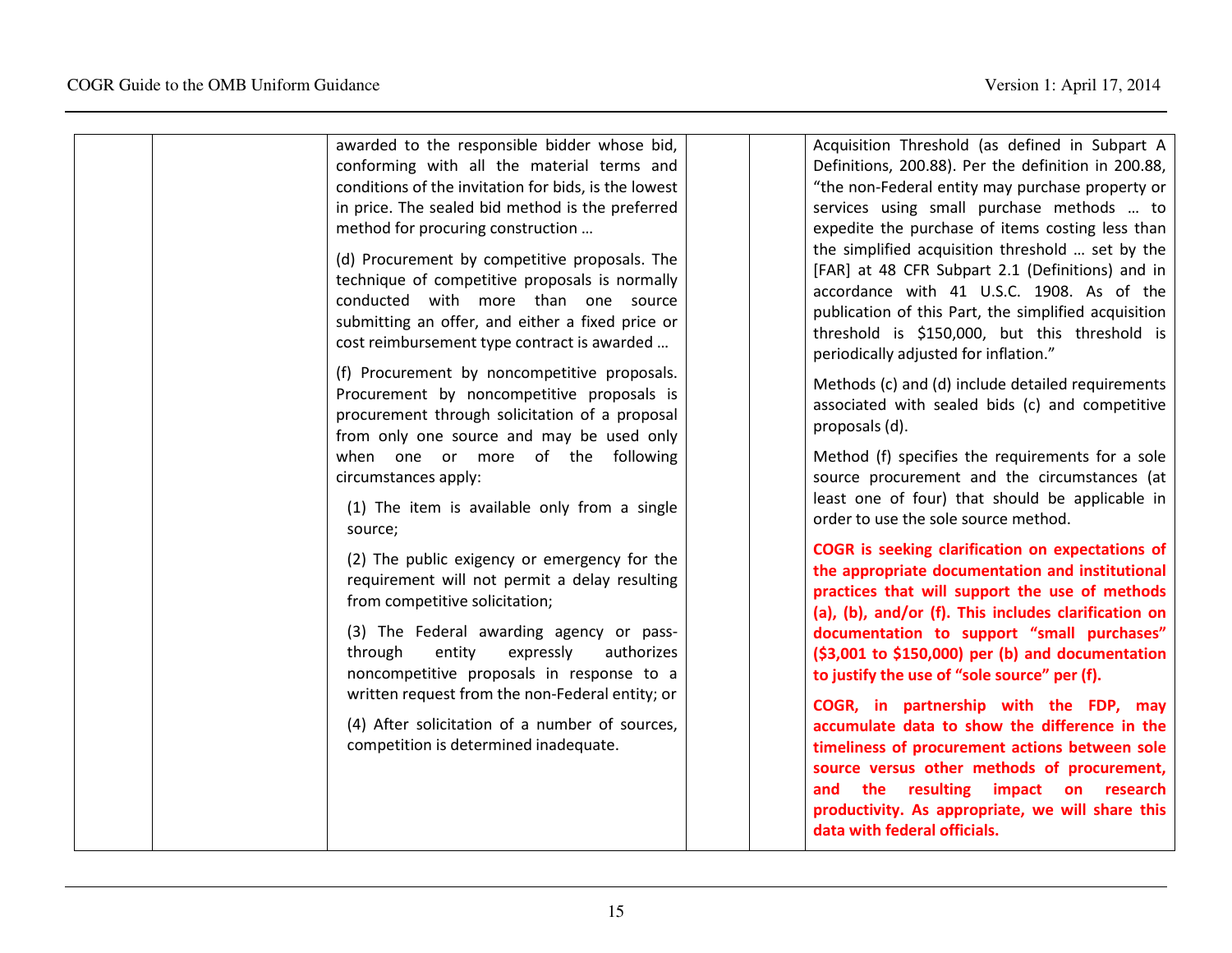|         |                            |                                                                                                                                                                                                                                                                                                                                                                                                                                                               |                 |    | <b>COGR will review Agency implementation plans</b><br>and comment, as appropriate.<br>Upon implementation, COGR will recommend<br>institutions document<br>that<br>impact<br><b>on</b><br>procurement card policies, the increases in<br>time/burden to complete a procurement action,<br>and any impact on research productivity. |
|---------|----------------------------|---------------------------------------------------------------------------------------------------------------------------------------------------------------------------------------------------------------------------------------------------------------------------------------------------------------------------------------------------------------------------------------------------------------------------------------------------------------|-----------------|----|-------------------------------------------------------------------------------------------------------------------------------------------------------------------------------------------------------------------------------------------------------------------------------------------------------------------------------------|
| 200.323 | Contract cost and<br>price | (a) The non-Federal entity must perform a cost<br>or price analysis in connection with every<br>procurement action in excess of the Simplified<br>Acquisition Threshold including contract<br>modifications. The method and degree of<br>analysis is dependent on the facts surrounding<br>the particular procurement situation, but as a<br>starting point, the non-Federal entity must make<br>independent estimates before receiving bids or<br>proposals. | $A-110$<br>C.45 | Y. | The cost or price analysis requirement exists in A-<br>110, as well. However, the language in the<br>Uniform Guidance provides new emphasis on this<br>requirement.<br>Upon implementation, COGR will recommend<br>that institutions document changes, if any, in<br>institutional practices, as well as any issues that<br>arise.  |

### Subpart D – Post Federal Award … (Performance and Financial Monitoring and Reporting)

| <b>Section</b> | <b>Title</b>               | Text from the                                                                                                                                     | <b>Cross</b> | Open | <b>COGR Assessment and</b>                                                                                                                        |
|----------------|----------------------------|---------------------------------------------------------------------------------------------------------------------------------------------------|--------------|------|---------------------------------------------------------------------------------------------------------------------------------------------------|
|                |                            | <b>Uniform Guidance</b>                                                                                                                           | <b>Ref</b>   | Item | <b>Next Steps</b>                                                                                                                                 |
|                |                            |                                                                                                                                                   |              |      |                                                                                                                                                   |
| 200.327        | <b>Financial reporting</b> | Unless otherwise approved by OMB, the Federal                                                                                                     | A-110        |      | The information collection items in this section are                                                                                              |
|                |                            | awarding agency may solicit only the standard,                                                                                                    | C.52         |      | in-line with the requirements in A-110, with only                                                                                                 |
|                |                            | OMB-approved governmentwide data elements                                                                                                         |              |      | changes that reflect updated OMB approved                                                                                                         |
|                |                            | for collection of financial information (at time of                                                                                               |              |      | reports.                                                                                                                                          |
|                |                            | publication the Federal Financial Report or such<br>future collections as may be approved by OMB<br>listed on the OMB<br>website).<br>This<br>and |              |      | Requests by agencies for similar information<br>should be the exception and require approval by<br>OMB. Previous sections of the Uniform Guidance |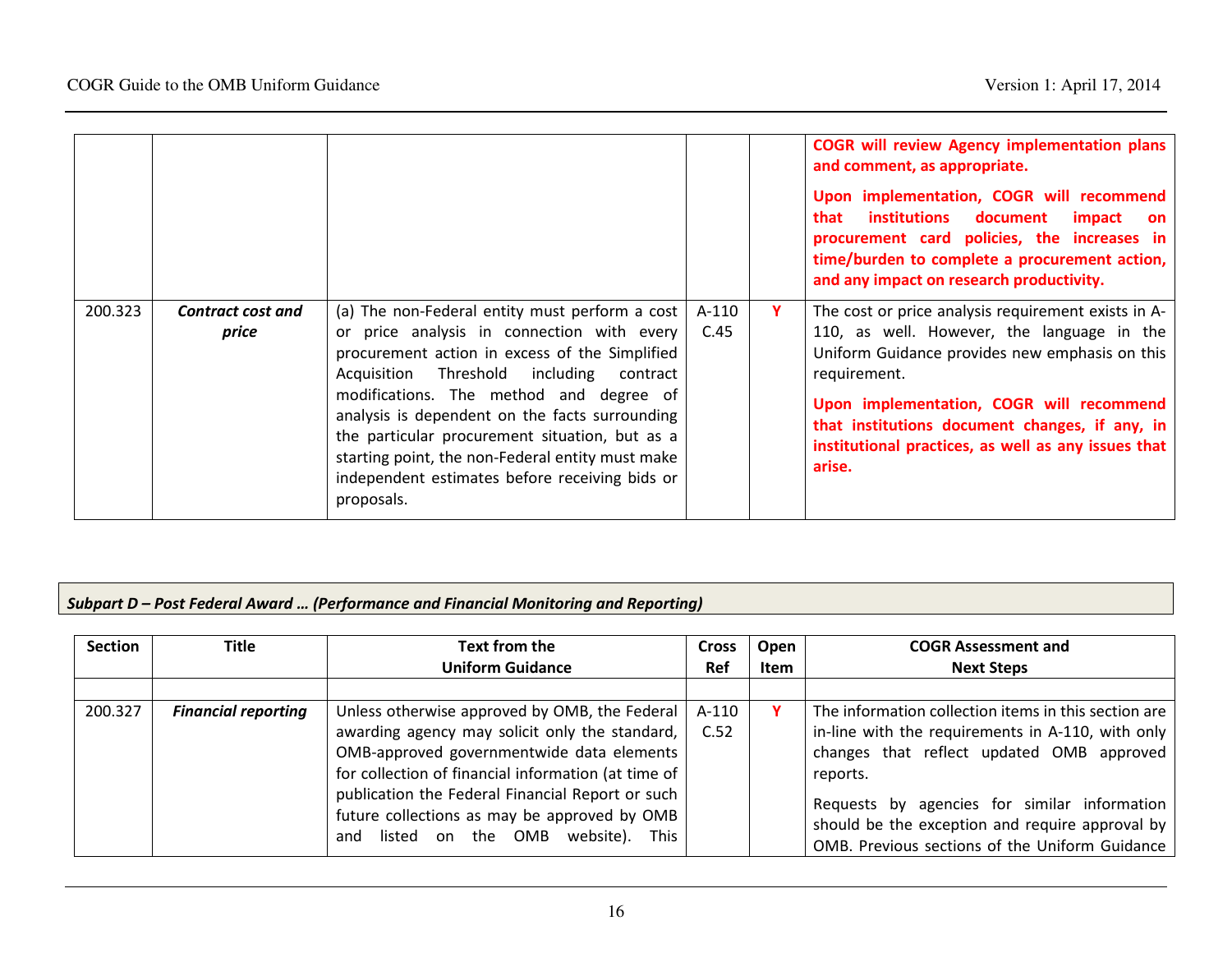|         |                                                           | information must be collected with the<br>frequency required by the terms and conditions<br>of the Federal award, but no less frequently than<br>annually nor more frequently than quarterly<br>except in unusual circumstances, for example<br>where more frequent reporting is necessary for<br>the effective monitoring of the Federal award or<br>could significantly affect program outcomes, and<br>preferably in coordination with performance<br>reporting.                                                                                                                                                                                                                                                                                                                                                                                                                                                                                                                                                                                                                           |                 |   | (see 200.102 and 200.206) set a high bar for<br>agency exceptions by requiring agency compliance<br>with the Paperwork Reduction Act of 1995 (see<br>200.206). When agencies are out of compliance,<br>engagement with OMB may be appropriate.<br>Upon implementation, COGR will recommend<br>that institutions document agency exceptions<br>and deviations.                                                                                                                                                                                                                                                                                                                                                                                                                                                                                                                                                                                                                                                                                                                                                                   |
|---------|-----------------------------------------------------------|-----------------------------------------------------------------------------------------------------------------------------------------------------------------------------------------------------------------------------------------------------------------------------------------------------------------------------------------------------------------------------------------------------------------------------------------------------------------------------------------------------------------------------------------------------------------------------------------------------------------------------------------------------------------------------------------------------------------------------------------------------------------------------------------------------------------------------------------------------------------------------------------------------------------------------------------------------------------------------------------------------------------------------------------------------------------------------------------------|-----------------|---|---------------------------------------------------------------------------------------------------------------------------------------------------------------------------------------------------------------------------------------------------------------------------------------------------------------------------------------------------------------------------------------------------------------------------------------------------------------------------------------------------------------------------------------------------------------------------------------------------------------------------------------------------------------------------------------------------------------------------------------------------------------------------------------------------------------------------------------------------------------------------------------------------------------------------------------------------------------------------------------------------------------------------------------------------------------------------------------------------------------------------------|
| 200.328 | <b>Monitoring and</b><br>reporting program<br>performance | (b) Non-construction performance reports. The<br>Federal awarding agency must use standard,<br>OMB-approved data elements for collection of<br>performance<br>information<br>(including)<br>performance<br>Research<br>progress reports,<br>Performance Progress Report, or such future<br>collections as may be approved by OMB and<br>listed on the OMB website)<br>(2) The non-Federal entity must submit<br>performance reports using OMB-approved<br>standard<br>information<br>governmentwide<br>collections when providing<br>performance<br>information. As appropriate in accordance with<br>above mentioned information collections,<br>these reports will contain, for each Federal<br>award, brief information on the following<br>unless other collections are approved by OMB:<br>(i) A comparison of actual accomplishments to<br>the objectives of the Federal award established<br>for the period. Where the accomplishments of<br>the Federal award can be quantified, a<br>computation of the cost (for example, related<br>to units of accomplishment) may be required if | $A-110$<br>C.51 | Y | Reinforces that the Research Performance<br>Progress Report (RPPR) will remain the acceptable<br>report to measure project performance. The<br>definition of "Performance goal" (see 200.76)<br>provides additional support by identifying<br>discretionary research awards as an example<br>where submission of a technical performance<br>report (i.e., the RPPR) is acceptable to meeting the<br>requirements for performance measurement.<br>Discretionary research awards also are referenced<br>in section 200.210(d). Also see 200.301,<br>Performance measurement.<br>The information collection items in (2)(i), (ii), and<br>(iii) are almost identical to A-110, with only a<br>subtle change in (2)(i) that suggests that a<br>computation of cost related to units of<br>accomplishment may be required. However, the<br>standard set in 200.301 via the acceptability of the<br>RPPR to measure project performance suggests<br>that additional information collections should be<br>unusual and exceptional.<br>Previous sections of the Uniform Guidance (see<br>200.102 and 200.206) set a high bar for agency |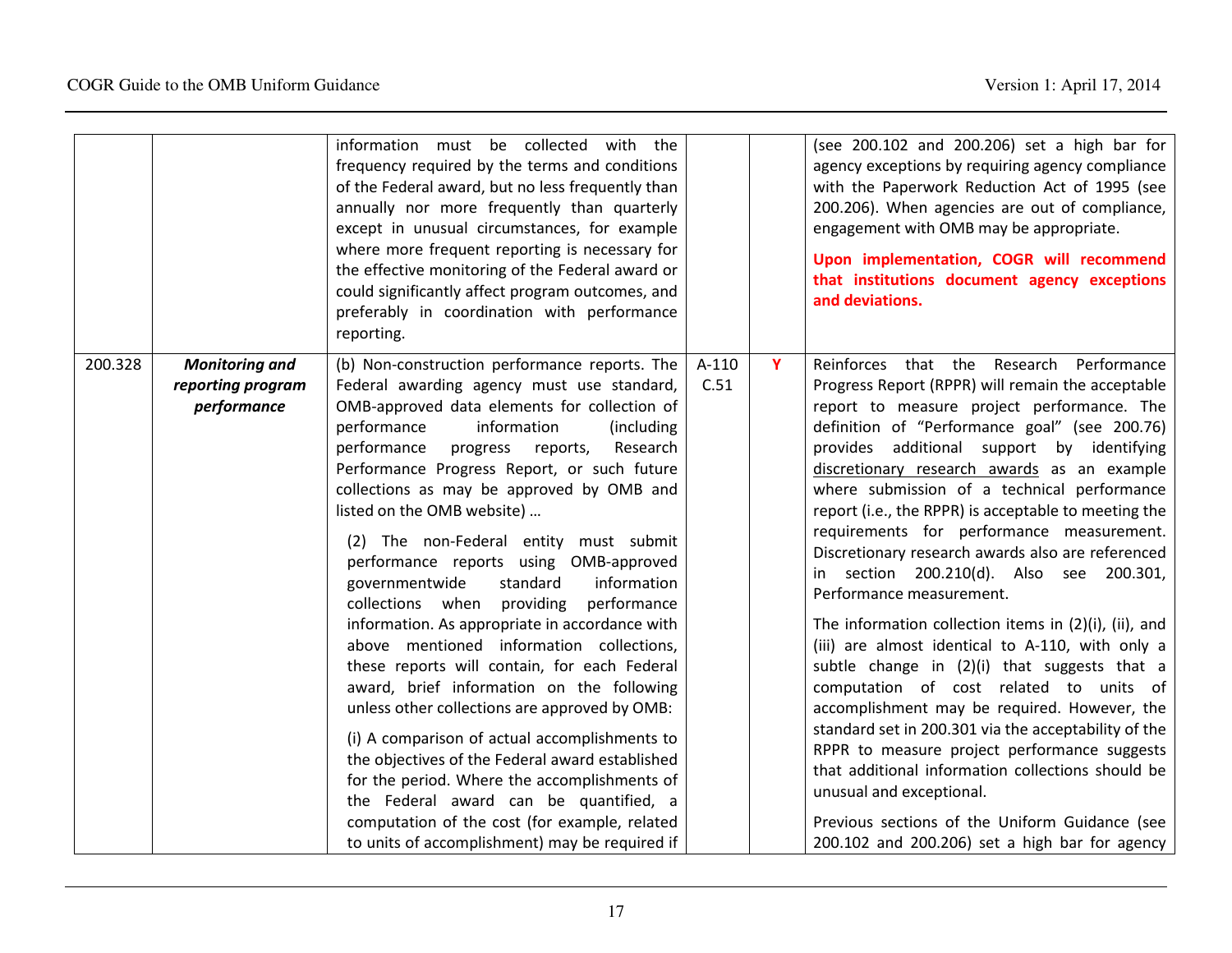| that information will be useful.<br>exceptions by requiring agency compliance with<br>the Paperwork Reduction Act of 1995 (see<br>(ii) The reasons why established goals were not<br>200.206). When agencies are out of compliance,<br>met, if appropriate.<br>engagement with OMB may be appropriate.<br>(iii) Additional pertinent information including,<br><b>COGR will review Agency implementation plans</b><br>when appropriate, analysis and explanation of<br>and comment, as appropriate.<br>cost overruns or high unit costs. |
|------------------------------------------------------------------------------------------------------------------------------------------------------------------------------------------------------------------------------------------------------------------------------------------------------------------------------------------------------------------------------------------------------------------------------------------------------------------------------------------------------------------------------------------|
|------------------------------------------------------------------------------------------------------------------------------------------------------------------------------------------------------------------------------------------------------------------------------------------------------------------------------------------------------------------------------------------------------------------------------------------------------------------------------------------------------------------------------------------|

#### Subpart D – Post Federal Award … (Subrecipient Monitoring and Management)

| <b>Section</b> | <b>Title</b>                                            | Text from the<br><b>Uniform Guidance</b>                                                                                                                                                                                                                                                                                                                                                                                                                                                                                                                                 | <b>Cross</b><br>Ref     | Open<br><b>Item</b> | <b>COGR Assessment and</b><br><b>Next Steps</b>                                                                                                                                                                                                                                                                                                                                                                                                                                                                                                                                                                                                                                                                                                                                                                                                                                          |
|----------------|---------------------------------------------------------|--------------------------------------------------------------------------------------------------------------------------------------------------------------------------------------------------------------------------------------------------------------------------------------------------------------------------------------------------------------------------------------------------------------------------------------------------------------------------------------------------------------------------------------------------------------------------|-------------------------|---------------------|------------------------------------------------------------------------------------------------------------------------------------------------------------------------------------------------------------------------------------------------------------------------------------------------------------------------------------------------------------------------------------------------------------------------------------------------------------------------------------------------------------------------------------------------------------------------------------------------------------------------------------------------------------------------------------------------------------------------------------------------------------------------------------------------------------------------------------------------------------------------------------------|
| 200.330        | Subrecipient and<br><i>contractor</i><br>determinations | The non-Federal entity may concurrently receive<br>Federal awards as a recipient, a subrecipient,<br>and a contractor, depending on the substance of<br>its agreements  Therefore, a pass-through<br>entity must make case-by-case determinations<br>whether each agreement it makes for the<br>disbursement of Federal program funds casts<br>the party receiving the funds in the role of a<br>subrecipient or a contractor. The Federal<br>awarding agency may supply and require<br>recipients to comply with additional guidance to<br>support these determinations | $A-133$<br><b>B.210</b> | Y.                  | The language that states the "pass-through entity<br>must make case-by-case determinations" is<br>helpful and makes it the clear responsibility of the<br>pass-through entity to define the relationship.<br>However, the subsequent language that allows<br>the awarding agency to "require recipients to<br>comply with additional guidance to support these<br>determinations" may negate the decision-making<br>authority of the pass-through entity and may<br>create a new documentation requirement. Some<br>agencies may be compelled to override an initial<br>classification from a contractor (vendor)<br>relationship to a subrecipient relationship, which<br>further impacts application of the F&A rate and<br>creates potential monitoring responsibilities of the<br>contractor.<br><b>COGR will review Agency implementation plans</b><br>and comment, as appropriate. |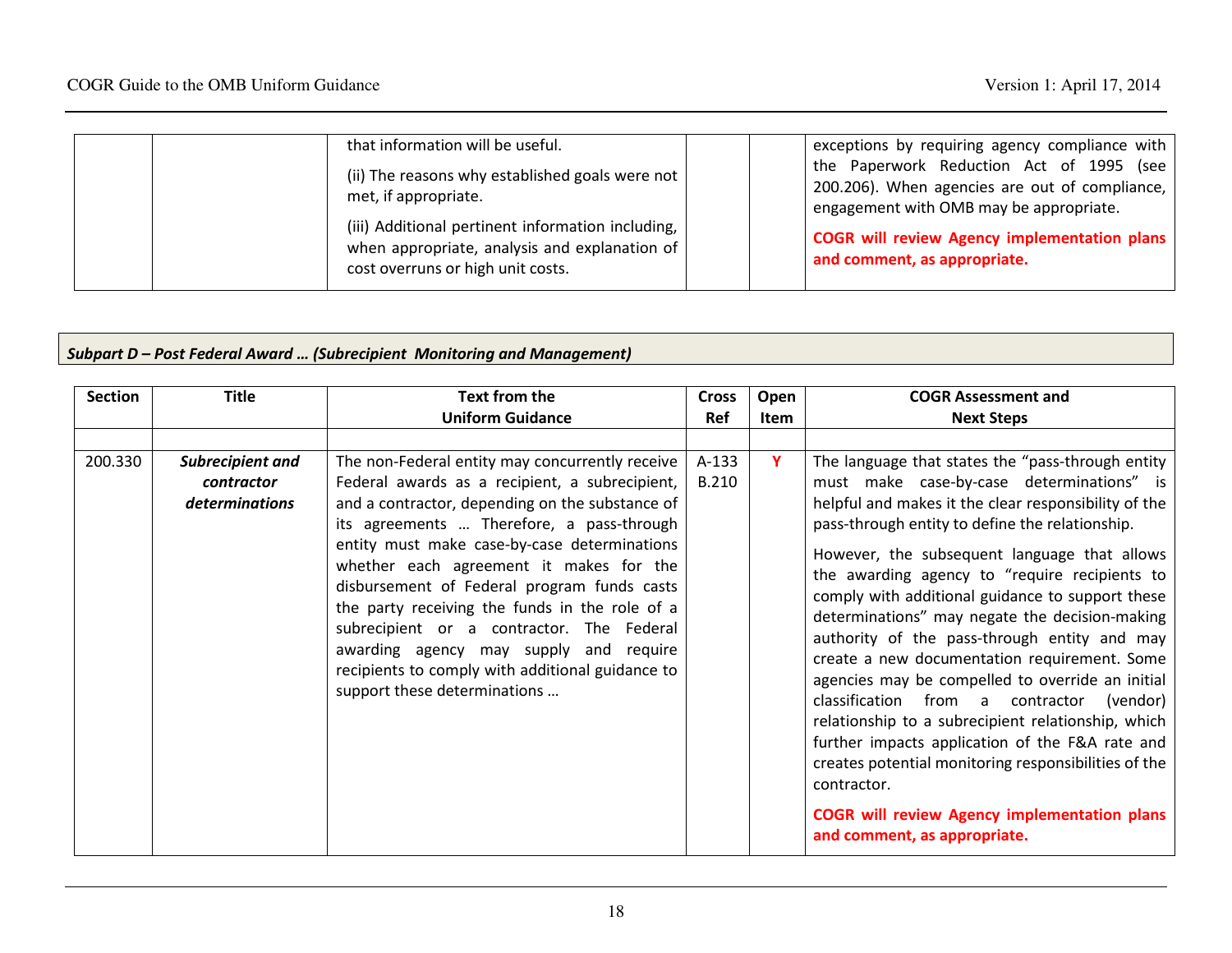|         |                                                  |                                                                                                                                                                                                                                                                                                                                                                                                                                                                                                                                                                                                                                                                                                                                                                                                                                                                                                                                                                                                                                                                                    |                  |   | Upon implementation, COGR will recommend<br>that institutions document agency overrides of<br>an initial classification, as well<br>as<br>any<br>administrative burden associated<br>with<br>a a<br>documentation<br>requirement<br>to<br>support<br>determinations of subrecipient versus contractor<br>(also see comments to Appendix III, C.2).                                                                                                                                                                                                                                                                                                                                                                                                                                                                                                                                                                                                                                                                                                                                                                                                                                                                              |
|---------|--------------------------------------------------|------------------------------------------------------------------------------------------------------------------------------------------------------------------------------------------------------------------------------------------------------------------------------------------------------------------------------------------------------------------------------------------------------------------------------------------------------------------------------------------------------------------------------------------------------------------------------------------------------------------------------------------------------------------------------------------------------------------------------------------------------------------------------------------------------------------------------------------------------------------------------------------------------------------------------------------------------------------------------------------------------------------------------------------------------------------------------------|------------------|---|---------------------------------------------------------------------------------------------------------------------------------------------------------------------------------------------------------------------------------------------------------------------------------------------------------------------------------------------------------------------------------------------------------------------------------------------------------------------------------------------------------------------------------------------------------------------------------------------------------------------------------------------------------------------------------------------------------------------------------------------------------------------------------------------------------------------------------------------------------------------------------------------------------------------------------------------------------------------------------------------------------------------------------------------------------------------------------------------------------------------------------------------------------------------------------------------------------------------------------|
| 200.331 | <b>Requirements for</b><br>pass-through entities | All pass-through entities must:<br>(a) Ensure that every subaward is clearly<br>identified to the subrecipient as a subaward and<br>includes the following information  Required<br>information includes:<br>(4) An approved federally recognized indirect<br>cost rate negotiated between the subrecipient<br>and the Federal government or, if no such rate<br>exists, either a rate negotiated between the<br>pass-through entity and the subrecipient (in<br>compliance with this Part), or a de minimis<br>indirect cost rate as defined in § 200.414<br>Indirect (F&A) costs, paragraph (b) of this Part.<br>[ALSO IN THIS SECTION]<br>(d) Monitor the activities of the subrecipient as<br>necessary to ensure that the subaward is used<br>for authorized purposes  Pass-through entity<br>monitoring of the subrecipient must include:<br>(1) Reviewing financial and programmatic<br>reports required by the pass-through entity.<br>(2) Following-up and ensuring that the<br>subrecipient takes timely and appropriate<br>action on all deficiencies pertaining to the | $A-133$<br>D400d | Y | Section (a)(4) is new to the Uniform Guidance and<br>states that the subrecipient's negotiated F&A rate,<br>a de minimus rate, or a rate negotiated with the<br>pass-through entity must be used. Per 200.414,<br>the de minimus rate is set at 10% of MTDC.<br>Section (d), items (1), (2), and (3), prescribe<br>specific monitoring requirements, as compared to<br>the less-prescriptive guidance in A-133.<br>The increase in the single audit threshold from<br>\$500,000 to \$750,000 (see 200.501) will result in<br>fewer entities being covered by the single audit.<br>Consequently, pass-through entities will no longer<br>be able to depend on these results, resulting in<br>additional monitoring responsibilities.<br>Section (e) suggests additional monitoring tools<br>that may be used, based on the pass-through<br>entity's assessment of risk.<br>COGR is reviewing the feasibility of proposing a<br>clarification to appropriate federal officials,<br>which would state that the application of the<br>approved federally recognized indirect cost rate<br>(or a de minimis indirect cost rate) would be<br>applicable only to new awards. This would<br>facilitate administrative and budget issues |
|         |                                                  | Federal award provided to the subrecipient                                                                                                                                                                                                                                                                                                                                                                                                                                                                                                                                                                                                                                                                                                                                                                                                                                                                                                                                                                                                                                         |                  |   | applicable to existing awards with new funding                                                                                                                                                                                                                                                                                                                                                                                                                                                                                                                                                                                                                                                                                                                                                                                                                                                                                                                                                                                                                                                                                                                                                                                  |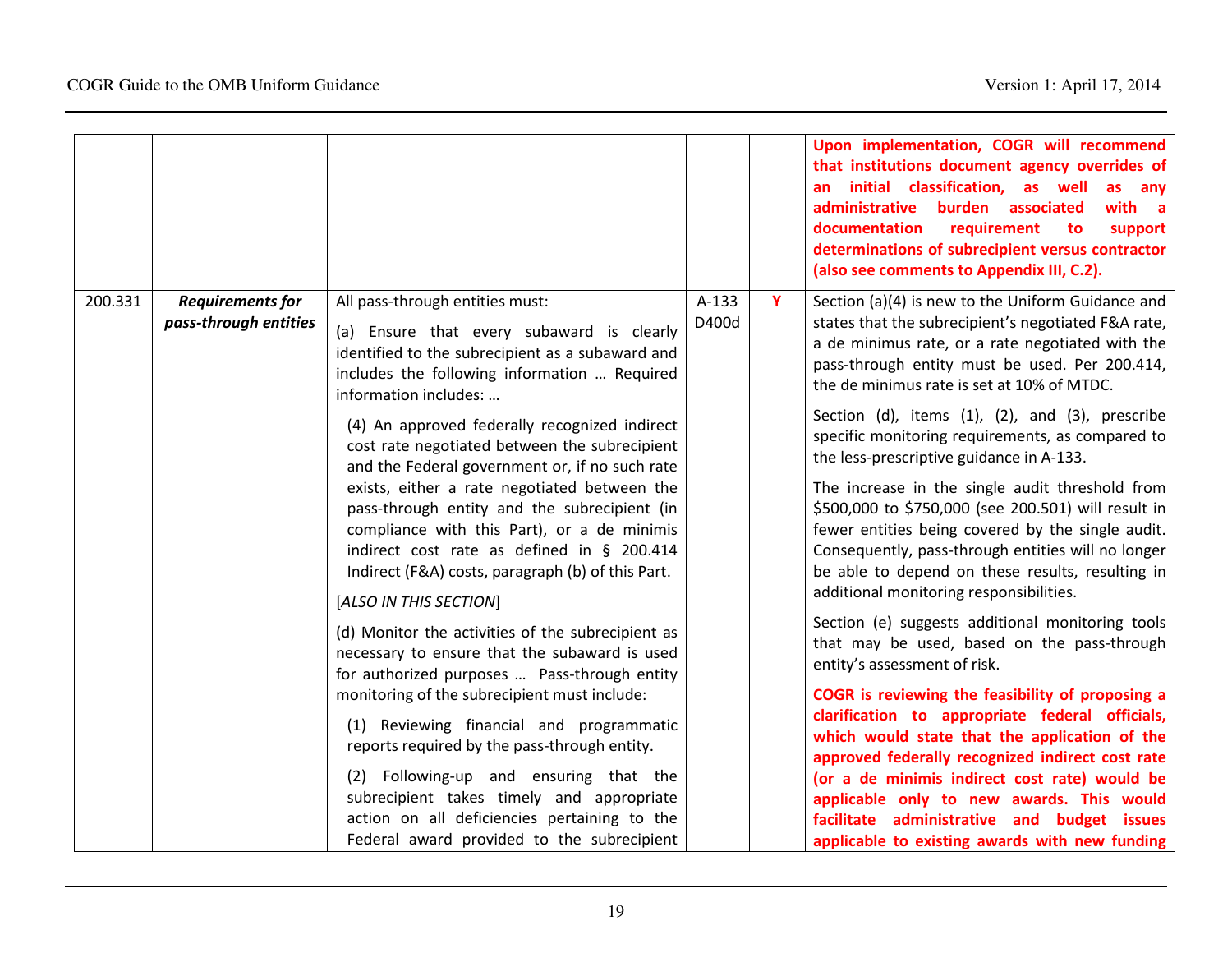|         |                                  | from the pass-through entity detected through<br>audits, on-site reviews, and other means.<br>(3) Issuing a management decision for audit<br>findings pertaining to the Federal award<br>provided to the subrecipient from the<br>passthrough entity as required by § 200.521<br>Management decision.<br>(e) Depending upon the pass-through entity's<br>assessment of risk posed by the subrecipient (as<br>described in paragraph (b) of this section), the<br>following monitoring tools may be useful<br>(1) Providing subrecipients with training and<br>technical assistance on program-related<br>matters; and<br>(2) Performing on-site reviews of the<br>subrecipient's program operations;<br>(3) Arranging for agreed-upon-procedures<br>engagements as described in § 200.425 Audit<br>services. |   | increments (see section 200.110 and FAQ II-1).<br><b>COGR will review Agency implementation plans</b><br>and comment, as appropriate.<br>COGR is working with appropriate federal<br>officials to encourage policymakers to continue<br>their commitment to reducing burden by<br>focusing on: a) simplification of pass-through<br>entity responsibilities applicable to management<br>decisions, and b) consideration of an "audit<br>monitoring-waiver" when the subrecipient of the<br>pass-through entity is a peer institution, subject<br>to the single audit, with no material weaknesses<br>in internal control in the past two years.<br>Upon implementation, COGR will recommend<br>that institutions<br>document new<br>burden<br>associated<br>with<br>additional<br>monitoring<br>responsibilities for those entities no longer<br>covered by the single audit (due to the increase<br>of the threshold from \$500,000 to \$750,000).<br>Upon implementation, COGR will recommend<br>that institutions, when acting as the subrecipient,<br>document deviations made by the prime-<br>recipient regarding application of the negotiated<br>F&A rate. |
|---------|----------------------------------|--------------------------------------------------------------------------------------------------------------------------------------------------------------------------------------------------------------------------------------------------------------------------------------------------------------------------------------------------------------------------------------------------------------------------------------------------------------------------------------------------------------------------------------------------------------------------------------------------------------------------------------------------------------------------------------------------------------------------------------------------------------------------------------------------------------|---|--------------------------------------------------------------------------------------------------------------------------------------------------------------------------------------------------------------------------------------------------------------------------------------------------------------------------------------------------------------------------------------------------------------------------------------------------------------------------------------------------------------------------------------------------------------------------------------------------------------------------------------------------------------------------------------------------------------------------------------------------------------------------------------------------------------------------------------------------------------------------------------------------------------------------------------------------------------------------------------------------------------------------------------------------------------------------------------------------------------------------------------------------------------------|
| 200.332 | <b>Fixed amount</b><br>subawards | With prior written approval from the Federal<br>awarding agency, a pass-through entity may<br>provide subawards based on fixed amounts up<br>to the Simplified Acquisition Threshold, provided<br>that the subawards meet the requirements for<br>fixed amount awards in § 200.201 Use of grant<br>agreements (including fixed amount awards),<br>cooperative agreements, and contracts.                                                                                                                                                                                                                                                                                                                                                                                                                     | Y | Use of fixed amount subawards up to the<br>Simplified Acquisition Threshold of \$150,000 (see<br>Subpart A, Definitions, 200.88) requires prior<br>written approval from the agency. Also see section<br>200.201 Fixed amount awards and Subpart A,<br>Definitions, 200.44 Fixed amount awards.<br>This section, in conjunction with section 200.201,<br>raises questions related to: 1) which situations                                                                                                                                                                                                                                                                                                                                                                                                                                                                                                                                                                                                                                                                                                                                                          |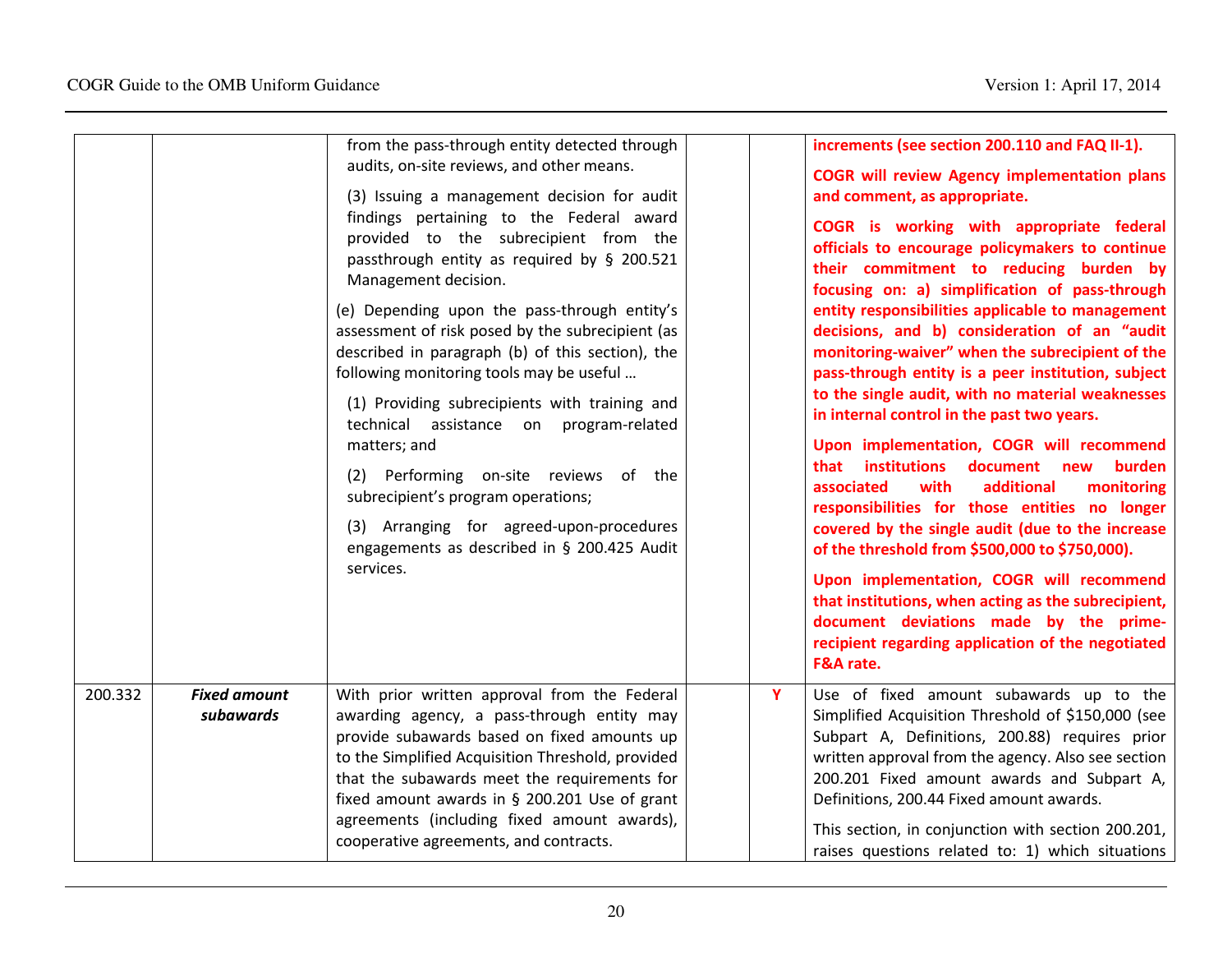|  |  | require prior written approval, 2) if agreements<br>with foreign institutions, clinical trial agreements,<br>and similar agreements are encompassed in the<br>definition of fixed amount subawards, 3)<br>allowability of agreements that exceed \$150,000,<br>and 4) expectations when the initial agreement<br>for \$150,000 (or less) later exceeds \$150,000. |
|--|--|-------------------------------------------------------------------------------------------------------------------------------------------------------------------------------------------------------------------------------------------------------------------------------------------------------------------------------------------------------------------|
|  |  | <b>COGR will review Agency implementation plans</b><br>and comment, as appropriate.                                                                                                                                                                                                                                                                               |
|  |  | Upon implementation, COGR will recommend<br>that institutions document issues that arise when<br>the institution issues a subaward in the form of a<br>fixed amount award.                                                                                                                                                                                        |

#### Subpart D – Post Federal Award … (Record Retention and Access)

| <b>Section</b> | <b>Title</b>                 | Text from the                                   | Cross      | Open | <b>COGR Assessment and</b>                            |
|----------------|------------------------------|-------------------------------------------------|------------|------|-------------------------------------------------------|
|                |                              | <b>Uniform Guidance</b>                         | <b>Ref</b> | Item | <b>Next Steps</b>                                     |
|                |                              |                                                 |            |      |                                                       |
| 200.334        | <b>Requests for transfer</b> | The Federal awarding agency must request        | A-110      |      | The requirements in this section are included in A-   |
|                | of records                   | transfer of certain records to its custody from | C.53d      |      | 110, though the "must" language in the Uniform        |
|                |                              | the non-Federal entity when it determines that  |            |      | Guidance provides new emphasis on this                |
|                |                              | the records possess long-term retention value.  |            |      | requirement and its impact on the ownership of        |
|                |                              | However, in order to avoid duplicate            |            |      | research records.                                     |
|                |                              | recordkeeping, the Federal awarding agency      |            |      |                                                       |
|                |                              | may make arrangements for the non-Federal       |            |      |                                                       |
|                |                              | entity to retain any records that are           |            |      |                                                       |
|                |                              | continuously needed for joint use.              |            |      |                                                       |
|                |                              |                                                 |            |      |                                                       |
| 200.335        | <b>Methods</b> for           | In accordance with the May 2013 Executive       |            | Y    | This section formalizes and standardizes the use of   |
|                | collection,                  | Order on Making Open and Machine Readable       |            |      | electronic records, with the provision for allowing   |
|                | transmission and             | the New Default for Government Information,     |            |      | paper if this constitutes the original source record. |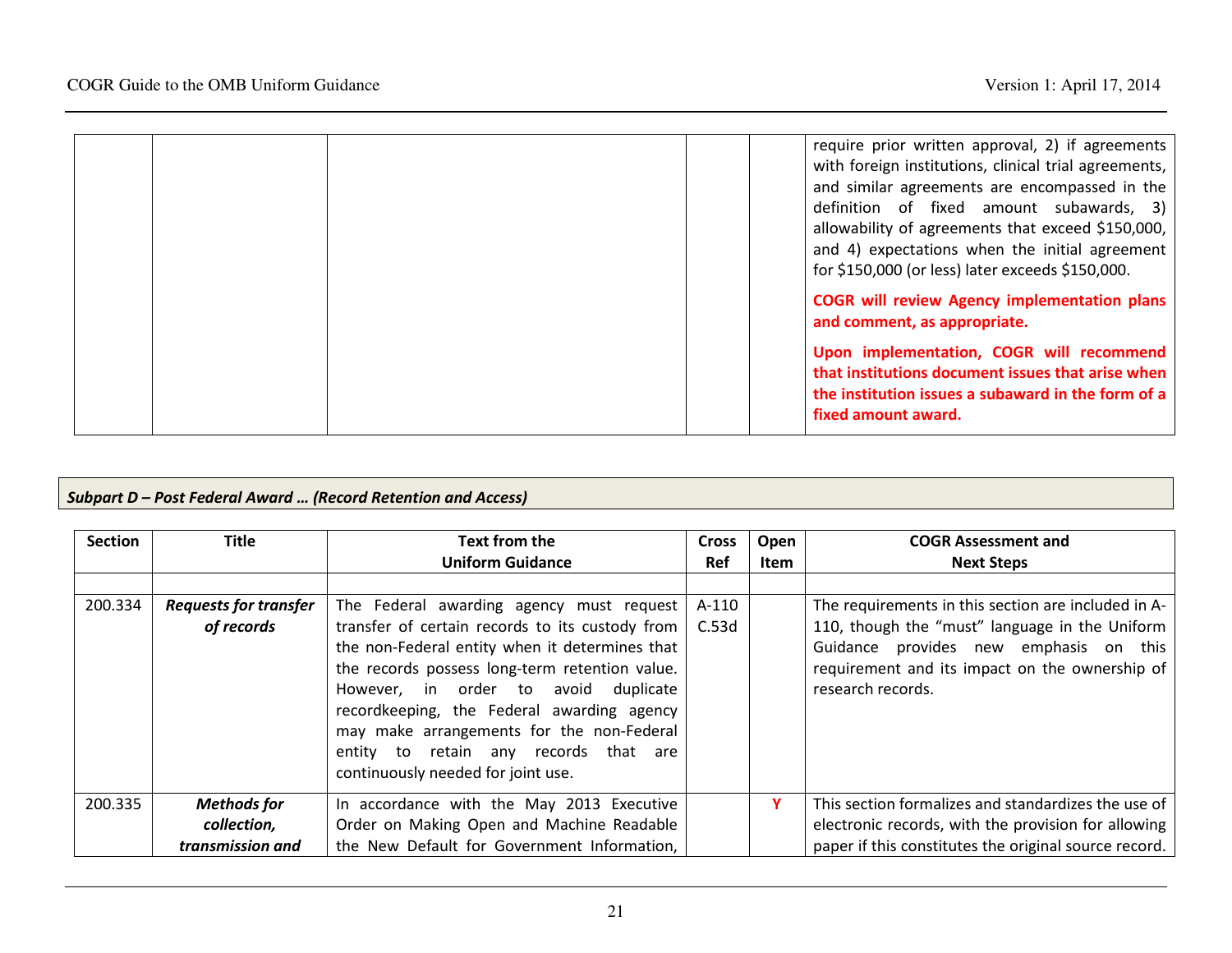| information<br>Federal entity should, whenever practicable,<br>regarding certain inconsistencies between the<br>Uniform Guidance and FAR requirements (i.e., use<br>collect, transmit, and store Federal award-<br>of electronic records are not explicitly formalized<br>related information in open and machine |  |
|-------------------------------------------------------------------------------------------------------------------------------------------------------------------------------------------------------------------------------------------------------------------------------------------------------------------|--|
|                                                                                                                                                                                                                                                                                                                   |  |
|                                                                                                                                                                                                                                                                                                                   |  |
|                                                                                                                                                                                                                                                                                                                   |  |
| readable formats rather than in closed formats<br>in the FAR to the same extent as they now are in                                                                                                                                                                                                                |  |
| the Uniform Guidance), this section of the<br>or on paper. The Federal awarding agency or                                                                                                                                                                                                                         |  |
| Uniform Guidance is helpful by acknowledging<br>pass-through entity must always provide or                                                                                                                                                                                                                        |  |
| that use of electronic records are today's standard<br>accept paper versions of Federal award-related                                                                                                                                                                                                             |  |
| information to and from the non-Federal entity<br>business process.                                                                                                                                                                                                                                               |  |
| upon request  When original records are<br>The process in which the FAR incorporates                                                                                                                                                                                                                              |  |
| electronic and cannot be altered, there is no<br>sections of the Uniform Guidance is to be                                                                                                                                                                                                                        |  |
| need to create and retain paper copies  When<br>determined and will be monitored by COGR.                                                                                                                                                                                                                         |  |
| original records are paper, electronic versions                                                                                                                                                                                                                                                                   |  |
| may be substituted                                                                                                                                                                                                                                                                                                |  |

### Subpart D – Post Federal Award … (Closeout)

| <b>Section</b> | <b>Title</b>    | Text from the                                                                                                                                                                                                                                                                                                                                                                                                                                                                                                                                                                             | Cross         | Open | <b>COGR Assessment and</b>                                                                                                                                                                                                                                                                                                                                                                                                                                                                                                                                                                                                     |
|----------------|-----------------|-------------------------------------------------------------------------------------------------------------------------------------------------------------------------------------------------------------------------------------------------------------------------------------------------------------------------------------------------------------------------------------------------------------------------------------------------------------------------------------------------------------------------------------------------------------------------------------------|---------------|------|--------------------------------------------------------------------------------------------------------------------------------------------------------------------------------------------------------------------------------------------------------------------------------------------------------------------------------------------------------------------------------------------------------------------------------------------------------------------------------------------------------------------------------------------------------------------------------------------------------------------------------|
|                |                 | <b>Uniform Guidance</b>                                                                                                                                                                                                                                                                                                                                                                                                                                                                                                                                                                   | <b>Ref</b>    | Item | <b>Next Steps</b>                                                                                                                                                                                                                                                                                                                                                                                                                                                                                                                                                                                                              |
|                |                 |                                                                                                                                                                                                                                                                                                                                                                                                                                                                                                                                                                                           |               |      |                                                                                                                                                                                                                                                                                                                                                                                                                                                                                                                                                                                                                                |
| 200.343        | <b>Closeout</b> | The Federal agency or pass-through entity will<br>close-out the Federal award when it determines<br>that all applicable administrative actions and all<br>required work of the Federal award have been<br>completed by the non-Federal entity<br>(a) The non-Federal entity must submit, no<br>later than 90 calendar days after the end date<br>of the period of performance, all financial,<br>performance, and other reports as required by<br>or the terms and conditions of the Federal<br>award. The Federal awarding agency or pass-<br>through entity may approve extensions when | A-110<br>C.71 | Υ    | The "90 calendar days after the end date of the<br>period of performance" requirement applicable to<br>reporting (a) and liquidation (b) is consistent with<br>A-110. Also, and as has been the standard<br>practice, the language that permits the Federal<br>awarding agency to approve extensions beyond 90<br>calendar days is consistent with A-110.<br>Section (g) is new to the Uniform Guidance: "The<br>Federal awarding agency or pass-through entity<br>should complete all closeout actions for Federal<br>awards no later than one year after receipt and<br>acceptance of all required final reports." This sets |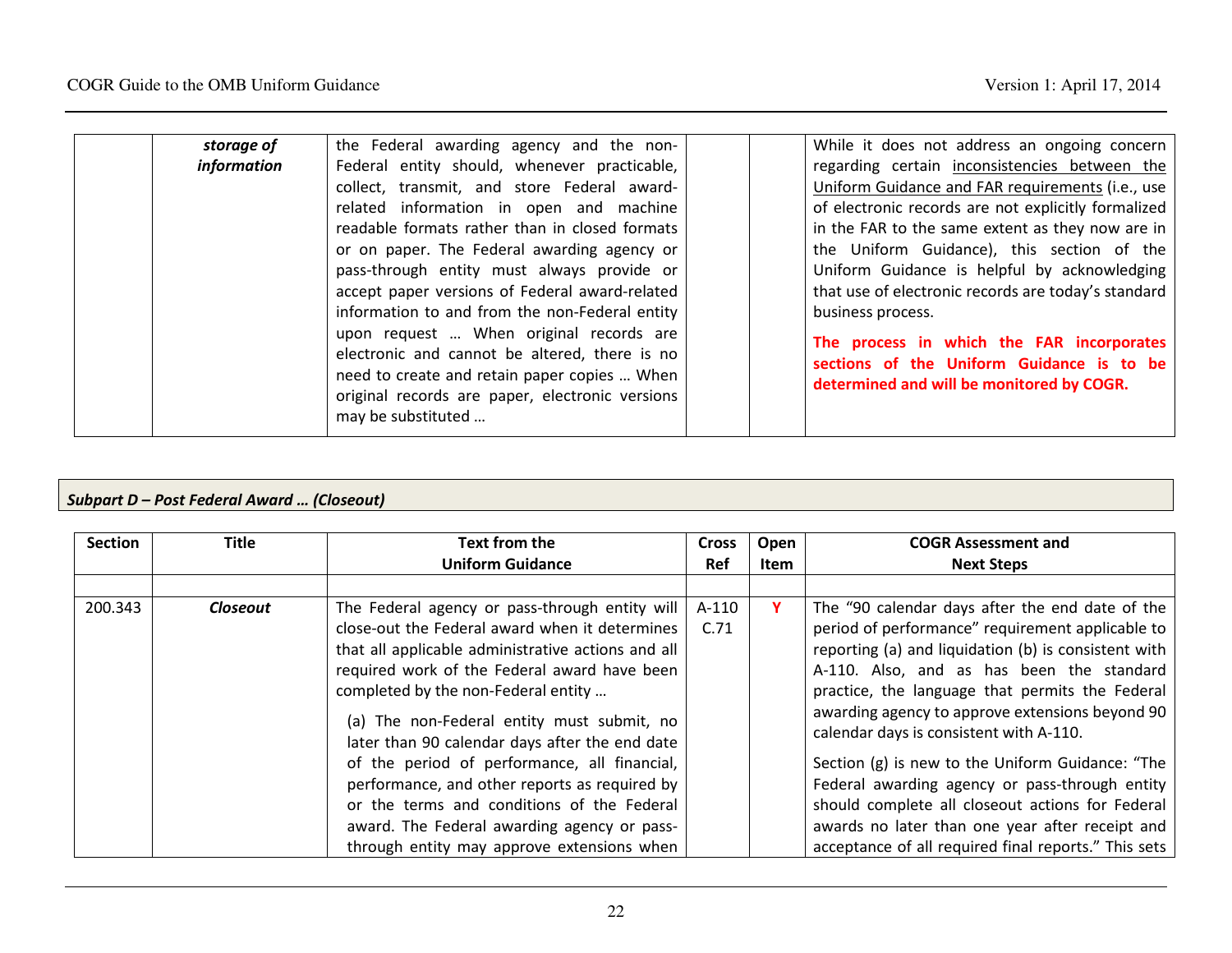| requested by the non-Federal entity.<br>(b) Unless the Federal awarding agency or<br>pass-through entity authorizes an extension, a<br>non-Federal entity must liquidate all<br>obligations incurred under the Federal award<br>not later than 90 calendar days after the end<br>date of the period of performance as specified<br>in the terms and conditions of the Federal<br>award<br>(g) The Federal awarding agency or pass-<br>through entity should complete all closeout<br>actions for Federal awards no later than one<br>year after receipt and acceptance of all<br>required final reports. | a definitive standard on the federal awarding<br>agencies to closeout awards in a timely fashion.<br>COGR is working with appropriate federal<br>officials and the FDP to explore opportunities to<br>establish a new closeout model that provides<br>necessary flexibilities to ensure the most efficient<br>and accurate closeout practices by institutions,<br>and at the same time, provides federal agencies<br>with a process that ensures their compliance<br>with new standards to closeout awards in a<br>timely fashion.<br><b>COGR will review Agency implementation plans</b><br>and comment, as appropriate. |
|----------------------------------------------------------------------------------------------------------------------------------------------------------------------------------------------------------------------------------------------------------------------------------------------------------------------------------------------------------------------------------------------------------------------------------------------------------------------------------------------------------------------------------------------------------------------------------------------------------|---------------------------------------------------------------------------------------------------------------------------------------------------------------------------------------------------------------------------------------------------------------------------------------------------------------------------------------------------------------------------------------------------------------------------------------------------------------------------------------------------------------------------------------------------------------------------------------------------------------------------|
|----------------------------------------------------------------------------------------------------------------------------------------------------------------------------------------------------------------------------------------------------------------------------------------------------------------------------------------------------------------------------------------------------------------------------------------------------------------------------------------------------------------------------------------------------------------------------------------------------------|---------------------------------------------------------------------------------------------------------------------------------------------------------------------------------------------------------------------------------------------------------------------------------------------------------------------------------------------------------------------------------------------------------------------------------------------------------------------------------------------------------------------------------------------------------------------------------------------------------------------------|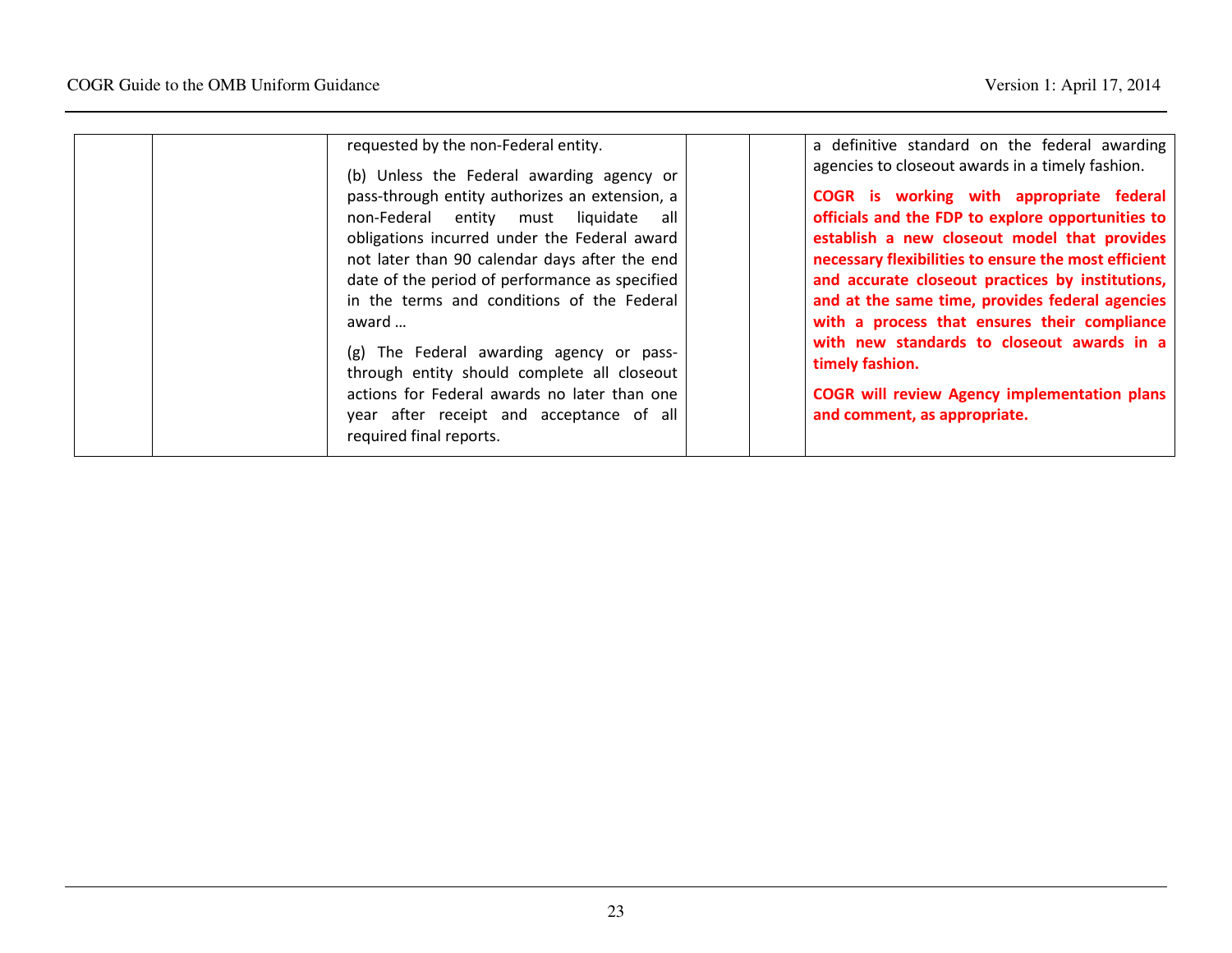| <b>Section</b> | <b>Title</b>           | <b>Text from the</b><br><b>Uniform Guidance</b>                                                                                                                                                                                                                                                                                                                                                                                                                                                                                               | <b>Cross</b><br>Ref | Open<br><b>Item</b> | <b>COGR Assessment and</b><br><b>Next Steps</b>                                                                                                                                                                                                                                                                                                                                                                                                                                                                                                                                                                                                                                                                                                                                                                                                                                                                                                                                                                                  |
|----------------|------------------------|-----------------------------------------------------------------------------------------------------------------------------------------------------------------------------------------------------------------------------------------------------------------------------------------------------------------------------------------------------------------------------------------------------------------------------------------------------------------------------------------------------------------------------------------------|---------------------|---------------------|----------------------------------------------------------------------------------------------------------------------------------------------------------------------------------------------------------------------------------------------------------------------------------------------------------------------------------------------------------------------------------------------------------------------------------------------------------------------------------------------------------------------------------------------------------------------------------------------------------------------------------------------------------------------------------------------------------------------------------------------------------------------------------------------------------------------------------------------------------------------------------------------------------------------------------------------------------------------------------------------------------------------------------|
| 200.400        | <b>Policy guide</b>    | (f) For non-Federal entities that educate and<br>engage students in research, the dual role of<br>students as both trainees and employees<br>contributing to the completion of Federal<br>awards for research must be recognized in the<br>application of these principles.<br>[ALSO IN THIS SECTION]<br>(g) The non-Federal entity may not earn or keep<br>any profit resulting from Federal financial<br>assistance, unless expressly authorized by the<br>terms and conditions of the Federal award. See<br>also § 200.307 Program income. | $A-21$<br>A.2.c     | Y                   | Section (f) regarding the "dual role of students" is<br>included in A-21, but was excluded from the<br>Proposed Guidance. It was added back to the<br>Uniform Guidance.<br>The intent of section (g) regarding the "non-<br>Federal entity may not earn or keep any profit"<br>seems to be consistent with longstanding federal<br>policy. In practice, part of the longstanding federal<br>policy has included the recognition that residual<br>funds remaining at the end of fixed price awards<br>are not profit. Furthermore, section 200.101<br>specifically states that the Cost Principles (Subpart<br>E) do not apply to fixed amount awards, so it may<br>be concluded that the discussion of profit in<br>section (g) is not applicable to fixed price or fixed<br>amount awards.<br>COGR is seeking confirmation that the reference<br>to "profit" in this section is not applicable to<br>fixed-price or fixed amount awards.<br><b>COGR will review Agency implementation plans</b><br>and comment, as appropriate. |
| 200.405        | <b>Allocable costs</b> | (b) All activities which benefit from the non-<br>Federal entity's indirect (F&A) cost, including<br>unallowable activities and donated services by<br>the non-Federal entity or third parties, will<br>receive an appropriate allocation of indirect<br>costs.                                                                                                                                                                                                                                                                               | $A-21$<br>C.4       |                     | Section (b) regarding "all activities  will receive<br>an appropriate allocation of indirect cost" is new<br>and will require institutions to carefully analyze<br>fair and appropriate indirect cost allocation<br>methodologies.                                                                                                                                                                                                                                                                                                                                                                                                                                                                                                                                                                                                                                                                                                                                                                                               |

# Subpart E – Cost Principles (General Provisions; Basic Considerations)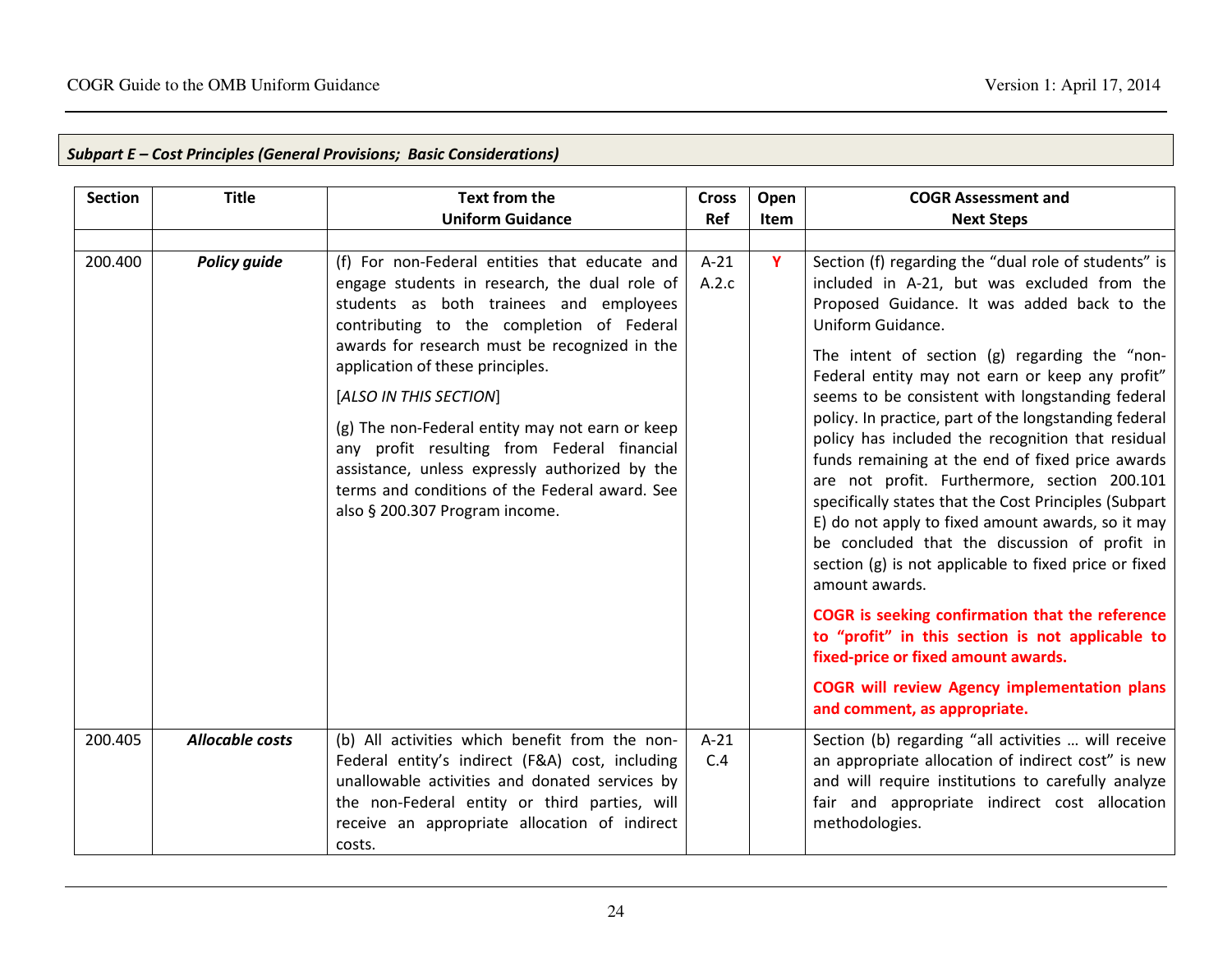|         |                                            | [ALSO IN THIS SECTION]<br>(d) Direct cost allocation principles  Where the<br>purchase of equipment or other capital asset is<br>specifically authorized under a Federal award,<br>the costs are assignable to the Federal award<br>regardless of the use that may be made of the<br>equipment or other capital asset involved when<br>no longer needed for the purpose for which it<br>was originally required.                                                                                                                                                                                                                          |  | Section (d) regarding the treatment of "equipment<br>or other capital asset involved when no longer<br>needed" is included in A-21, but was excluded<br>from the Proposed Guidance. It was added back to<br>the Uniform Guidance.                                                                                                                                                                                                                                                                                                                                                                                                                                                                                                                                                                                                                           |
|---------|--------------------------------------------|-------------------------------------------------------------------------------------------------------------------------------------------------------------------------------------------------------------------------------------------------------------------------------------------------------------------------------------------------------------------------------------------------------------------------------------------------------------------------------------------------------------------------------------------------------------------------------------------------------------------------------------------|--|-------------------------------------------------------------------------------------------------------------------------------------------------------------------------------------------------------------------------------------------------------------------------------------------------------------------------------------------------------------------------------------------------------------------------------------------------------------------------------------------------------------------------------------------------------------------------------------------------------------------------------------------------------------------------------------------------------------------------------------------------------------------------------------------------------------------------------------------------------------|
| 200.407 | Prior written approval<br>(prior approval) | In order to avoid subsequent disallowance or<br>based on unreasonableness<br>dispute<br>or.<br>nonallocability, the non-Federal entity may seek<br>the prior written approval of the cognizant<br>agency for indirect costs or the Federal awarding<br>agency in advance of the incurrence of special or<br>unusual costs  The absence of prior written<br>approval on any element of cost will not, in<br>itself, affect the reasonableness or allocability of<br>that element, unless prior approval is specifically<br>required for allowability as described under<br>certain circumstances in the following sections<br>of this Part |  | Items for which prior written approval can be<br>waived by the federal agency are included in<br>section 200.308(d). These items (e.g., incur project<br>costs 90 days before the Federal award, one-time<br>extension of the period of performance, carry<br>forward unobligated balances, etc.) are consistent<br>with A-110.<br>This section should not be confused with section<br>200.308(d), Revision of budget and program plans.<br>Instead, this section emphasizes that the non-<br>federal entity "may" want to seek prior written<br>approval from its cognizant agency for indirect<br>costs or the Federal awarding agency on items of<br>cost that the non-federal entity may deem<br>sensitive. The items of cost that require prior<br>approval are listed in the remainder of this section<br>(e.g., cost sharing, program income, etc.). |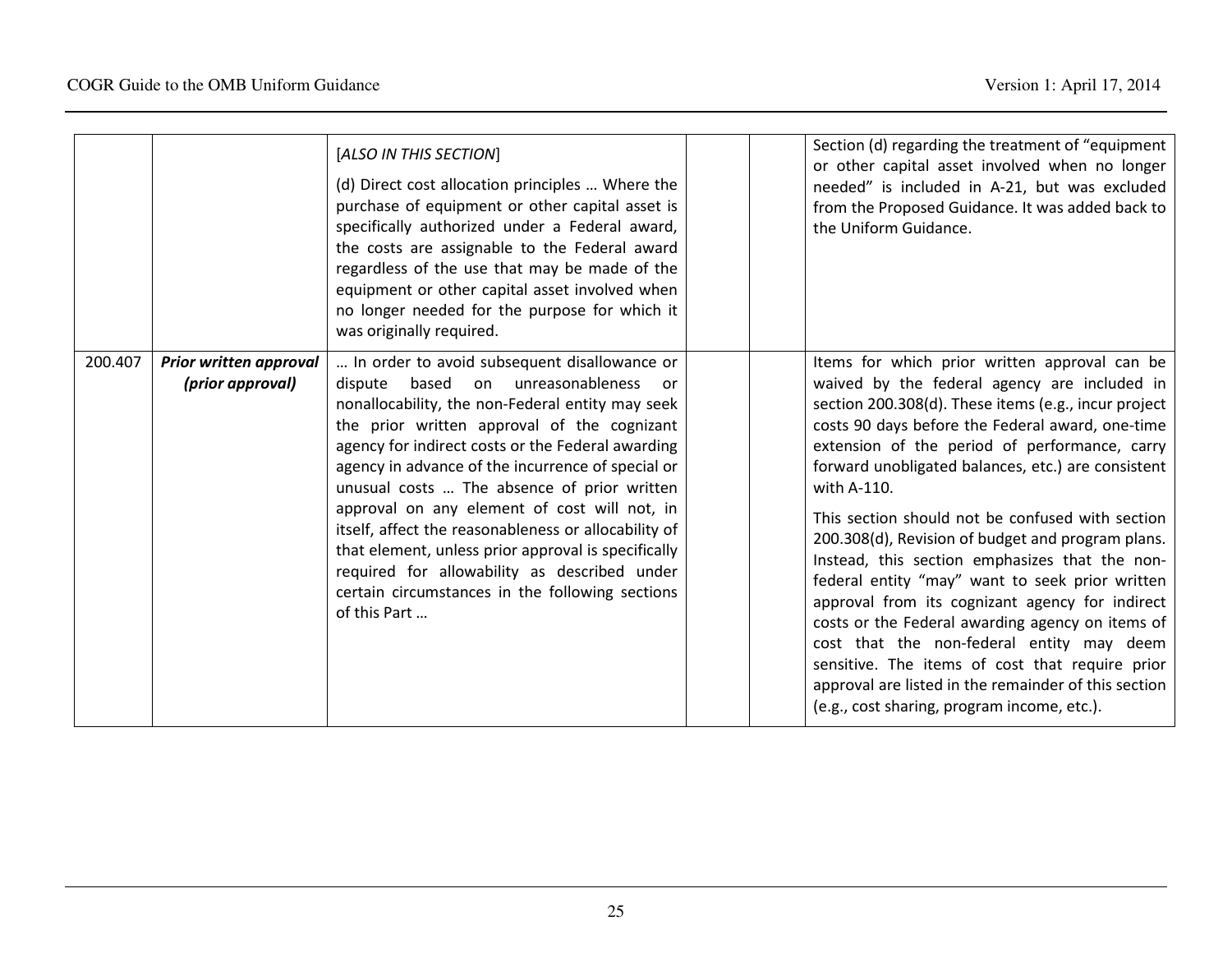| <b>Section</b> | <b>Title</b>        | Text from the                                                                                                                                                                                                                                                                                                                                                                                                                                                                                                                                                                                                | Prior           | Open        | <b>COGR Assessment and</b>                                                                                                                                                                                                                                                                                                                                                                                                                                                                                                                                                                                                                                                                                                                                                                                                                                                                                                                                                                                                                                                         |
|----------------|---------------------|--------------------------------------------------------------------------------------------------------------------------------------------------------------------------------------------------------------------------------------------------------------------------------------------------------------------------------------------------------------------------------------------------------------------------------------------------------------------------------------------------------------------------------------------------------------------------------------------------------------|-----------------|-------------|------------------------------------------------------------------------------------------------------------------------------------------------------------------------------------------------------------------------------------------------------------------------------------------------------------------------------------------------------------------------------------------------------------------------------------------------------------------------------------------------------------------------------------------------------------------------------------------------------------------------------------------------------------------------------------------------------------------------------------------------------------------------------------------------------------------------------------------------------------------------------------------------------------------------------------------------------------------------------------------------------------------------------------------------------------------------------------|
|                |                     | <b>Uniform Guidance</b>                                                                                                                                                                                                                                                                                                                                                                                                                                                                                                                                                                                      | <b>Ref</b>      | <b>Item</b> | <b>Next Steps</b>                                                                                                                                                                                                                                                                                                                                                                                                                                                                                                                                                                                                                                                                                                                                                                                                                                                                                                                                                                                                                                                                  |
|                |                     |                                                                                                                                                                                                                                                                                                                                                                                                                                                                                                                                                                                                              |                 |             |                                                                                                                                                                                                                                                                                                                                                                                                                                                                                                                                                                                                                                                                                                                                                                                                                                                                                                                                                                                                                                                                                    |
| 200.413        | <b>Direct costs</b> | (c) The salaries of administrative and clerical<br>staff should normally be treated as indirect<br>(F&A) costs. Direct charging of these costs may<br>be appropriate only if all of the following<br>conditions are met:<br>(1) Administrative or clerical services are<br>integral to a project or activity;<br>(2) Individuals involved can be specifically<br>identified with the project or activity;<br>(3) Such costs are explicitly included in the<br>budget or have the prior written approval of<br>the Federal awarding agency; and<br>(4) The costs are not also recovered as indirect<br>costs. | $A-21$<br>F.6.b | Y           | Allowability of administrative and clerical salaries<br>recognizes the value that project management<br>and support activities contribute to all federal<br>programs. The "major project" only standard from<br>A-21 has been eliminated. This section should be<br>read in conjunction with Appendix III, B.6.a.<br>Institutions may consider proposing these costs in<br>funding applications that would be funded on or<br>after the December 26, 2014 implementation of<br>the Uniform Guidance. However, this raises the<br>issue of whether or not this constitutes a cost<br>accounting change that should be addressed in<br>the institutions DS-2 (see section 200.419), and<br>consequently, the timing of approval of this<br>change.<br>COGR is seeking clarification on: 1) when can<br>these costs be proposed in funding applications,<br>and 2) what "fast track" DS-2 approval process<br>might be available so that this change can be<br>implemented in a timely manner.<br><b>COGR will review Agency implementation plans</b><br>and comment, as appropriate. |
|                |                     |                                                                                                                                                                                                                                                                                                                                                                                                                                                                                                                                                                                                              |                 |             | Upon implementation, COGR will recommend<br>that institutions monitor the institutional<br>implementation of this methodology<br>and<br>document issues that arise.                                                                                                                                                                                                                                                                                                                                                                                                                                                                                                                                                                                                                                                                                                                                                                                                                                                                                                                |

## Subpart E – Cost Principles (Direct and Indirect (F&A) Costs; Special Considerations for Institutions of Higher Education)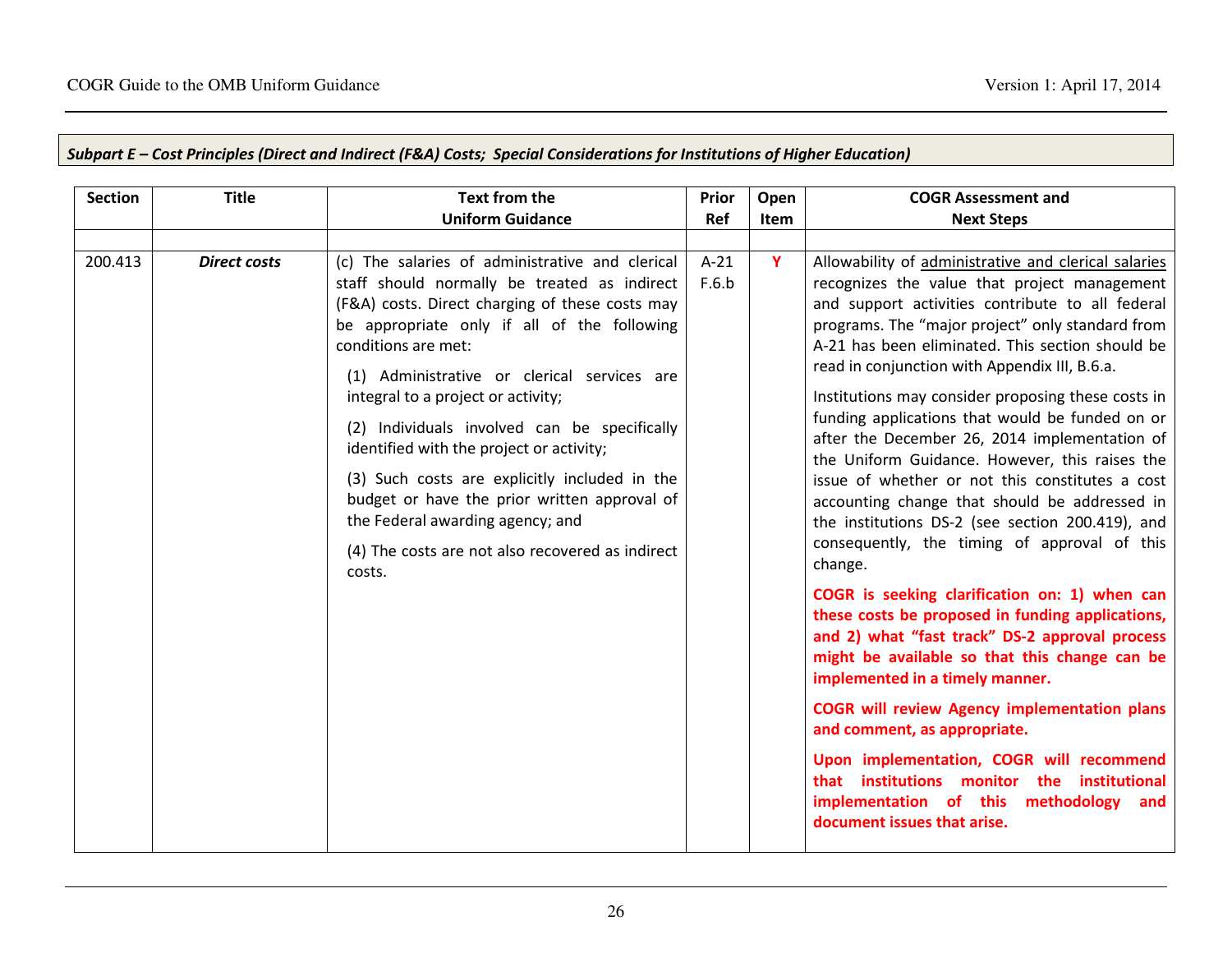| 200.414 | <b>Indirect (F&amp;A) costs</b> | (c) Federal Agency Acceptance of Negotiated<br>Indirect Cost Rates. (See also § 200.306 Cost<br>sharing or matching.)<br>(1) The negotiated rates must be accepted by<br>all Federal awarding agencies<br>[ALSO IN THIS SECTION]<br>(d) Pass-through entities are subject to the<br>requirements in § 200.331 Requirements for<br>pass-through entities, paragraph (a)(4).<br>[ALSO IN THIS SECTION]<br>(f)  any non-Federal entity that has never<br>received a negotiated indirect cost rate  may<br>elect to charge a de minimis rate of 10% of<br>modified total direct costs (MTDC) which may be<br>used indefinitely<br>[ALSO IN THIS SECTION]<br>(g) Any non-Federal entity that has a federally<br>negotiated indirect cost rate may apply for a<br>one-time extension of a current negotiated<br>indirect cost rates for a period of up to four<br>years. This extension will be subject to the<br>review and approval of the cognizant agency for<br>indirect costs | Y | Section (c)(1) sets standards for rate deviations,<br>including: allowable when required by Federal<br>statute or regulation; allowable when approved by<br>the agency head or delegate based on<br>documented justification; however, the agency<br>head or delegate must notify OMB of agency-<br>approved deviations; requires the agency to make<br>publicly available the policies and criteria its<br>programs will follow to justify deviations; and as<br>required under section 200.203, requires the<br>agency to include in the notice of funding<br>opportunity the policies relating to indirect cost<br>rate reimbursement, matching, or cost share.<br>Section (d) reinforces that pass-through entities<br>must accept the approved federally recognized<br>indirect cost rate, or if no such rate exists, a rate<br>negotiated between the pass-through and the<br>subrecipient, or the 10% de minimis indirect cost<br>rate.<br>Section (f) defines the de minimis rate at 10%.<br>Once this rate is selected by a non-federal entity,<br>it must be used consistently for all federal awards.<br>Section (g) allows for a one-time extension of the<br>current negotiated indirect cost rate for a period<br>of up to four years. COGR's interpretation is that<br>an institution can apply for a one-time extension<br>on its most current negotiated rate, which<br>suggests that multiple one-time extensions would<br>be available, as long as a proposal and negotiation |
|---------|---------------------------------|-------------------------------------------------------------------------------------------------------------------------------------------------------------------------------------------------------------------------------------------------------------------------------------------------------------------------------------------------------------------------------------------------------------------------------------------------------------------------------------------------------------------------------------------------------------------------------------------------------------------------------------------------------------------------------------------------------------------------------------------------------------------------------------------------------------------------------------------------------------------------------------------------------------------------------------------------------------------------------|---|--------------------------------------------------------------------------------------------------------------------------------------------------------------------------------------------------------------------------------------------------------------------------------------------------------------------------------------------------------------------------------------------------------------------------------------------------------------------------------------------------------------------------------------------------------------------------------------------------------------------------------------------------------------------------------------------------------------------------------------------------------------------------------------------------------------------------------------------------------------------------------------------------------------------------------------------------------------------------------------------------------------------------------------------------------------------------------------------------------------------------------------------------------------------------------------------------------------------------------------------------------------------------------------------------------------------------------------------------------------------------------------------------------------------------------------------------------------------------------------------------|
|         |                                 |                                                                                                                                                                                                                                                                                                                                                                                                                                                                                                                                                                                                                                                                                                                                                                                                                                                                                                                                                                               |   | was completed between each extension request.<br>For example: 4-year extension thru FY20, a new<br>F&A rate proposal to negotiate rates for FY21-<br>FY23, and a new one-time extension thru FY27                                                                                                                                                                                                                                                                                                                                                                                                                                                                                                                                                                                                                                                                                                                                                                                                                                                                                                                                                                                                                                                                                                                                                                                                                                                                                                |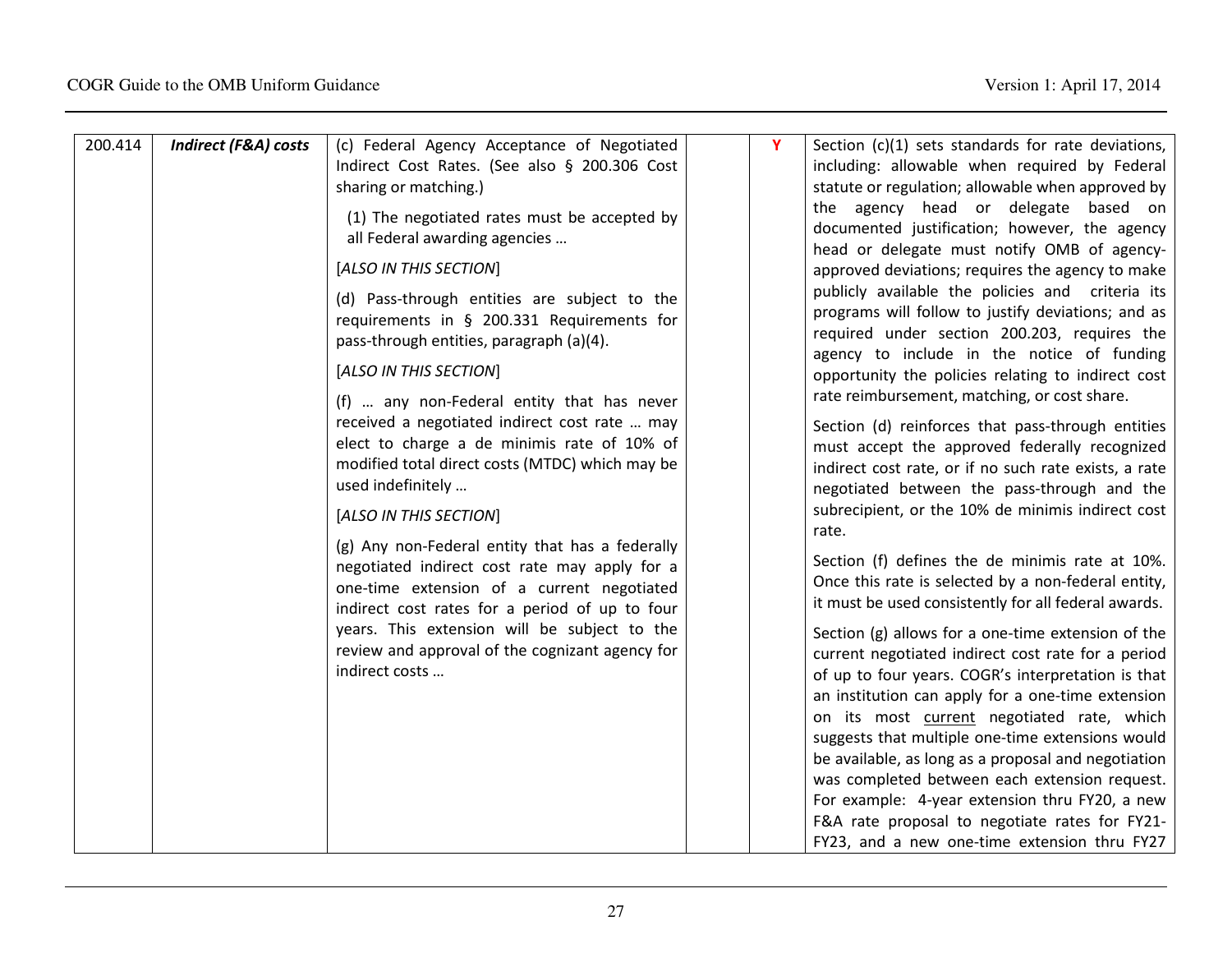|         |                                                                 |                                                                                                                                                                                                                                                                                                                                                                                                                                                                                                                                                                                                                                      |                |   | based on the most current negotiated rate.<br>COGR is seeking clarification on the application<br>of multiple one-time extensions of the current<br>negotiated rate and on the level of<br>documentation that would be required for an<br>extension.<br>Upon implementation, COGR will recommend<br>that institutions document agency deviations<br>from paying the full F&A rate and other related<br>F&A rate issues that arise.                                                                                                                                                                                                 |
|---------|-----------------------------------------------------------------|--------------------------------------------------------------------------------------------------------------------------------------------------------------------------------------------------------------------------------------------------------------------------------------------------------------------------------------------------------------------------------------------------------------------------------------------------------------------------------------------------------------------------------------------------------------------------------------------------------------------------------------|----------------|---|------------------------------------------------------------------------------------------------------------------------------------------------------------------------------------------------------------------------------------------------------------------------------------------------------------------------------------------------------------------------------------------------------------------------------------------------------------------------------------------------------------------------------------------------------------------------------------------------------------------------------------|
| 200.415 | <b>Required</b><br>certifications                               | (a) To assure that expenditures are proper and in<br>accordance  the annual and final fiscal reports<br>or vouchers requesting payment under the<br>agreements must include a certification, signed<br>by an official who is authorized to legally bind<br>the non-Federal entity, which reads as follows:<br>"By signing this report, I certify to the best of my<br>knowledge and belief  I am aware that any<br>false, fictitious, or fraudulent information, or the<br>omission of any material fact, may subject me to<br>criminal, civil or administrative penalties for<br>fraud, false statements, false claims or otherwise | $A-21$<br>К    | Y | Annual and final fiscal reports or vouchers<br>must<br>include<br>requesting<br>payment<br>this<br>certification, which has to be signed by an official<br>who is authorized to legally bind the non-federal<br>entity. This represents a change from A-21 by<br>expanding the types of reports and by no longer<br>simply referencing an "authorized official".<br>The language in the certification statement is<br>new, and in COGR's opinion, inappropriately<br>confrontational. Upon implementation, COGR<br>will recommend that institutions document their<br>implementation of this requirement and issues<br>that arise. |
| 200.419 | <b>Cost accounting</b><br>standards and<br>disclosure statement | (a) An IHE that receives aggregate Federal<br>awards totaling \$50 million or more  in its<br>most recently completed fiscal year must comply<br>with the Cost Accounting Standards Board's cost<br>accounting standards<br>(b) Disclosure statement. An IHE that receives<br>aggregate Federal awards totaling \$50 million or<br>more  during its most recently completed fiscal<br>year must disclose their cost accounting                                                                                                                                                                                                       | $A-21$<br>C.14 | Y | Section (a) states the threshold for compliance<br>with cost accounting standards is now \$50 million<br>and the requirement for submission of a DS-2 is<br>increased from \$25 million (per A-21) to \$50<br>million. Section 200.401(b) Federal Contract also<br>should be considered in the context of<br>applicability of cost accounting standards: "If a<br>Federal contract awarded to a non-Federal entity<br>is subject to the Cost Accounting Standards (CAS),                                                                                                                                                           |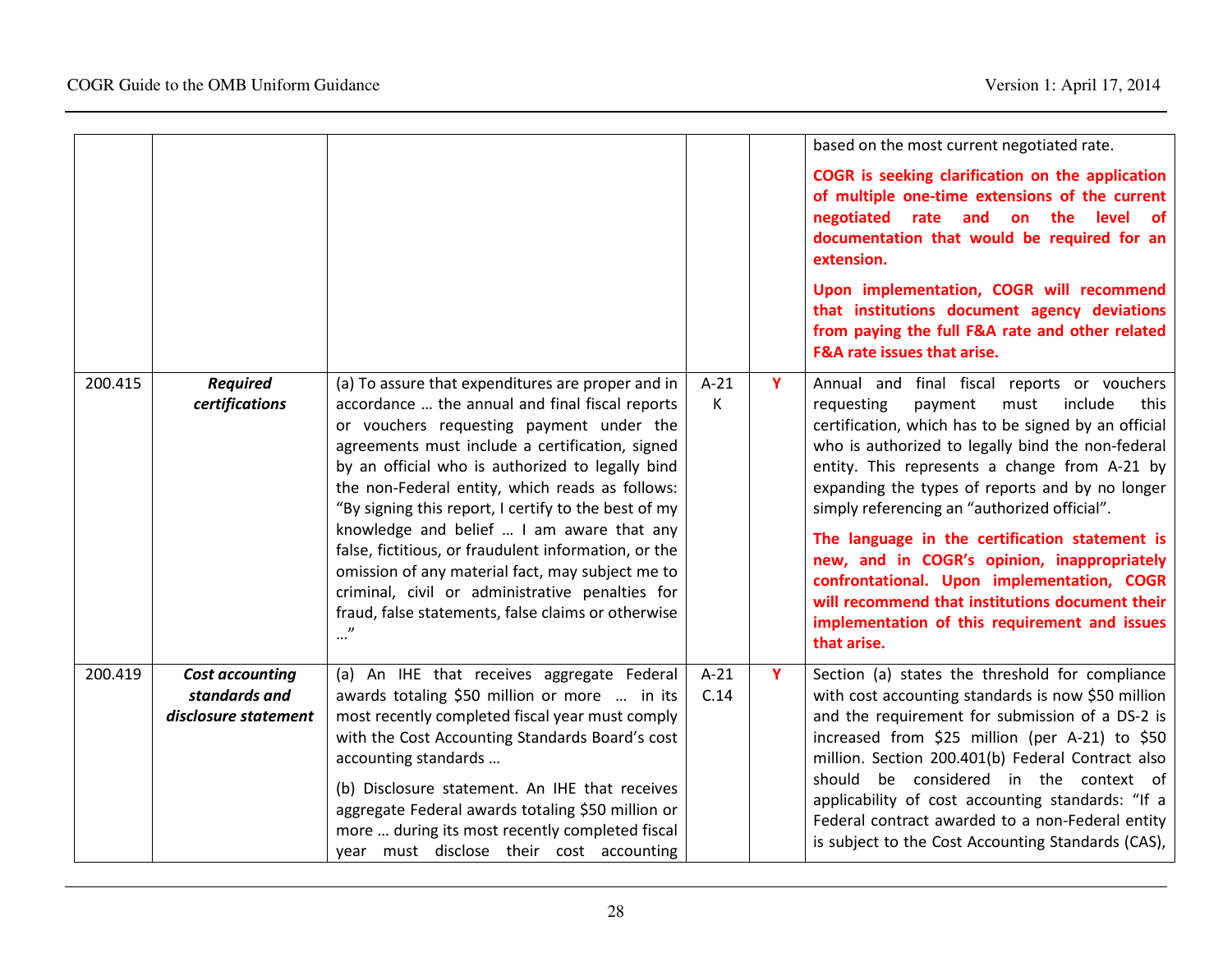| practices by filing a Disclosure Statement (DS-2),<br>which is reproduced in Appendix III<br>[ALSO IN THIS SECTION]<br>(2)  An IHE must file amendments to the DS-2<br>to the cognizant agency for indirect costs six<br>months in advance of a disclosed practices<br>being changed to comply with a new or<br>modified standard, or when practices are<br>changed for other reasons. An IHE may<br>proceed with implementing the change only if<br>it has not been notified by the Federal<br>cognizant agency for indirect costs that either a<br>longer period will be needed for review or<br>there are concerns with the potential change<br>within the six months period. Amendments of<br>a DS-2 may be submitted at any time.<br>Resubmission of a complete, updated DS-2 is<br>discouraged except when there are extensive<br>changes to disclosed practices. | it incorporates the applicable CAS clauses,<br>Standards, and CAS administration requirements<br>per the 48 CFR Chapter 99 and 48 CFR Part 30<br>(FAR Part 30)<br>Section (b)(2) creates a six month standard for<br>approval of proposed changes to the DS-2, but<br>allows the cognizant agency to notify the IHE that<br>a longer period of time is needed for a review of<br>the change.<br>If the Federal cognizant agency for indirect costs<br>notifies an institution that more than six months<br>are required, this will be disruptive to the<br>institution. COGR<br>will<br>review<br><b>Agency</b><br>implementation plans and/or guidance from the<br>cognizant agencies for indirect cost (DCA, ONR)<br>and will comment as appropriate.<br>Implementation of new accounting practices to<br>document salary charges to federal awards,<br>including elimination of effort reporting systems<br>(see section 200.430), may require amendments<br>to the DS-2. COGR is seeking clarification on the<br>role of the DS-2 in a change, such as this. |
|-------------------------------------------------------------------------------------------------------------------------------------------------------------------------------------------------------------------------------------------------------------------------------------------------------------------------------------------------------------------------------------------------------------------------------------------------------------------------------------------------------------------------------------------------------------------------------------------------------------------------------------------------------------------------------------------------------------------------------------------------------------------------------------------------------------------------------------------------------------------------|------------------------------------------------------------------------------------------------------------------------------------------------------------------------------------------------------------------------------------------------------------------------------------------------------------------------------------------------------------------------------------------------------------------------------------------------------------------------------------------------------------------------------------------------------------------------------------------------------------------------------------------------------------------------------------------------------------------------------------------------------------------------------------------------------------------------------------------------------------------------------------------------------------------------------------------------------------------------------------------------------------------------------------------------------------------|
|                                                                                                                                                                                                                                                                                                                                                                                                                                                                                                                                                                                                                                                                                                                                                                                                                                                                         | Upon implementation, COGR will recommend<br>that institutions document issues that arise.                                                                                                                                                                                                                                                                                                                                                                                                                                                                                                                                                                                                                                                                                                                                                                                                                                                                                                                                                                        |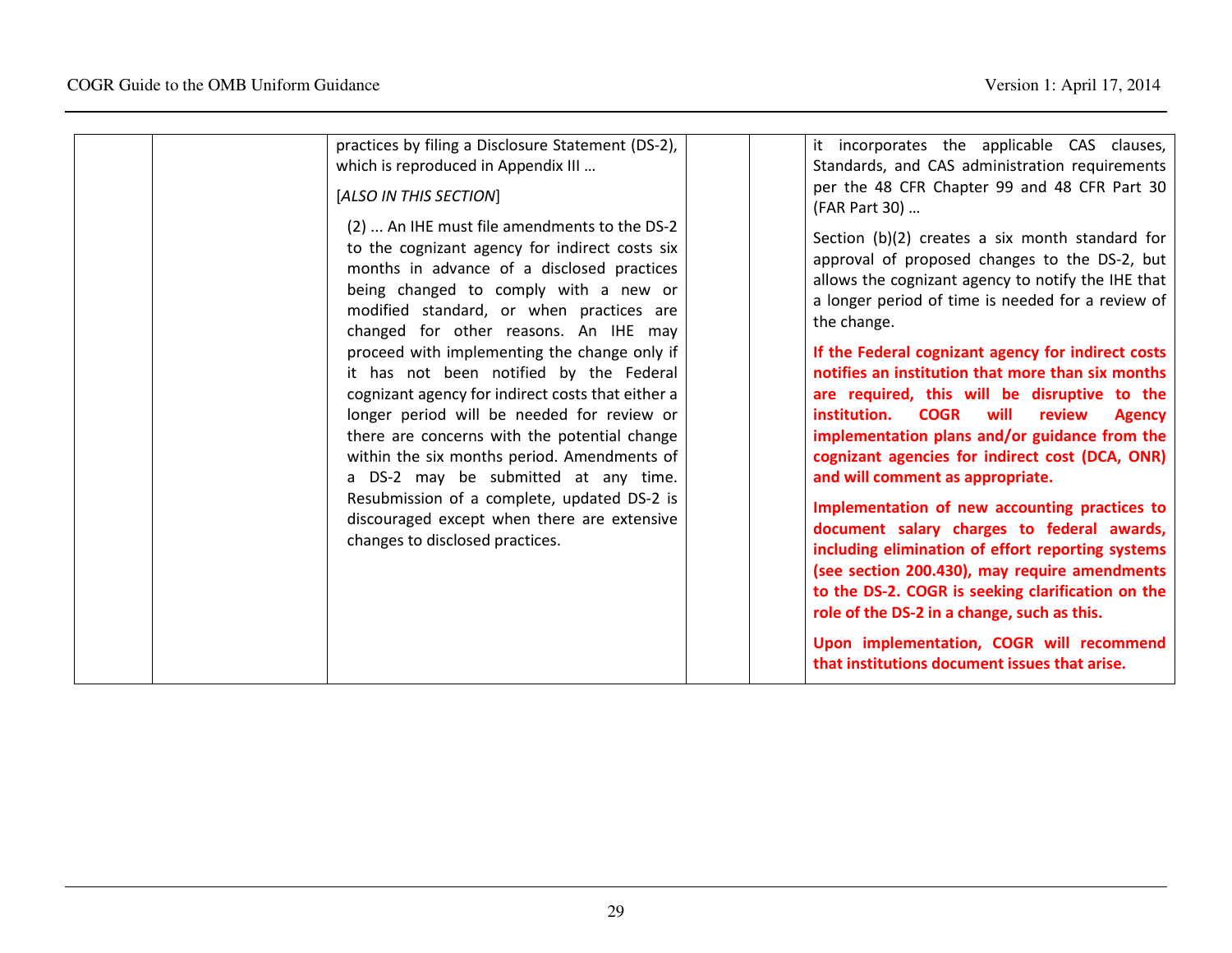| <b>Section</b> | <b>Title</b>                        | <b>Text from the</b>                                                                                                                                                                                                                                                                                                                                                                                                                                                                                                                                                                                                | <b>Cross</b>   | Open | <b>COGR Assessment and</b>                                                                                                                                                                                                                                                                                                                                                                                                                                                                                                                                                                                                                                                                                                                                                                                                                                                                                                                                                                                                                                                                                                                                                                                                                                                                                                                                                                                                  |
|----------------|-------------------------------------|---------------------------------------------------------------------------------------------------------------------------------------------------------------------------------------------------------------------------------------------------------------------------------------------------------------------------------------------------------------------------------------------------------------------------------------------------------------------------------------------------------------------------------------------------------------------------------------------------------------------|----------------|------|-----------------------------------------------------------------------------------------------------------------------------------------------------------------------------------------------------------------------------------------------------------------------------------------------------------------------------------------------------------------------------------------------------------------------------------------------------------------------------------------------------------------------------------------------------------------------------------------------------------------------------------------------------------------------------------------------------------------------------------------------------------------------------------------------------------------------------------------------------------------------------------------------------------------------------------------------------------------------------------------------------------------------------------------------------------------------------------------------------------------------------------------------------------------------------------------------------------------------------------------------------------------------------------------------------------------------------------------------------------------------------------------------------------------------------|
|                |                                     | <b>Uniform Guidance</b>                                                                                                                                                                                                                                                                                                                                                                                                                                                                                                                                                                                             | Ref            | Item | <b>Next Steps</b>                                                                                                                                                                                                                                                                                                                                                                                                                                                                                                                                                                                                                                                                                                                                                                                                                                                                                                                                                                                                                                                                                                                                                                                                                                                                                                                                                                                                           |
|                |                                     |                                                                                                                                                                                                                                                                                                                                                                                                                                                                                                                                                                                                                     |                |      |                                                                                                                                                                                                                                                                                                                                                                                                                                                                                                                                                                                                                                                                                                                                                                                                                                                                                                                                                                                                                                                                                                                                                                                                                                                                                                                                                                                                                             |
| 200.430        | Compensation -<br>personal services | (h) Institutions of higher education (IHEs).<br>(1) Certain conditions require<br>special<br>consideration<br>(2) Salary basis<br>(3) Intra-Institution of Higher Education (IHE)<br>consulting<br>(4) Extra Service Pay<br>(5) Periods outside the academic year<br>(6) Part-time faculty<br>(7) Sabbatical leave costs<br>(8) Salary rates for non-faculty members<br>[ALSO IN THIS SECTION]<br>(i) Standards for Documentation of Personnel<br>Expenses<br>(1) Charges to Federal awards for salaries and<br>wages must be based on records that<br>accurately reflect the work performed. These<br>records must | $A-21$<br>J.10 | Y    | Section (h) includes revised and new language<br>(e.g., allowable salary activities, institutional base<br>salary, etc.), which in most situations, more<br>accurately describes concepts applicable to<br>institutions of higher education.<br>Section (i) changes the emphasis of documenting<br>salary charges to federal awards from the three<br>examples in A-21 (which have been eliminated in<br>the Uniform Guidance) to a system that is<br>premised on strong internal controls. There is no<br>reference to "certification" (as was used in the<br>Proposed Guidance) in the Uniform Guidance,<br>which suggests that an effort reporting system<br>may not be required and that the institution's<br>official payroll system should be the basis for<br>confirming payroll charges to federal awards.<br>Issues, such as, what constitutes an auditable<br>"system of internal control which provides<br>reasonable assurance" remain subject to analysis.<br>COGR will work towards developing additional<br>analysis to address effective institutional practices<br>and methodologies that will be in compliance with<br>the new requirements for documenting salary<br>charges to federal awards.<br><b>COGR</b> is seeking clarification on federal protocols<br>for establishing federal approval of new<br>institutional practices and methodologies,<br>including the role of the DS-2 in the process. |

# Subpart E – Cost Principles (General Provisions for Selected Items of Cost)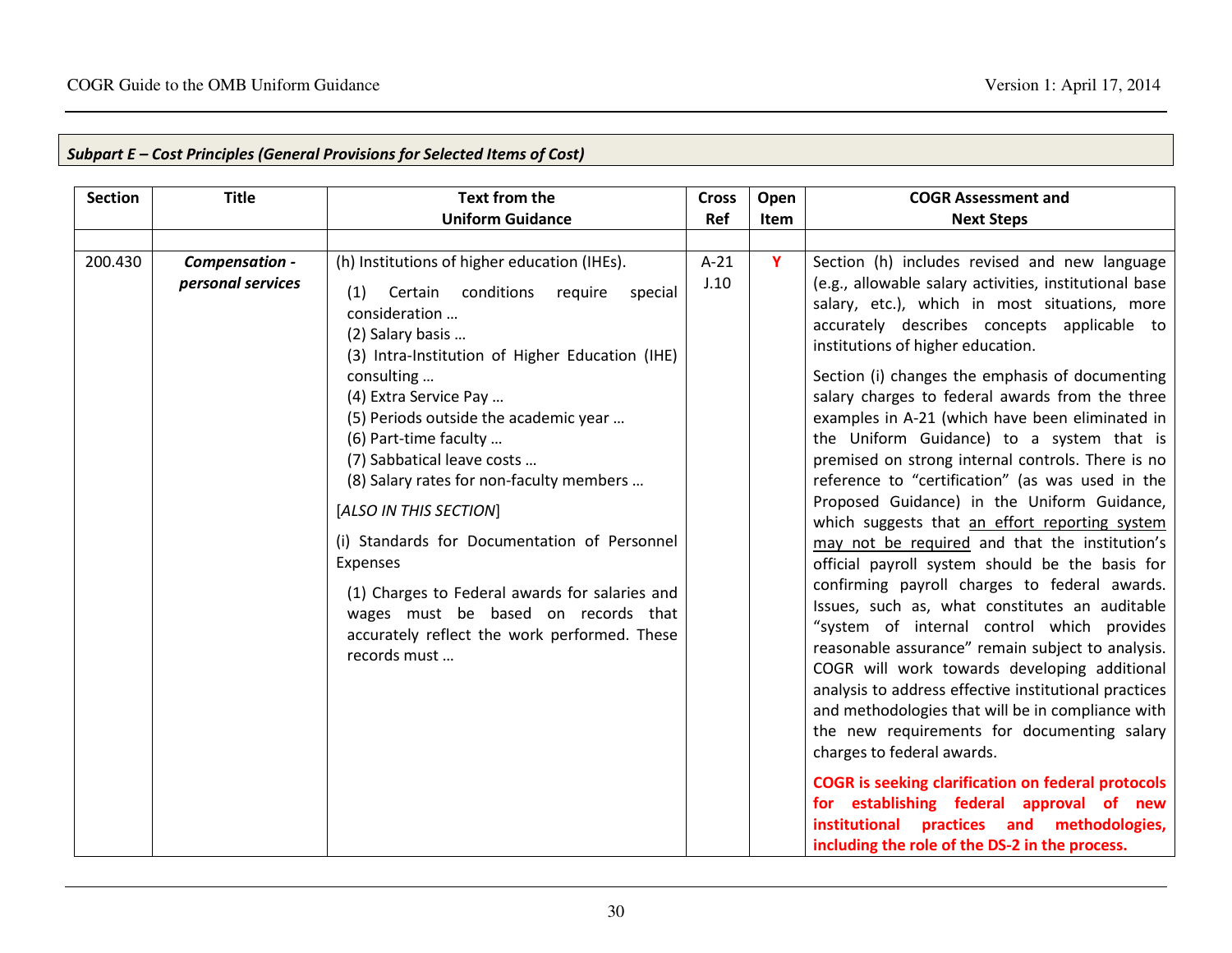| 200.431 | <b>Compensation - fringe</b> | (b) Leave. The cost of fringe benefits in the form | $A-21$ | Sections $(b)(3)(i)$ and $(e)(3)$ may suggest that if an                                          |
|---------|------------------------------|----------------------------------------------------|--------|---------------------------------------------------------------------------------------------------|
|         | benefits                     | of regular compensation paid to employees          | J.10.f | institution uses the cash-basis of accounting for                                                 |
|         |                              | during periods of authorized absences  are         |        | these costs, then both the payments for unused                                                    |
|         |                              | allowable if all of the following criteria are met |        | leave when an employee retires or terminates                                                      |
|         |                              |                                                    |        | employment, and actual claims for workers'                                                        |
|         |                              | (3) The accounting basis (cash or accrual)         |        |                                                                                                   |
|         |                              | selected for costing each type of leave is         |        | compensation, unemployment compensation,<br>severance pay, and similar employee benefits          |
|         |                              | consistently followed                              |        |                                                                                                   |
|         |                              | (i) When a non-Federal entity uses the cash        |        | (e.g., postretirement health benefits), can be                                                    |
|         |                              | basis of accounting, the cost of leave is          |        | recovered only as an indirect cost.                                                               |
|         |                              | recognized in the period that the leave is taken   |        | Also, section (j) addresses federal policies                                                      |
|         |                              | and paid for. Payments for unused leave when       |        | applicable to employee tuition remission and                                                      |
|         |                              | employee<br>retires<br>or<br>terminates<br>an      |        | waivers that were not described in detail in A-21.                                                |
|         |                              | employment are allowable as indirect costs in      |        | Regarding sections $(b)(3)(i)$ and $(e)(3)$ , since most                                          |
|         |                              | the year of payment.                               |        | institutions exceed the 26% administrative cap,                                                   |
|         |                              |                                                    |        | this would compel many to establish an accrual-                                                   |
|         |                              | [ALSO IN THIS SECTION]                             |        | based method that incorporates these charges                                                      |
|         |                              | (e) Insurance                                      |        | into a fringe benefit rate or a specialized rate for                                              |
|         |                              |                                                    |        | selected benefits. However, this methodology                                                      |
|         |                              | (3) Actual claims paid to or on behalf of          |        | would result in larger cumulative amount of                                                       |
|         |                              | employees or former employees for workers'         |        | payouts charged to federal awards since each                                                      |
|         |                              | compensation, unemployment compensation,           |        | federal award would be subject to the payout                                                      |
|         |                              | severance pay, and similar employee benefits       |        | rate. Under the cash-basis, institutions already                                                  |
|         |                              | (e.g., postretirement health benefits), are        |        | have practices in place not to charge federal                                                     |
|         |                              | allowable in the year of payment provided that     |        | awards when it creates an inequity, which results                                                 |
|         |                              | the non-Federal entity follows a consistent        |        | in a net smaller cumulative amount of payouts                                                     |
|         |                              | costing policy and they are allocated as indirect  |        | charged to federal awards.                                                                        |
|         |                              | costs.                                             |        |                                                                                                   |
|         |                              | [ALSO IN THIS SECTION]                             |        | The language related to leave and other benefits                                                  |
|         |                              | $(j)(1)$ For IHEs only  (3) IHEs may offer         |        | was not part of the OMB Proposed Guidance and                                                     |
|         |                              | employees tuition waivers or tuition reductions    |        | would represent a significant accounting change<br>requiring an amendment to the DS-2, which then |
|         |                              | for undergraduate education under IRC Section      |        | could result in a protracted approval process.                                                    |
|         |                              | 117(d)  Federal reimbursement of tuition  is       |        | COGR is seeking clarification if the intent was                                                   |
|         |                              | also limited to the institution for which the      |        |                                                                                                   |
|         |                              |                                                    |        | simply to suggest that current practices using the                                                |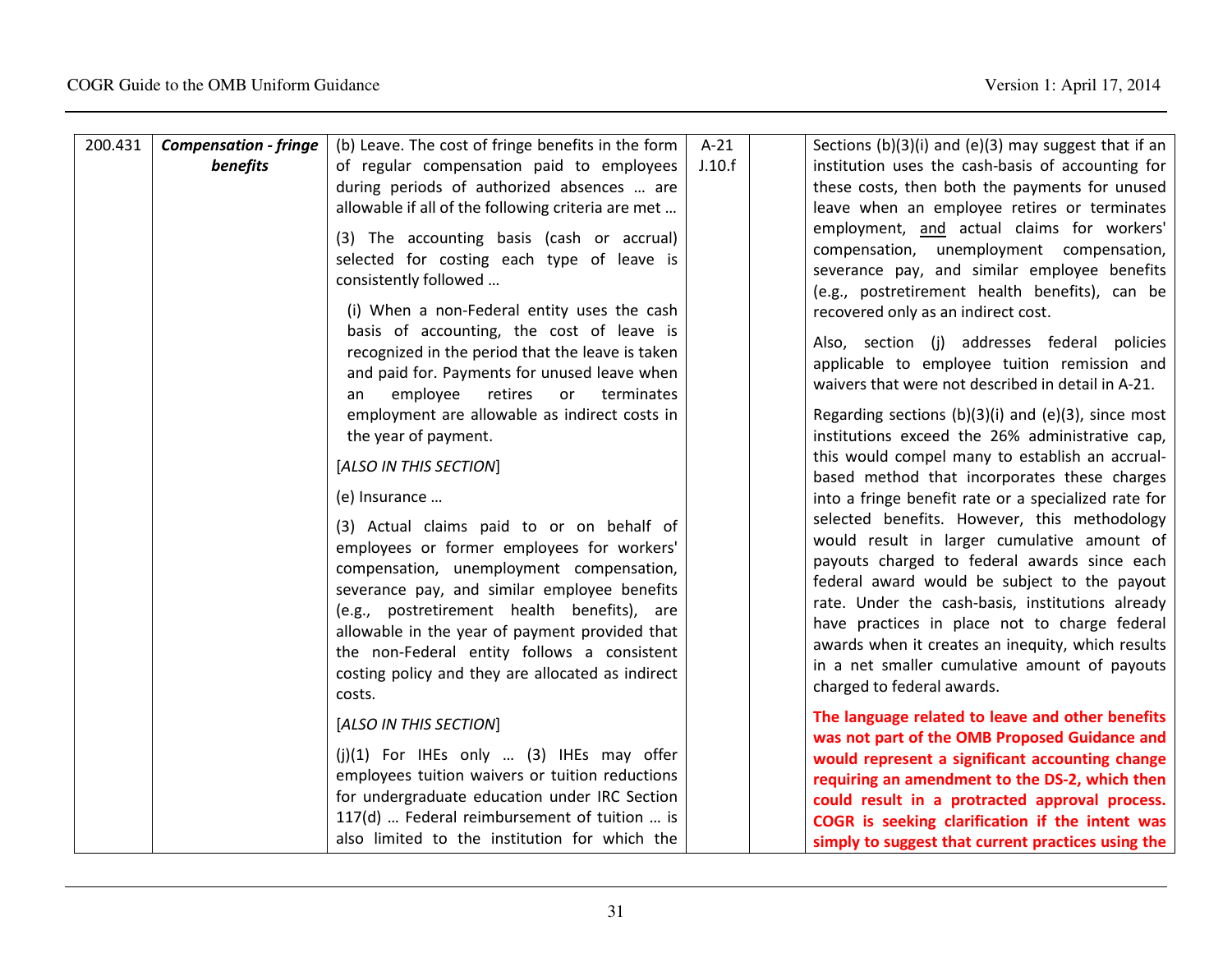|         |                                  | employee works.                                                                                                                                                                                                                                                                                                                                                                                                                                                                                                                                                                                                |                |   | cash-basis method remain allowable and that the<br>institution has the option of recovering these<br>costs as an indirect cost. And if the intent was<br>not to make this optional, COGR will engage the<br>appropriate federal officials to address concerns.                                                                                                                                                                                                                                                                                                                                                                                                                                    |
|---------|----------------------------------|----------------------------------------------------------------------------------------------------------------------------------------------------------------------------------------------------------------------------------------------------------------------------------------------------------------------------------------------------------------------------------------------------------------------------------------------------------------------------------------------------------------------------------------------------------------------------------------------------------------|----------------|---|---------------------------------------------------------------------------------------------------------------------------------------------------------------------------------------------------------------------------------------------------------------------------------------------------------------------------------------------------------------------------------------------------------------------------------------------------------------------------------------------------------------------------------------------------------------------------------------------------------------------------------------------------------------------------------------------------|
| 200.432 | <b>Conferences</b>               | A conference is defined as a meeting, retreat,<br>seminar, symposium, workshop or event whose<br>primary purpose is the dissemination of<br>technical information beyond the non-Federal<br>entity  As needed, the costs of identifying, but<br>not providing, locally available dependent-care<br>resources are allowable.                                                                                                                                                                                                                                                                                    | $A-21$<br>J.32 |   | A-21 presented this item as "Meetings and<br>conferences" and did not include the language<br>"beyond the non-Federal entity". The new<br>language seems to confirm that any costs<br>associated with intra-campus meetings (i.e.,<br>within the confines of the non-Federal entity) are<br>unallowable.                                                                                                                                                                                                                                                                                                                                                                                          |
|         |                                  |                                                                                                                                                                                                                                                                                                                                                                                                                                                                                                                                                                                                                |                |   | If an institution implements a policy that the costs<br>of locating dependent-care resources are<br>allowable, the policy must be implemented<br>consistently across all sources of funds.                                                                                                                                                                                                                                                                                                                                                                                                                                                                                                        |
| 200.433 | Contingency<br><b>Provisions</b> | (a) Contingency is that part of a budget estimate<br>of future costs (typically of large construction<br>projects, IT systems, or other items as approved<br>by the Federal awarding agency) which is<br>associated with possible events or conditions<br>arising from causes the precise outcome of<br>which is indeterminable at the time of estimate<br>(b) It is permissible for contingency amounts<br>other than those excluded in paragraph (b)(1) of<br>this section to be explicitly included in budget<br>estimates, to the extent they are necessary to<br>improve the precision of those estimates | $A-21$<br>J.11 | Y | A-21 deemed these costs unallowable. The<br>Uniform Guidance reverses this, though payments<br>made to a non-Federal entity's "contingency<br>reserve" or any similar payment made for events<br>the occurrence of which cannot be foretold with<br>certainty, generally are unallowable (except as<br>noted in section 200.431 and regarding selected<br>fringe benefits and in section 200.447 regarding<br>insurance and indemnification).<br>Upon implementation, COGR will recommend<br>that institutions document changes, if any, in<br>institutional practices, as well as any issues that<br>arise. Note, the federal inspector general (IG)<br>community considers this area high-risk. |
| 200.436 | <b>Depreciation</b>              | (a) Depreciation is the method for allocating the<br>cost of fixed assets to periods benefitting from                                                                                                                                                                                                                                                                                                                                                                                                                                                                                                          | $A-21$<br>J.14 | Y | Section (a) includes software as an asset that can<br>be capitalized, in accordance with GAAP. This is                                                                                                                                                                                                                                                                                                                                                                                                                                                                                                                                                                                            |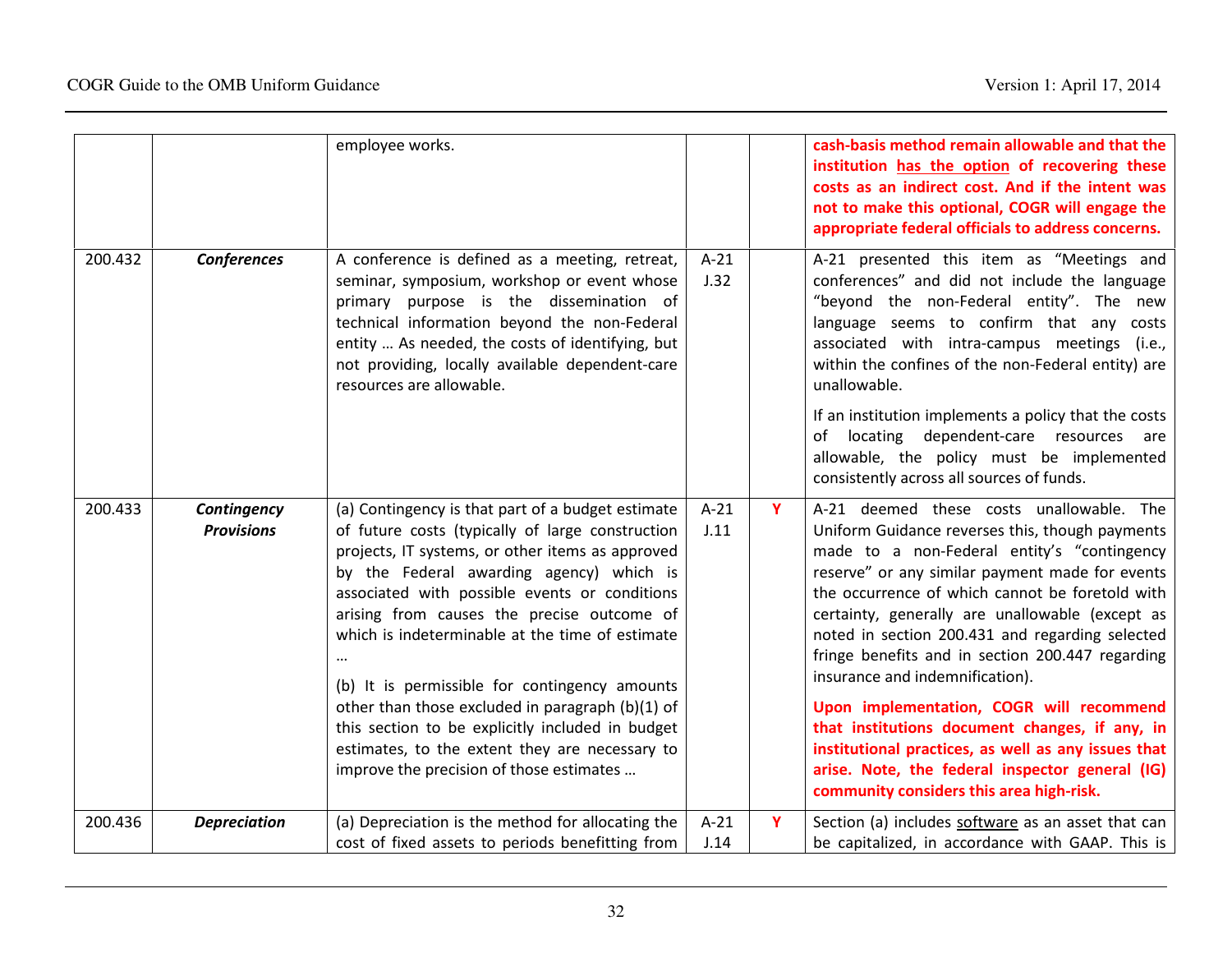| asset use. The non-Federal entity may be<br>compensated for the use of its buildings, capital<br>software<br>improvements,<br>equipment,<br>and<br>projects capitalized in accordance with GAAP<br>(c) Depreciation is computed applying the<br>following rules. The computation of depreciation<br>must be based on the acquisition cost of the<br>assets involved. For an asset donated to the non-<br>Federal entity by a third party, its fair market<br>value at the time of the donation must be<br>considered as the acquisition cost. Such assets | supported further in Subpart A, Definitions: 200.2,<br>"Acquisition costs for software includes those<br>development costs capitalized in accordance with<br>(GAAP)" and in 200.12, "Capital assets include<br>Land, buildings (facilities), equipment, and<br>intellectual property (including software) "<br>Section (c)(3) states that if an institution receives<br>federal assistance for a portion of the costs to<br>construct buildings or equipment, even if the<br>institutional share is not by law or agreement<br>required as cost sharing, the institution's share is                                                                                                                                                                                                         |
|-----------------------------------------------------------------------------------------------------------------------------------------------------------------------------------------------------------------------------------------------------------------------------------------------------------------------------------------------------------------------------------------------------------------------------------------------------------------------------------------------------------------------------------------------------------|---------------------------------------------------------------------------------------------------------------------------------------------------------------------------------------------------------------------------------------------------------------------------------------------------------------------------------------------------------------------------------------------------------------------------------------------------------------------------------------------------------------------------------------------------------------------------------------------------------------------------------------------------------------------------------------------------------------------------------------------------------------------------------------------|
| may be depreciated or claimed as matching but<br>not both. For this purpose, the acquisition cost<br>will exclude:<br>(3) Any portion of the cost of buildings and<br>equipment contributed by or for the non-<br>Federal entity, or where law or agreement<br>prohibits recovery; and<br>(4) Any asset acquired solely for the<br>performance of a non-Federal award.                                                                                                                                                                                    | excluded from cost prior to<br>allocating<br>depreciation. It is a reasonable and a longstanding<br>practice (and consistent with A-21) that the<br>deprecation on the institutional share is allowable<br>as an indirect cost. However, section (c)(3) does<br>not make that clear.<br>FAQs to the Uniform Guidance are posted on<br>https://cfo.gov/cofar/. FAQ IV-1 states that this<br>requirement is limited to instances of cost sharing<br>or matching, but still leaves ambiguity. Any<br>disallowance of depreciation on the institutional<br>contribution would be a significant and misguided<br>change in federal policy and would create a major<br>disincentive for institutions to accept federal<br>assistance for the construction of buildings or for<br>major equipment. |
|                                                                                                                                                                                                                                                                                                                                                                                                                                                                                                                                                           | Section (c)(4) states the acquisition cost will<br>exclude only assets acquired solely for the<br>performance of a non-federal award. This<br>provides for the allowability of equipment<br>depreciation on non-federal awards that were not<br>acquired solely for the performance of the non-                                                                                                                                                                                                                                                                                                                                                                                                                                                                                             |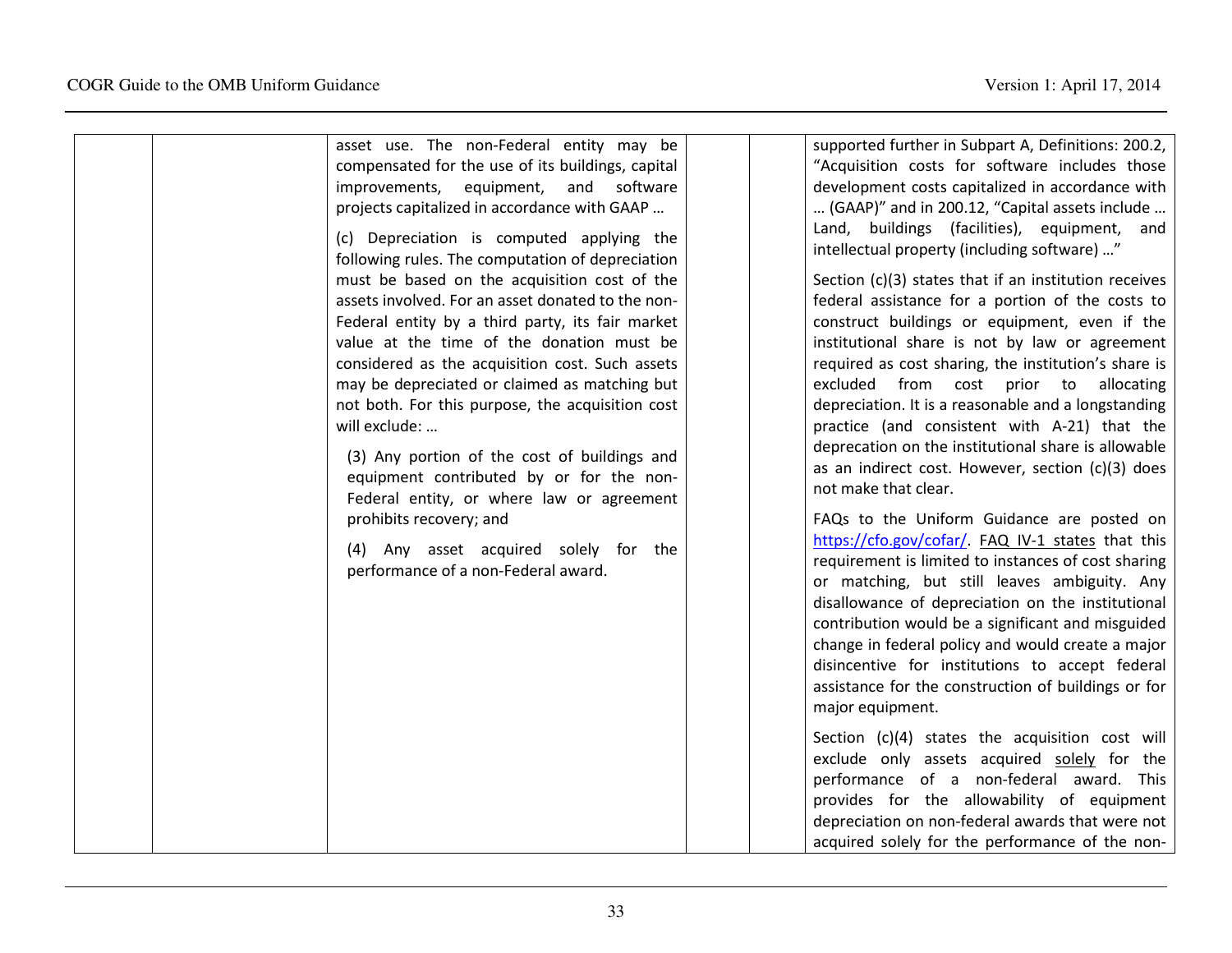|         |                        |                                                                                                                                                                                                                                                                                                                                                                             |                |   | federal award.                                                                                                                                                                                                                                                                                                                             |
|---------|------------------------|-----------------------------------------------------------------------------------------------------------------------------------------------------------------------------------------------------------------------------------------------------------------------------------------------------------------------------------------------------------------------------|----------------|---|--------------------------------------------------------------------------------------------------------------------------------------------------------------------------------------------------------------------------------------------------------------------------------------------------------------------------------------------|
|         |                        |                                                                                                                                                                                                                                                                                                                                                                             |                |   | COGR is seeking clarification on the intent of the<br>language in (c)(3). The intent, most likely, was<br>not to make the depreciation on the institutional<br>share unallowable since this would create a<br>major disincentive for institutions to accept<br>federal assistance for the construction of<br>buildings or major equipment. |
| 200.440 | <b>Exchange rates</b>  | (a) Cost increases for fluctuations in exchange<br>rates are allowable costs subject to the<br>availability of funding, and prior approval by the<br>Federal awarding agency                                                                                                                                                                                                |                | Y | Sections (a) and (b) define the allowability of cost<br>increases due to fluctuations in exchange rates,<br>subject to prior approval by the awarding agency.                                                                                                                                                                              |
|         |                        | (b) The non-Federal entity is required to make                                                                                                                                                                                                                                                                                                                              |                |   | <b>COGR will review Agency implementation plans</b><br>and comment as appropriate.                                                                                                                                                                                                                                                         |
|         |                        | reviews of local currency gains to determine the<br>need for additional federal funding before the<br>expiration date of the Federal award.<br>Subsequent adjustments for currency increases<br>may be allowable only when                                                                                                                                                  |                |   | Upon implementation, COGR will recommend<br>that institutions monitor the institutional<br>implementation of this methodology<br>and<br>document issues that arise.                                                                                                                                                                        |
| 200.446 | <b>Idle facilities</b> | (4) Cost of idle facilities or idle capacity means<br>costs such as maintenance, repair, housing, rent,<br>and other related costs, e.g., insurance, interest,<br>and depreciation. These costs could include the<br>costs of idle public safety emergency facilities,<br>telecommunications, or information technology<br>system capacity that is built to withstand major | $A-21$<br>J.24 |   | Section (4) expands the definition of idle facilities,<br>compared to A-21, to include the costs of idle<br>public<br>safety<br>facilities,<br>emergency<br>telecommunications, or information technology<br>system capacity. Consolidated data centers are<br>named as a specific example.                                                |
|         |                        | fluctuations in load, e.g., consolidated data<br>centers.                                                                                                                                                                                                                                                                                                                   |                |   | Like A-21, the costs are defined as unallowable,<br>except in the situations described in $(b)(1)$ , $(2)$ ,<br>and (3) of the Uniform Guidance.                                                                                                                                                                                           |
| 200.449 | <b>Interest</b>        | (b)(2) For non-Federal entity fiscal years<br>beginning on or after January 1, 2016, intangible<br>assets include patents and computer software.<br>For software development projects, only interest                                                                                                                                                                        | $A-21$<br>J.26 |   | Section (b)(2) makes allowable interest costs<br>associated with patents and computer software<br>capitalized in accordance with GAAP, which were<br>incurred on or after January 1, 2016 (see 200.436                                                                                                                                     |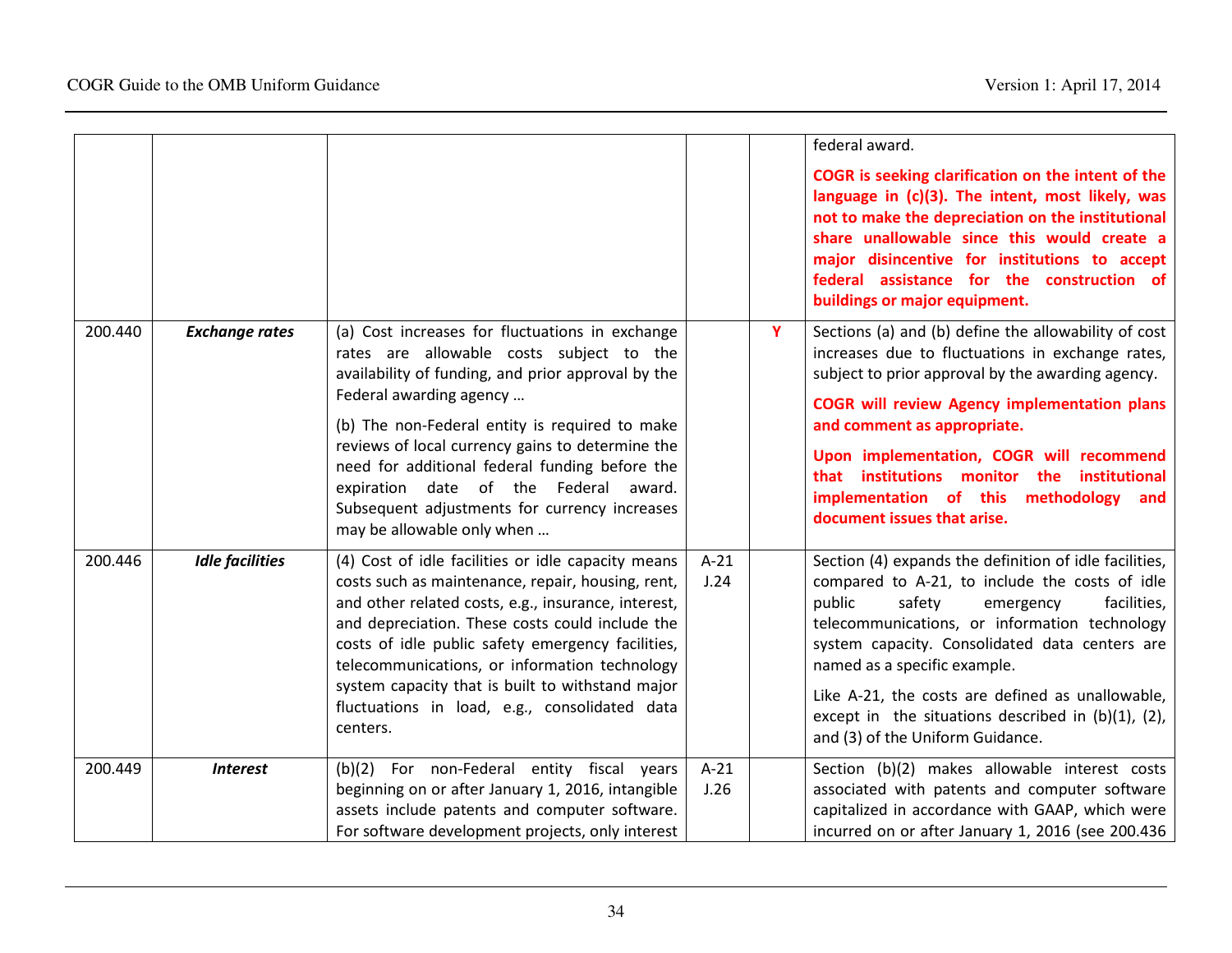|         |                                        | attributable to the portion of the project costs<br>capitalized in accordance with GAAP is<br>allowable.<br>(c) Conditions for all non-Federal entities.<br>(4) The non-Federal entity limits claims for<br>Federal reimbursement of interest costs to the<br>least expensive alternative<br>(7) The following conditions must apply to debt<br>arrangements over \$1 million to purchase or<br>construct facilities, unless the non-Federal<br>entity makes an initial equity contribution to<br>the purchase of 25 percent or more<br>(8) Interest attributable to a fully depreciated<br>asset is unallowable.                                               |                | above and the referenced definitions to 200.2<br>and 200.12).<br>Section $(c)(4)$ includes the same requirement from<br>A-21 that limits reimbursement to the least<br>expensive alternative. However, the A-21<br>requirement for a lease-purchase analysis to<br>support the least expensive alternative is now just<br>an example.<br>Section (c)(7) is a carryover from A-21 and<br>imposes conditions on interest reimbursement<br>when the institution does not make an equity<br>contribution of 25% or more.<br>Section (c)(8) also is a carryover from A-21 and<br>reinforces the requirement that restricts interest<br>reimbursement on fully depreciated assets.                                                                                                                                                                                   |
|---------|----------------------------------------|-----------------------------------------------------------------------------------------------------------------------------------------------------------------------------------------------------------------------------------------------------------------------------------------------------------------------------------------------------------------------------------------------------------------------------------------------------------------------------------------------------------------------------------------------------------------------------------------------------------------------------------------------------------------|----------------|----------------------------------------------------------------------------------------------------------------------------------------------------------------------------------------------------------------------------------------------------------------------------------------------------------------------------------------------------------------------------------------------------------------------------------------------------------------------------------------------------------------------------------------------------------------------------------------------------------------------------------------------------------------------------------------------------------------------------------------------------------------------------------------------------------------------------------------------------------------|
| 200.451 | Losses on other<br>awards or contracts | Any excess of costs over income under any other<br>award or contract of any nature is unallowable.<br>This includes, but is not limited to, the non-<br>Federal entity's contributed portion by reason of<br>cost-sharing agreements or any under-<br>recoveries through negotiation of flat amounts<br>for indirect (F&A) costs. Also, any excess of costs<br>over authorized funding levels transferred from<br>any award or contract to another award or<br>contract is unallowable. All losses are not<br>allowable indirect (F&A) costs and are required<br>to be included in the appropriate indirect cost<br>rate base for allocation of indirect costs. | $A-21$<br>J.29 | This section is identical to the corresponding<br>section in A-21, except for the final sentence,<br>which requires losses to receive an allocation of<br>indirect costs.<br>Section 200.306 Cost sharing and matching<br>narrowly defines what is to be included in the<br>organized research base for computing the<br>indirect (F&A) cost rate, and losses are not<br>included. The intent of the final sentence is clear<br>that losses should receive an allocation of indirect<br>costs. However, to be consistent with section<br>200.306, any cost sharing to be included for<br>computing the F&A rate is narrowly defined to<br>include only what has been specifically committed<br>in the project budget. This suggests that there is<br>no obligation to include any other related activity<br>in the organized research base. If there are costs |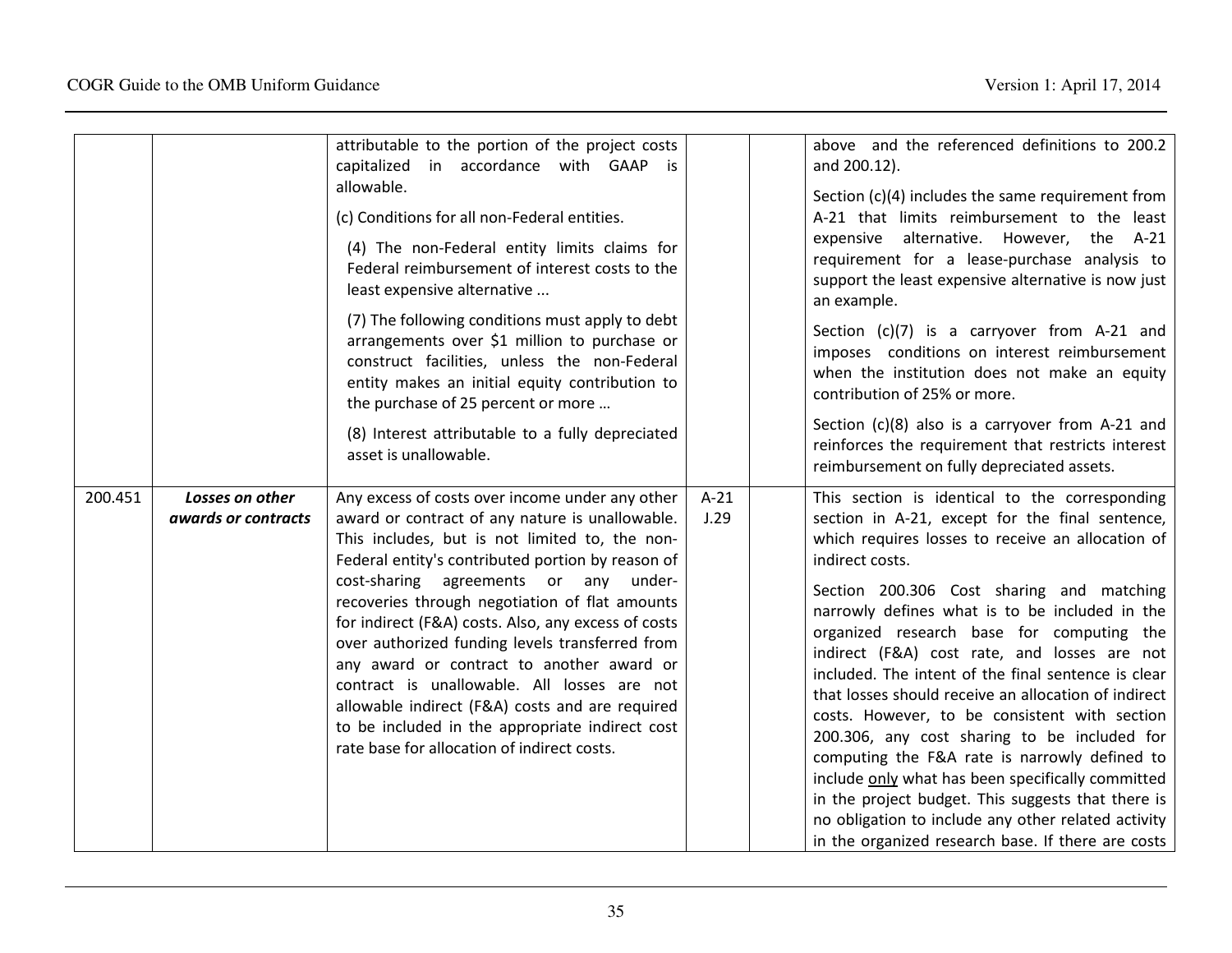|         |                                                                                    |                                                                                                                                                                                                                                                                                                                          |                |   | in question that are required to receive an<br>allocation of indirect costs, it may be appropriate<br>to categorize these costs as other institutional<br>activity so that they receive an allocation of<br>indirect costs.<br><b>COGR will review Agency implementation plans</b><br>and/or guidance from the cognizant agencies for<br>indirect cost (DCA, ONR) and will comment as<br>appropriate.                                                                                                                                                                                                                                                                                      |
|---------|------------------------------------------------------------------------------------|--------------------------------------------------------------------------------------------------------------------------------------------------------------------------------------------------------------------------------------------------------------------------------------------------------------------------|----------------|---|--------------------------------------------------------------------------------------------------------------------------------------------------------------------------------------------------------------------------------------------------------------------------------------------------------------------------------------------------------------------------------------------------------------------------------------------------------------------------------------------------------------------------------------------------------------------------------------------------------------------------------------------------------------------------------------------|
| 200.453 | <b>Materials and</b><br>supplies costs,<br>including costs of<br>computing devices | (c) Materials and supplies used for the<br>performance of a Federal award may be charged<br>as direct costs. In the specific case of computing<br>devices, charging as direct costs is allowable for<br>devices that are essential and allocable, but not<br>solely dedicated, to the performance of a<br>Federal award. | $A-21$<br>J.31 | Y | Allowability of computing devices as a supply cost<br>recognizes the value they contribute when<br>allocable and essential to the federal program.<br>Subpart A, Definitions (see 200.20 - Computing<br>devices, 200.58 - Information technology systems,<br>and 200.94 - Supplies) provides additional<br>clarification, and section 200.314 Supplies include<br>administrative guidance associated with managing<br>supplies.<br><b>COGR will review Agency implementation plans</b><br>and comment, as appropriate.<br>Upon implementation, COGR will recommend<br>that institutions monitor the institutional<br>implementation of this methodology and<br>document issues that arise. |
| 200.456 | <b>Participant support</b><br>costs                                                | Participant support costs as defined in § 200.75<br>Participant support costs are allowable with the<br>prior approval of the Federal awarding agency.                                                                                                                                                                   |                | Y | Subpart A, Definitions (see 200.75 - Participant<br>support costs) states: "Participant support costs<br>means direct costs for items such as stipends or<br>subsistence allowances, travel allowances, and<br>registration fees paid to or on behalf of<br>participants or trainees (but not employees) in<br>with conferences,<br>connection<br>training<br>or<br>projects."                                                                                                                                                                                                                                                                                                             |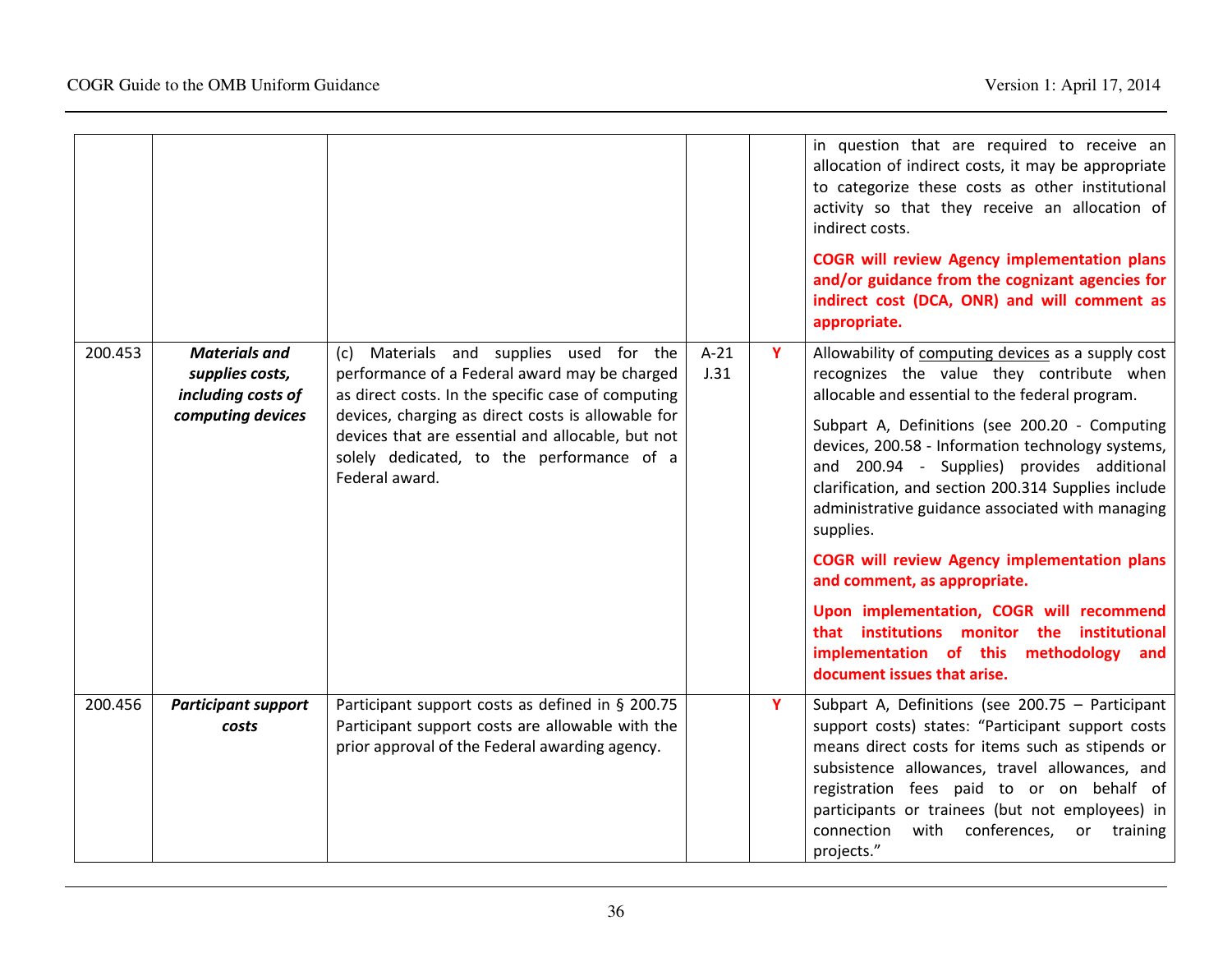|         |                                          |                                                                                                                                                                                                                                                                                                                                                                                                                                                                           |                |    | Further, Subpart A, Definitions (see 200.68 -<br>Modified total direct costs) states that participant<br>support costs are excluded from the MTDC<br>distribution basis.<br>Note: This change may require new attributes in<br>the institution's accounting system to account for<br>participant support costs. COGR will recommend<br>that institutions monitor the institutional<br>implementation of this methodology and<br>document issues that arise.                               |
|---------|------------------------------------------|---------------------------------------------------------------------------------------------------------------------------------------------------------------------------------------------------------------------------------------------------------------------------------------------------------------------------------------------------------------------------------------------------------------------------------------------------------------------------|----------------|----|-------------------------------------------------------------------------------------------------------------------------------------------------------------------------------------------------------------------------------------------------------------------------------------------------------------------------------------------------------------------------------------------------------------------------------------------------------------------------------------------|
| 200.461 | <b>Publication and</b><br>printing costs | Page charges for professional journal<br>(b)<br>publications are allowable where:<br>(3) The non-Federal entity may charge the<br>Federal award before closeout for the costs of<br>publication or sharing of research results if the<br>costs are not incurred during the period of<br>performance of the Federal award.                                                                                                                                                 | $A-21$<br>J.39 | Y. | Section (b)(3) is an addition to the language<br>included in A-21 and allows an institution to<br>charge publication costs that occur after the end<br>of the performance period, but before closeout, to<br>the federal award.<br><b>COGR will review Agency implementation plans</b><br>and comment as appropriate.<br>Upon implementation, COGR will recommend<br>that institutions monitor the institutional<br>implementation of this methodology and<br>document issues that arise. |
| 200.463 | <b>Recruitment costs</b>                 | (d) Short-term, travel visa costs (as opposed to<br>longer-term, immigration visas) are generally<br>allowable expenses that may be proposed as a<br>direct cost. Since short-term visas are issued for<br>a specific period and purpose, they can be<br>clearly identified as directly connected to work<br>performed on a Federal award. For these costs<br>to be directly charged to a Federal award, they<br>must:<br>1) Be critical and necessary for the conduct of | $A-21$<br>J.42 | Y  | Allowability of short-term, travel visa costs<br>recognizes the value they contribute to all federal<br>programs.<br><b>COGR will review Agency implementation plans</b><br>and comment as appropriate.<br>Upon implementation, COGR will recommend<br>that institutions monitor the institutional<br>implementation of this methodology<br>and<br>document issues that arise.                                                                                                            |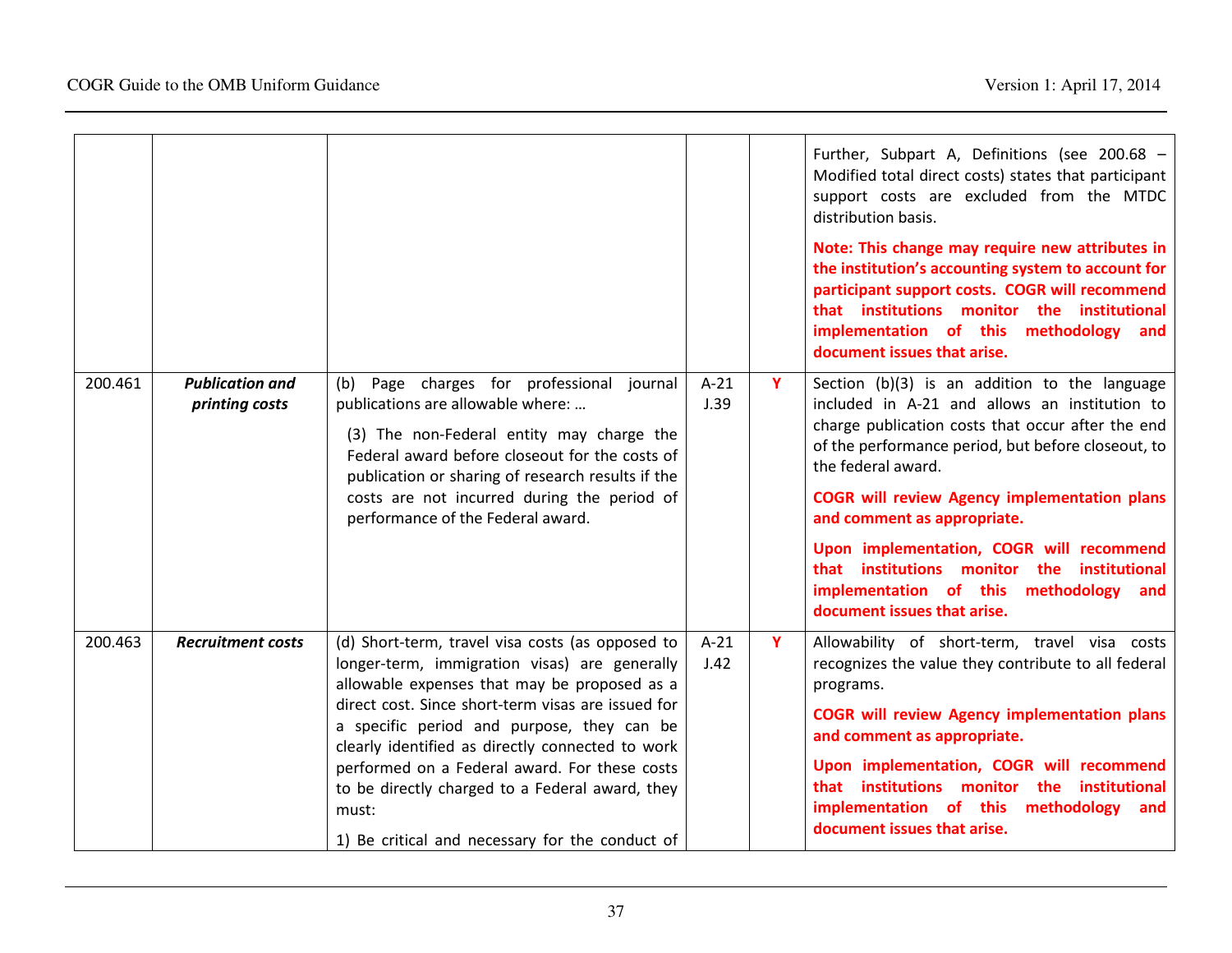|         |                         | the project;                                                                                          |        |   |                                                                                                           |
|---------|-------------------------|-------------------------------------------------------------------------------------------------------|--------|---|-----------------------------------------------------------------------------------------------------------|
|         |                         | (2) Be allowable under the applicable cost                                                            |        |   |                                                                                                           |
|         |                         | principles;<br>(3) Be consistent with the non-Federal entity's                                        |        |   |                                                                                                           |
|         |                         | cost accounting practices and non-Federal entity                                                      |        |   |                                                                                                           |
|         |                         | policy; and                                                                                           |        |   |                                                                                                           |
|         |                         | (4) Meet the definition of "direct cost" as                                                           |        |   |                                                                                                           |
|         |                         | described in the applicable cost principles.                                                          |        |   |                                                                                                           |
| 200.470 | <b>Taxes (including</b> | (c) Value Added Tax (VAT) Foreign taxes charged                                                       | A21    | Y | Section (c) is an addition to the language included                                                       |
|         | <b>Value Added Tax)</b> | for the purchase of goods or services that a non-                                                     | J.49   |   | in A-21 and allows an institution to treat VAT                                                            |
|         |                         | Federal entity is legally required to pay in<br>country is an allowable expense under Federal         |        |   | foreign taxes as an allowable cost, while requiring<br>that refunds and applicable credits be credited to |
|         |                         | awards. Foreign tax refunds or applicable credits                                                     |        |   | the awarding agency.                                                                                      |
|         |                         | under Federal awards refer to receipts, or                                                            |        |   |                                                                                                           |
|         |                         | reduction of expenditures, which operate to                                                           |        |   | <b>COGR will review Agency implementation plans</b><br>and comment as appropriate.                        |
|         |                         | offset or reduce expense items that are allocable                                                     |        |   |                                                                                                           |
|         |                         | to Federal awards as direct or indirect costs. To<br>the extent that such credits accrued or received |        |   | Upon implementation, COGR will recommend<br>that institutions monitor the institutional                   |
|         |                         | by the non-Federal entity relate to allowable                                                         |        |   | implementation of this methodology<br>and                                                                 |
|         |                         | cost, these costs must be credited to the Federal                                                     |        |   | document issues that arise.                                                                               |
|         |                         | awarding agency either as costs or cash refunds                                                       |        |   |                                                                                                           |
|         |                         | $\ddotsc$                                                                                             |        |   |                                                                                                           |
| 200.474 | <b>Travel costs</b>     | (c)(1) Temporary dependent care costs (as                                                             | $A-21$ | Y | Section (c)(1) defines the allowability of                                                                |
|         |                         | dependent is defined in 26 U.S.C. 152) above                                                          | J.53   |   | temporary dependent care costs and recognizes                                                             |
|         |                         | and beyond regular dependent care that directly<br>results from travel to conferences is allowable    |        |   | the value that family-friendly policies contribute<br>to federal programs. The conditions for             |
|         |                         | provided that:                                                                                        |        |   | allowability must be met.                                                                                 |
|         |                         | (i) The costs are a direct result of the                                                              |        |   | However, section (c)(2) defines travel costs for                                                          |
|         |                         | individual's travel for the Federal award;                                                            |        |   | dependents as unallowable, unless specific                                                                |
|         |                         | (ii) The costs are consistent with the non-                                                           |        |   | conditions are met.                                                                                       |
|         |                         | Federal entity's documented travel policy for                                                         |        |   | <b>COGR will review Agency implementation plans</b>                                                       |
|         |                         | all entity travel;                                                                                    |        |   | and comment as appropriate.                                                                               |
|         |                         | (iii) Are only temporary during the travel                                                            |        |   |                                                                                                           |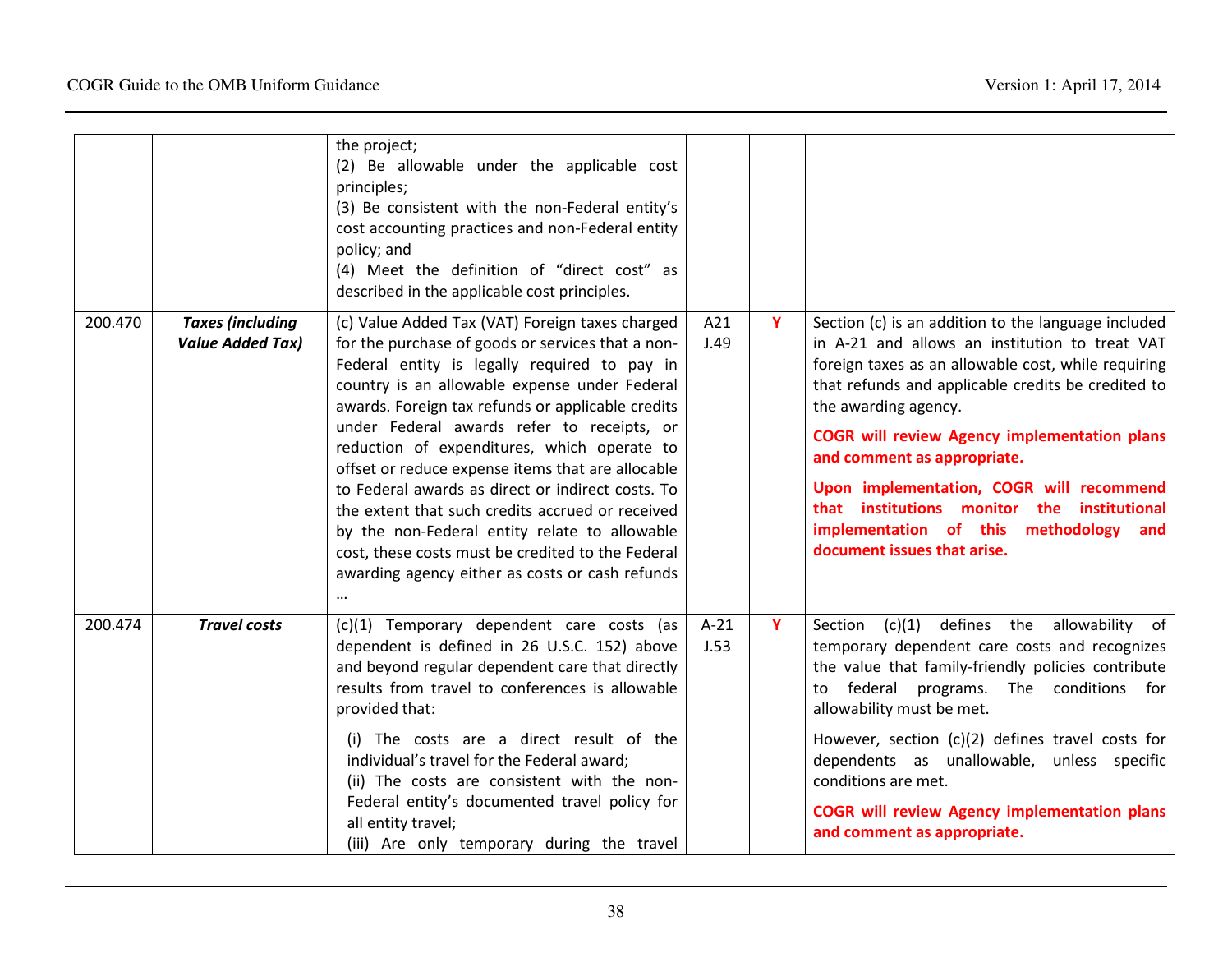| period.<br>(2) Travel costs for dependents are unallowable,<br>except for travel of duration of six months or<br>more with prior approval of the Federal<br>awarding agency. See also § 200.432<br>Conferences. | Upon implementation, COGR will recommend<br>that institutions monitor the institutional<br>implementation of this methodology and<br>document issues that arise. |
|-----------------------------------------------------------------------------------------------------------------------------------------------------------------------------------------------------------------|------------------------------------------------------------------------------------------------------------------------------------------------------------------|
|-----------------------------------------------------------------------------------------------------------------------------------------------------------------------------------------------------------------|------------------------------------------------------------------------------------------------------------------------------------------------------------------|

#### Subpart F – Audit Requirements

The analysis of Audit Requirements is being completed with other stakeholders and experts. A more complete analysis of the Audit Requirements section may be available at a later date.

#### Appendix III to Part 200 – Indirect (F&A) Costs Identification and Assignment, and Rate Determination for Institutions of Higher Education (IHEs)

See sections 200.413 Direct Costs, 200.414 Indirect Costs, and other applicable sections for additional analysis on F&A Rate Determination.

| <b>Section</b> | <b>Title</b>         | Text from the                                         | <b>Cross</b> | Open | <b>COGR Assessment and</b>                         |
|----------------|----------------------|-------------------------------------------------------|--------------|------|----------------------------------------------------|
|                |                      | <b>Uniform Guidance</b>                               | <b>Ref</b>   | Item | <b>Next Steps</b>                                  |
|                |                      |                                                       |              |      |                                                    |
| <b>B.4.c</b>   | <b>Operation and</b> | c. A utility cost adjustment of up to 1.3             | $A-21$       |      | Section c. makes available to all institutions a   |
|                | maintenance          | percentage points may be included in the              | F.4.c        |      | utility cost adjustment of up to 1.3%. Metering    |
|                | expenses             | negotiated indirect cost rate of the IHE for          |              |      | and weighting ("effective square footage"          |
|                |                      | organized research per the computation                |              |      | methodology using the "relative energy utilization |
|                |                      | alternatives in paragraphs $(c)(1)$ and $(2)$ of this |              |      | index") research laboratory space in order to      |
|                |                      | section:                                              |              |      | support the utility cost adjustment will require   |
|                |                      |                                                       |              |      | additional guidance. The expectation is that to    |
|                |                      |                                                       |              |      | minimize<br>burden a standard<br>and simple        |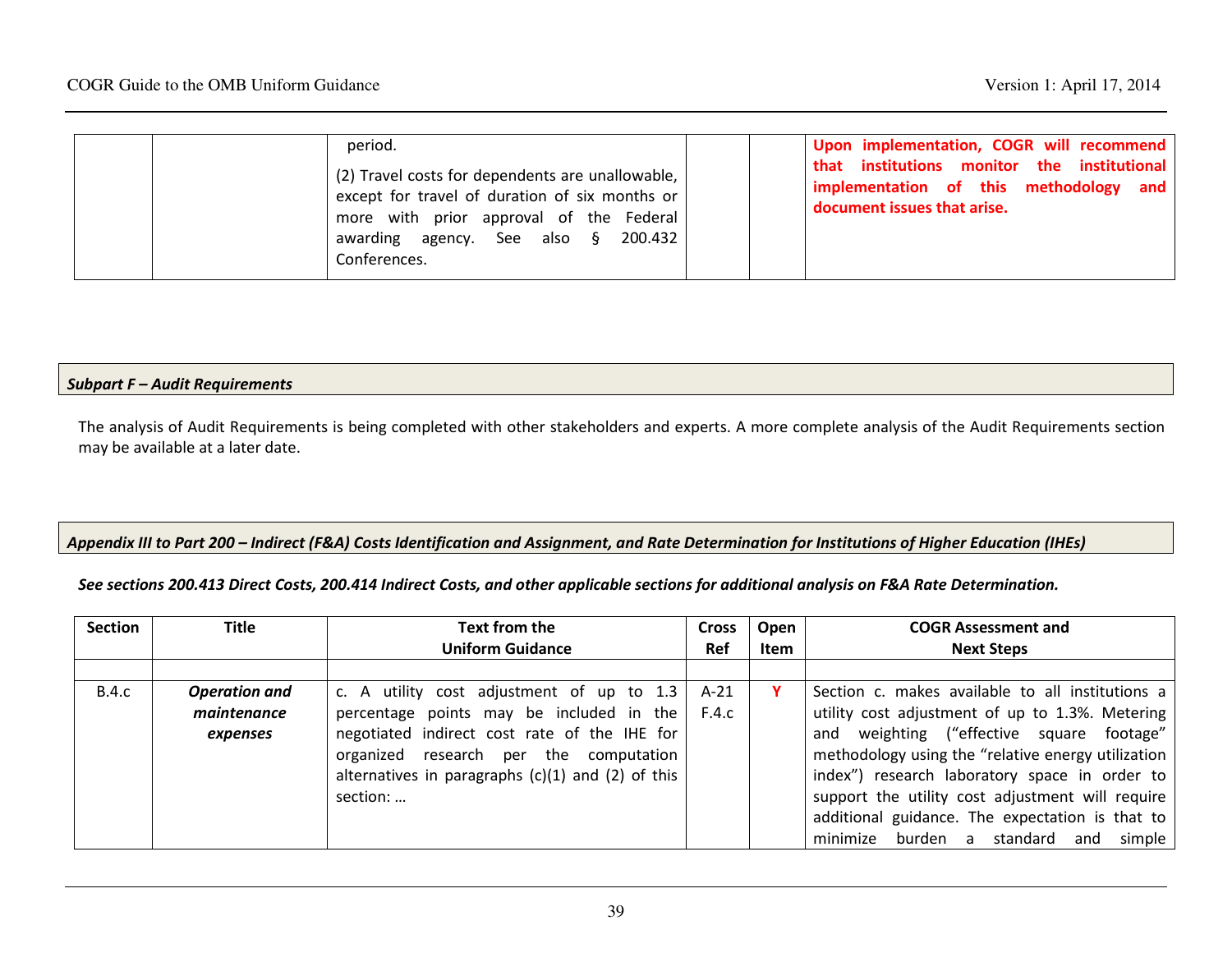|       |                                                          |                                                                                                                                                                                                                                                                                                                                                                                                                                 |                 | methodology can be developed to support the<br>utility cost adjustment.<br><b>COGR will review Agency implementation plans</b><br>and/or guidance from the cognizant agencies for<br>indirect cost (DCA, ONR) and will comment as<br>appropriate.<br><b>COGR</b> is seeking clarification on implementation<br>date and applicability to F&A rate negotiations<br>(see section 200.110).<br>Upon implementation, COGR will recommend<br>that institutions monitor the institutional<br>implementation of this methodology<br>and<br>document issues that arise. |
|-------|----------------------------------------------------------|---------------------------------------------------------------------------------------------------------------------------------------------------------------------------------------------------------------------------------------------------------------------------------------------------------------------------------------------------------------------------------------------------------------------------------|-----------------|-----------------------------------------------------------------------------------------------------------------------------------------------------------------------------------------------------------------------------------------------------------------------------------------------------------------------------------------------------------------------------------------------------------------------------------------------------------------------------------------------------------------------------------------------------------------|
| B.6.a | <b>Departmental</b><br><i>administration</i><br>expenses | (2) Academic departments:<br>(b) Other administrative and<br>supporting<br>academic<br>incurred<br>within<br>expenses<br>departments are allowable provided they are<br>treated consistently in like circumstances. This<br>would include expenses such as the salaries of<br>secretarial and clerical staffs, the salaries of<br>administrative officers and assistants, travel,<br>office supplies, stockrooms, and the like. | $A-21$<br>F.6.b | Section (2)(b) reinforces the allowability of<br>administrative and clerical salaries (i.e., other<br>administrative and supporting expenses) as a<br>direct charge (see 200.413), provided these<br>expenses are treated consistently in<br>like<br>circumstances.<br>This section replaces the more restrictive F.6.b<br>section from A-21 and eliminates the "major<br>project" only standard for the direct charging of<br>other administrative and supporting expenses.<br>This section should be read in conjunction with<br>200.413(c), Direct costs.    |
| B.8.b | Library expenses                                         | b.  the expenses included in this category must<br>be allocated first on the basis of primary<br>categories of users, including students,<br>professional employees, and other users<br>(2) The professional employee category must<br>consist of all faculty members and other                                                                                                                                                 | A21<br>F.8.b    | For purposes of allocating the costs of the library<br>in the development of the F&A rate, the<br>professional employee category can include post-<br>doctorate fellows and graduate students. Also, the<br>other users category can be based on a<br>reasonable factor as determined by institutional<br>records to account for all other users of library                                                                                                                                                                                                     |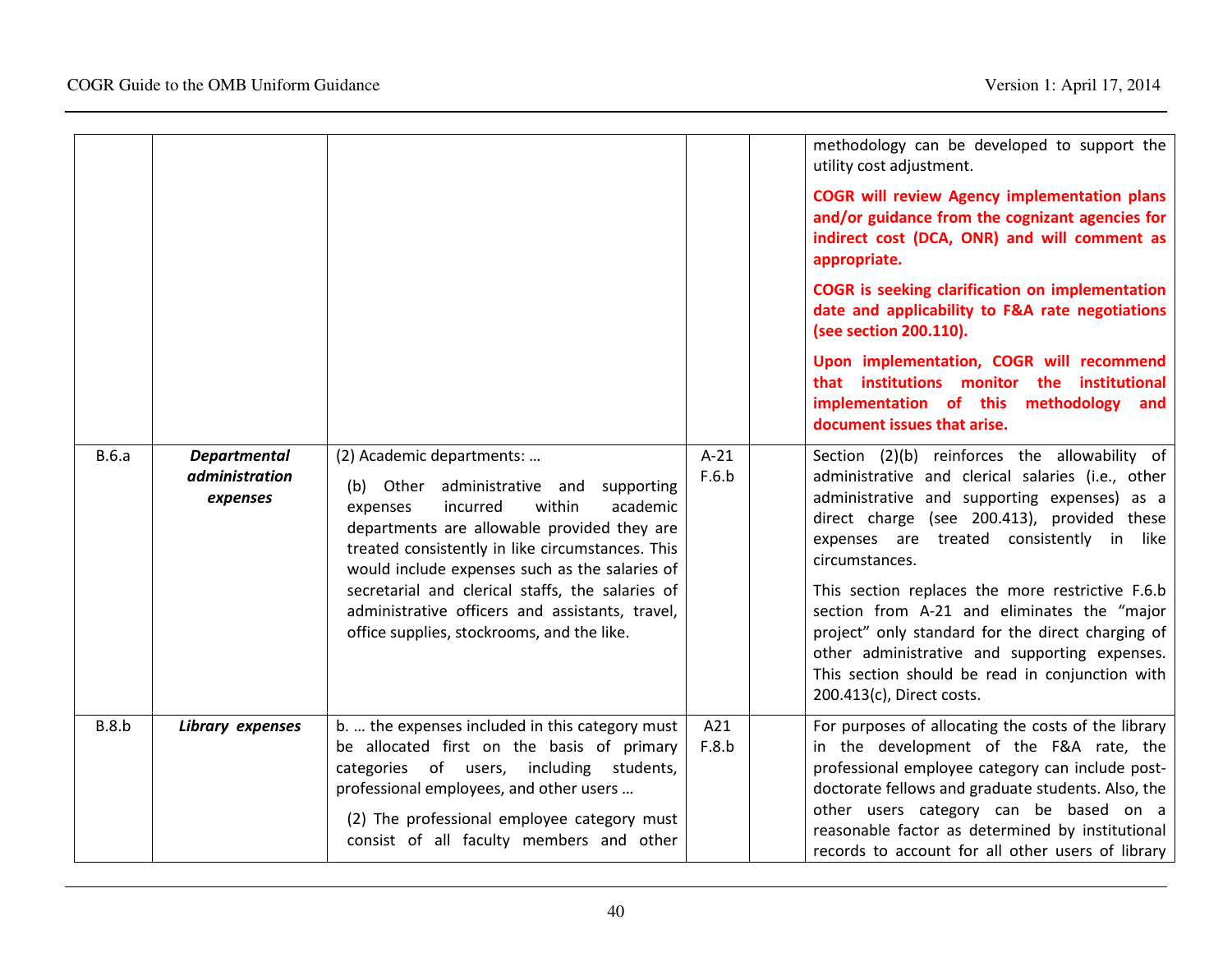|     |                        | professional employees of the institution, on a<br>full-time equivalent basis. This category may<br>also include post-doctorate fellows and<br>graduate students.<br>(3) The other users category must consist of a<br>reasonable<br>factor<br>determined<br>as<br>by<br>institutional records to account for all other<br>users of library facilities.                                                                                                                                                                                                                 |               |   | facilities.                                                                                                                                                                                                                                                                                                                                                                                                                                                                                                                                                                                                                                                                                                                                                                                                                                                                                                                                                                                                                                                                                                                                                                       |
|-----|------------------------|-------------------------------------------------------------------------------------------------------------------------------------------------------------------------------------------------------------------------------------------------------------------------------------------------------------------------------------------------------------------------------------------------------------------------------------------------------------------------------------------------------------------------------------------------------------------------|---------------|---|-----------------------------------------------------------------------------------------------------------------------------------------------------------------------------------------------------------------------------------------------------------------------------------------------------------------------------------------------------------------------------------------------------------------------------------------------------------------------------------------------------------------------------------------------------------------------------------------------------------------------------------------------------------------------------------------------------------------------------------------------------------------------------------------------------------------------------------------------------------------------------------------------------------------------------------------------------------------------------------------------------------------------------------------------------------------------------------------------------------------------------------------------------------------------------------|
| C.2 | The distribution basis | Indirect (F&A) costs must be distributed to<br>applicable Federal awards and other benefitting<br>activities within each major function (see section<br>A.1, Major functions of an institution) on the<br>basis of modified total direct costs (MTDC),<br>consisting of all salaries and wages, fringe<br>benefits, materials and supplies, services, travel,<br>and subgrants and subcontracts up to the first<br>\$25,000 of each subaward (regardless of the<br>period covered by the subaward). MTDC is<br>defined in § 200.68 Modified Total Direct Cost<br>(MTDC) | $A-21$<br>G.2 | Y | Subpart A, Definitions (see 200.68 - Modified total<br>direct costs) states: "MTDC means all direct<br>salaries and wages, applicable fringe benefits,<br>materials and supplies, services, travel, and<br>subawards and subcontracts up to the first<br>\$25,000 of each subaward or subcontract<br>(regardless of the period of performance of the<br>subawards and subcontracts under the award).<br>MTDC excludes equipment, capital expenditures,<br>charges for patient care, rental costs, tuition<br>remission,<br>scholarships<br>and<br>fellowships,<br>participant support costs and the portion of each<br>subaward and subcontract in excess of \$25,000 "<br>Participant supports costs are a new exclusion to<br>MTDC and have been further clarified in the<br>Uniform Guidance (see sections 200.456 and the<br>definition in Subpart A, 200.75).<br>The portion of each subaward and subcontract in<br>excess of \$25,000 is consistent with A-21, but<br>continues to be a concern as some agencies<br>maintain that a vendor contract greater than<br>\$25,000 is a subcontract subject to the MTDC<br>exclusion.<br>Upon implementation, COGR will recommend |